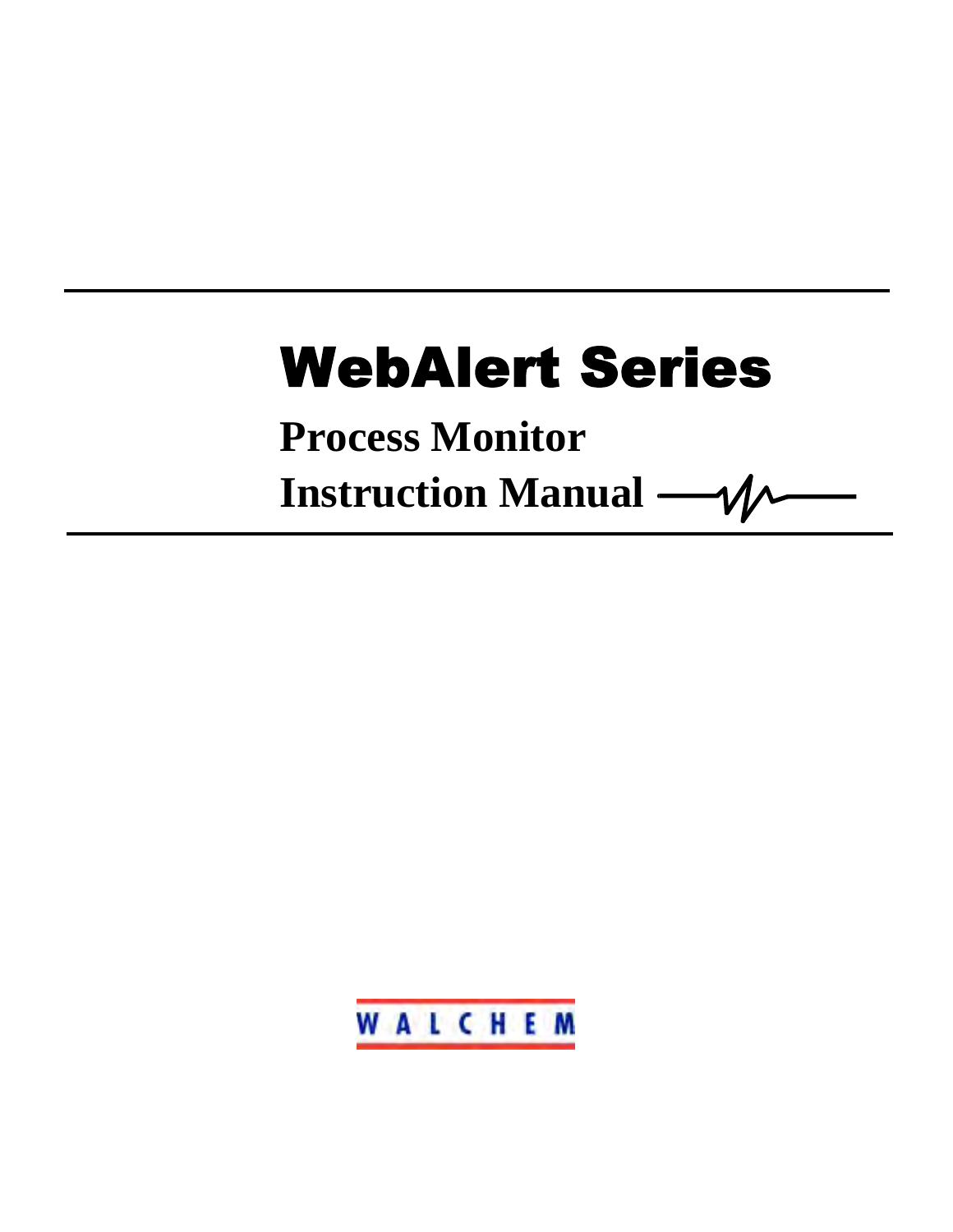#### **Notice**

*© 2005 WALCHEM Corporation Five Boynton Road, Holliston, MA 01746 USA (508) 429-1110 All Rights Reserved Printed in USA* 

#### **Proprietary Material**

*The information and descriptions contained herein are the property of WALCHEM Corporation. Such information and descriptions may not be copied or reproduced by any means, or disseminated or distributed without the express prior written permission of WALCHEM Corporation, Five Boynton Road, Holliston, MA 01746.* 

#### **Statement of Limited Warranty**

*WALCHEM Corporation warrants equipment of its manufacture, and bearing its identification to be free from defects in workmanship and material for a period of 24 months for electronics and 12 months for mechanical parts from date of delivery from the factory or authorized distributor under normal use and service and otherwise when such equipment is used in accordance with instructions furnished by WALCHEM Corporation and for the purposes disclosed in writing a the time of purchase, if any. WALCHEM Corporation's liability under this warranty shall be limited to replacement or repair, F.O.B. Holliston, MA U.S.A. of any defective equipment or part which, having been returned to WALCHEM Corporation, transportation charges prepaid, has been inspected and determined by WALCHEM Corporation to be defective. Replacement elastomeric parts and glass components are expendable and are not covered by any warranty.* 

*THIS WARRANTY IS IN LIEU OF ANY OTHER WARRANTY, EITHER EXPRESS OR IMPLIED, AS TO DESCRIPTION, QUALITY, MERCHANTABILITY, and FITNESS FOR ANY PARTICULAR PURPOSE OR USE, OR ANY OTHER MATTER.* 

*180188 Rev D3 August 2005*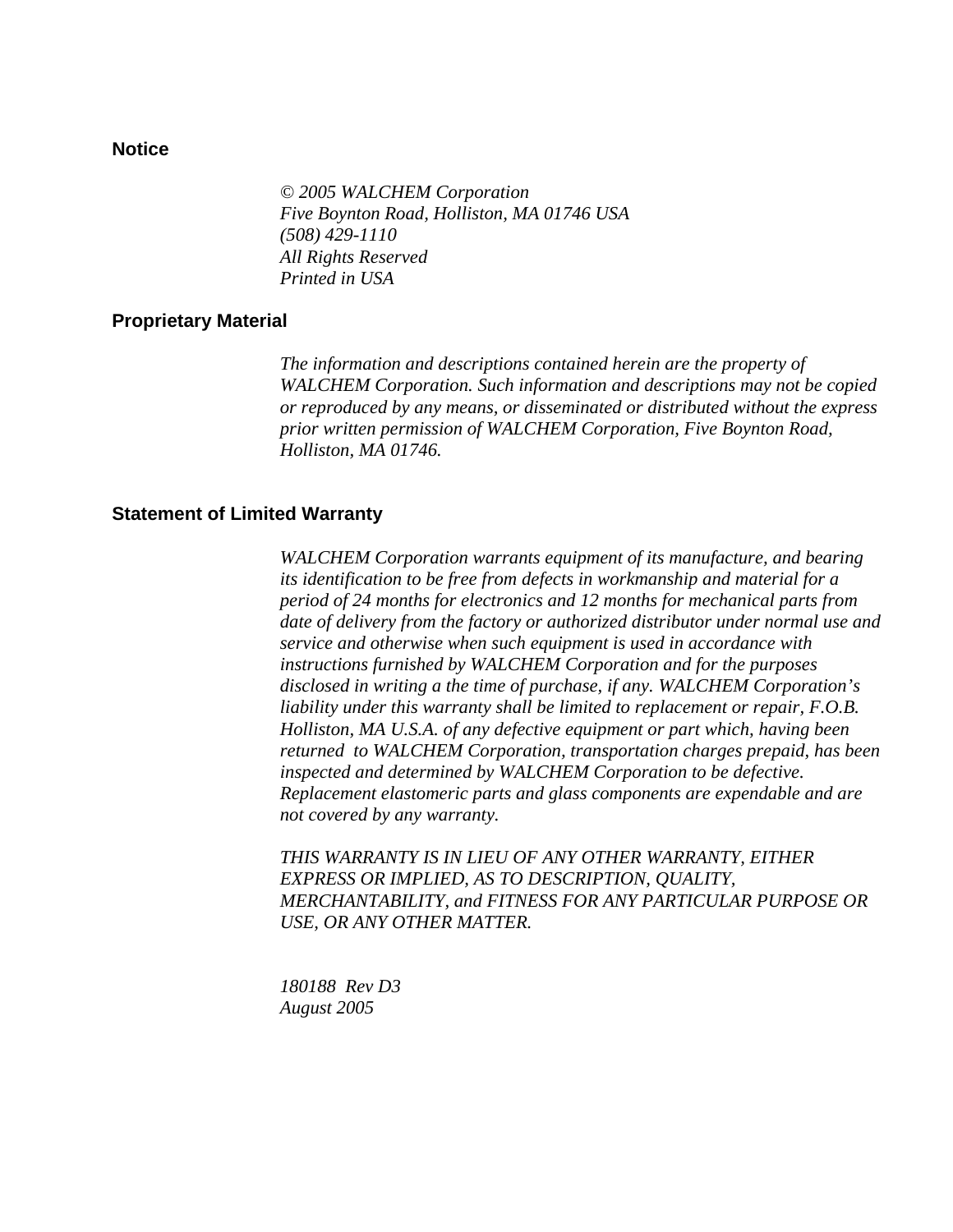#### TABLE OF CONTENTS - $- \mathcal{W}$

| 1.0                                                         |  |
|-------------------------------------------------------------|--|
| 2.0                                                         |  |
| 2.1<br>2.2<br>2.3<br>2.4                                    |  |
| 3.0                                                         |  |
| 3.1<br>3.2<br>3.3<br>3.4<br>3.5                             |  |
| 4.0                                                         |  |
| 4.1<br>4.2<br>4.3<br>4.4<br>4.5                             |  |
| 5.0                                                         |  |
| 5.1<br>5.2<br>5.3<br>5.4<br>5.5<br>5.6<br>5.7<br>5.8<br>5.9 |  |
| 6.0                                                         |  |
| 6.1<br>7.0                                                  |  |
| 7.1                                                         |  |
| 8.0                                                         |  |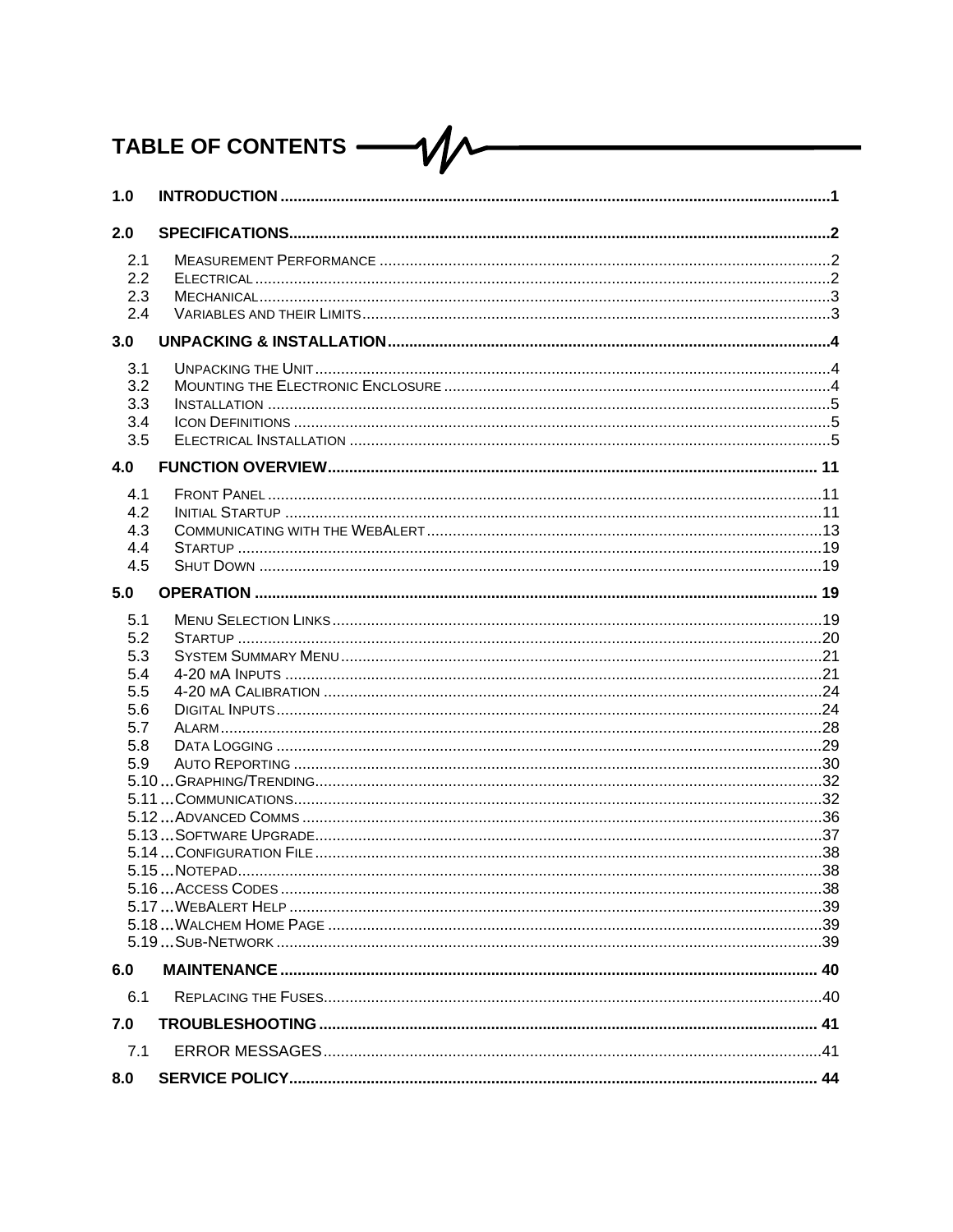# **1.0 INTRODUCTION**

WebAlert is the first stand alone remote monitoring device that can web enable your installed equipment without having to replace or upgrade it. Your key system parameters (analog and digital input signals) can now be monitored from any computer – anywhere in the world - with a standard web browser.

With proprietary on-demand connectivity, the WebAlert is only online when you need it…making it the world's first practical and secure industrial monitoring Internet solution. WebAlert pulls your older equipment into the Internet age with online monitoring, data logging, auto reporting and auto alarming. User defined alarms can be received by email or page. The solid state alarm relay notifies on-site personnel.

Data logs can be delivered by email as a spreadsheet attachment. You decide where and when you need the information and WebAlert makes it happen. Since WebAlert supports simultaneous multi-user access and Ethernet, all of its remote monitoring features are also available on local area networks (LAN). For larger installations, which require more than six analog and two digital inputs, WebAlerts can be networked together with Ethernet.

In addition, settings and data may be manipulated using a computer connected directly via RS232, or modem to modem without requiring an Internet connection.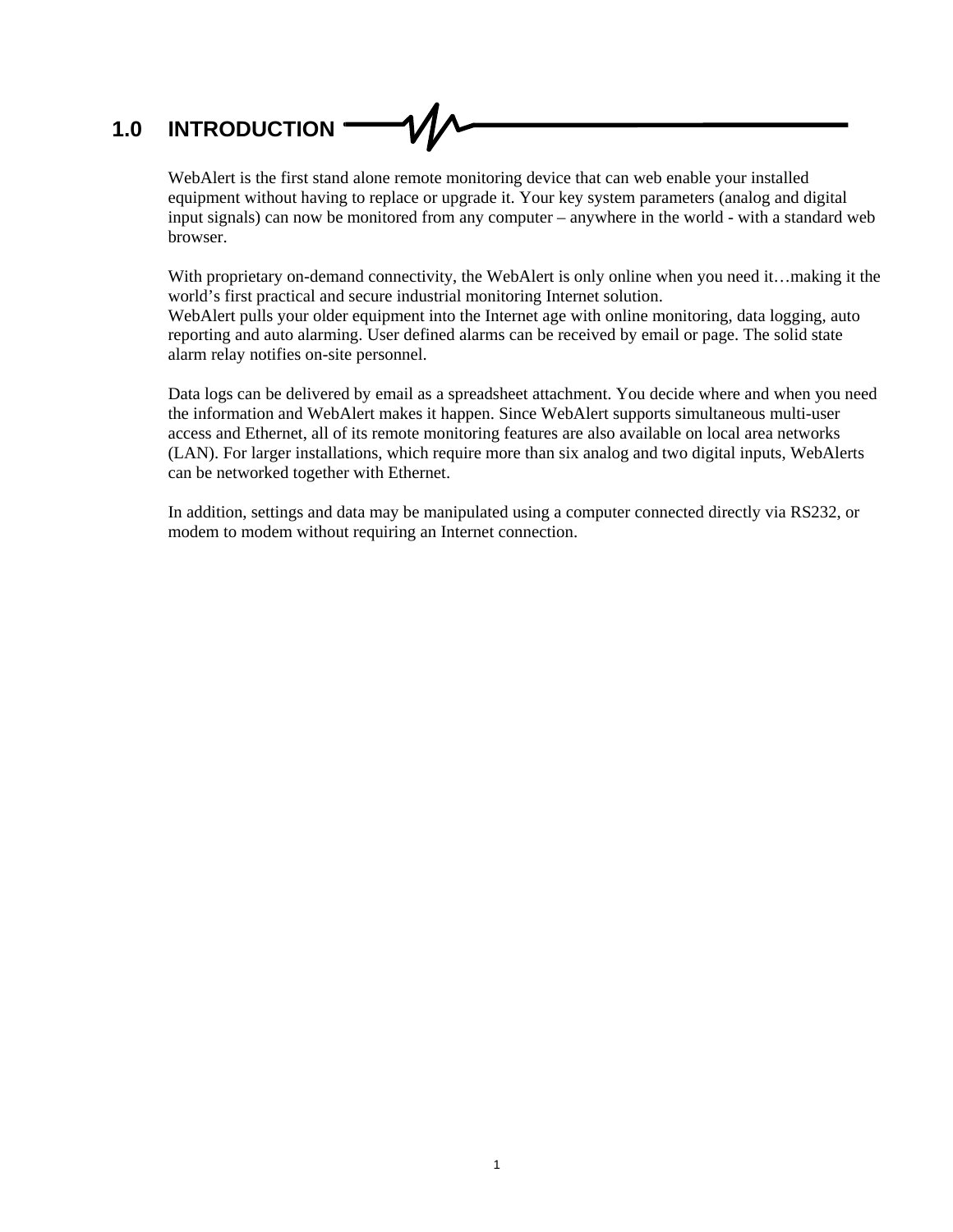# **2.0 SPECIFICATIONS**

# **2.1 Measurement Performance**

#### **4-20 mA Inputs**

| Range       | $3.75 - 20.25$ mA |
|-------------|-------------------|
| Resolution  | $0.03 \text{ mA}$ |
| Calibration | $\pm 1$ mA        |

# **2.2 Electrical**

# *Inputs*

| $100 - 120/220 - 240$ VAC $\pm 10\%$ , 1.0A, 50/60 Hz | $1.0A$ , $5 \times 20$ mm<br>Fuse                                                                |  |  |
|-------------------------------------------------------|--------------------------------------------------------------------------------------------------|--|--|
|                                                       |                                                                                                  |  |  |
| Analog Inputs (six)                                   | 4-20 mA, 2-wire or 3 -wire, internally powered by 24 VDC,                                        |  |  |
|                                                       | 110 ohm input resistance,                                                                        |  |  |
|                                                       | 1000 ohm maximum load.                                                                           |  |  |
| Digital Inputs (two)                                  | Isolated dry contact (relay, reed switch or Hall Effect)                                         |  |  |
|                                                       | 0-10 Hz, 50 msec minimum width                                                                   |  |  |
| Water meter Contactor:                                | Isolated dry contact (relay, reed switch or Hall Effect)                                         |  |  |
|                                                       | 0-10 Hz, 50 msec minimum width                                                                   |  |  |
| Paddlewheel Water Meter:                              | Isolated dry contact (relay, reed switch or Hall Effect)<br>$0-400$ Hz, $1.5$ msec minimum width |  |  |
| Level Switch:                                         | Isolated dry contact (relay, reed switch or Hall Effect)                                         |  |  |
|                                                       |                                                                                                  |  |  |

 $\mathcal{U}\mathcal{N}$ 

# *Outputs*

| Solid State Relay: | Dry Contact, 0 to 40 VDC, NO AC VOLTAGE, 150 mA maximum load |
|--------------------|--------------------------------------------------------------|
| Digital:           | RS232                                                        |

# *Agency Approvals*

| UL  | UL 61010C-1:2000; IEC 61010-1:1990     |
|-----|----------------------------------------|
| CSA | CAN/CSA C22.2 No.1010.1:92; 1010.1B:97 |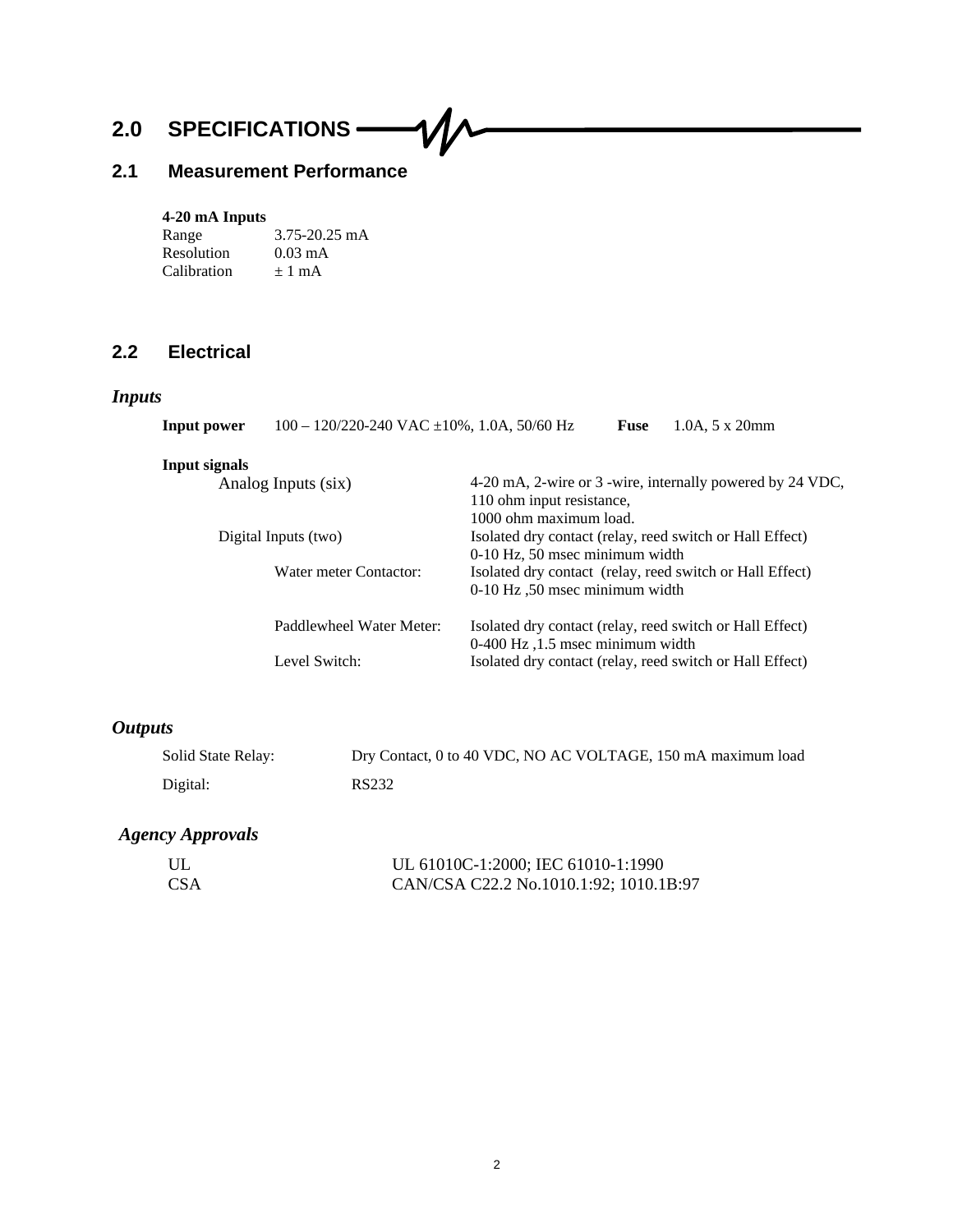## **2.3 Mechanical**

#### *Enclosure*

| Material:                      | Polycarbonate                                    |
|--------------------------------|--------------------------------------------------|
| <b>NEMA Rating:</b>            | NEMA $4X$ (IP 66)                                |
| Dimensions:                    | 18 cm x 22 cm x 9 cm (7" x 8.5" x 3.5")          |
| <b>Operating Ambient Temp:</b> | 0 to $60^{\circ}$ C (32 to $140^{\circ}$ F)      |
| <b>Storage Temp:</b>           | -29 to 80 $^{\circ}$ C (-20 to 176 $^{\circ}$ F) |
| Weight                         | $2.95$ kg. $(6.5$ lbs)                           |

## **2.4 Variables and their Limits**

All menus shown may not be available. The menus that appear on your controller will vary with options installed and programmed.

#### *Generic 4-20 mA Input Menu*

| $4 \text{ mA} =$  | $-100,000$ to $100,000$ (units of measure defined by user) |
|-------------------|------------------------------------------------------------|
| $20 \text{ mA} =$ | $-100,000$ to $100,000$ (units of measure defined by user) |
| Low Alarm Limit   | $-100,000$ to $100,000$ (units of measure defined by user) |
| High Alarm Limit  | $-100,000$ to $100,000$ (units of measure defined by user) |

#### *Level (4-20 mA) Input Menu*

| mA when Tank Empty      | 0 to 20 mA                                  |
|-------------------------|---------------------------------------------|
| mA when Tank Full       | $0$ to 20 mA                                |
| <b>Full Tank Volume</b> | 0 to 10,000 (units defined by user)         |
| Low Alarm Limit         | $0.001$ to $10,000$ (units defined by user) |

#### *Flow Meter 4-20 mA Input Menu*

| 0 to 100,000 (units of flow rate defined by user)    |
|------------------------------------------------------|
| 0 to 100,000 (units of flow rate defined by user)    |
|                                                      |
| 0 to 100,000 (units of flow rate defined by user)    |
| 0 to 100,000 (units of total volume defined by user) |
| 0 to 100,000 (units of flow rate defined by user)    |

#### *Digital Input Menu*

#### *Alarm Output Menu*

Remote Alarm Delay Time 1 to 1440 minutes<br>Output Time Limit 0 to 1440 minutes Alarm Hand Time Limit 1 to 1440 minutes

Volume per Contact 0 to 1000 (units of measure defined by user)<br>
K Factor 0.001 to 20.000 (Pulses per Gallon or Liter)  $0.001$  to 20,000 (Pulses per Gallon or Liter) Total Alarm Limit 0 to 100,000 (units defined by user) Rate Low Alarm 0 to 100,000 (units defined by user) Rate High Alarm 0 to 100,000 (units defined by user)

 $0$  to 1440 minutes ( $0 =$  infinity)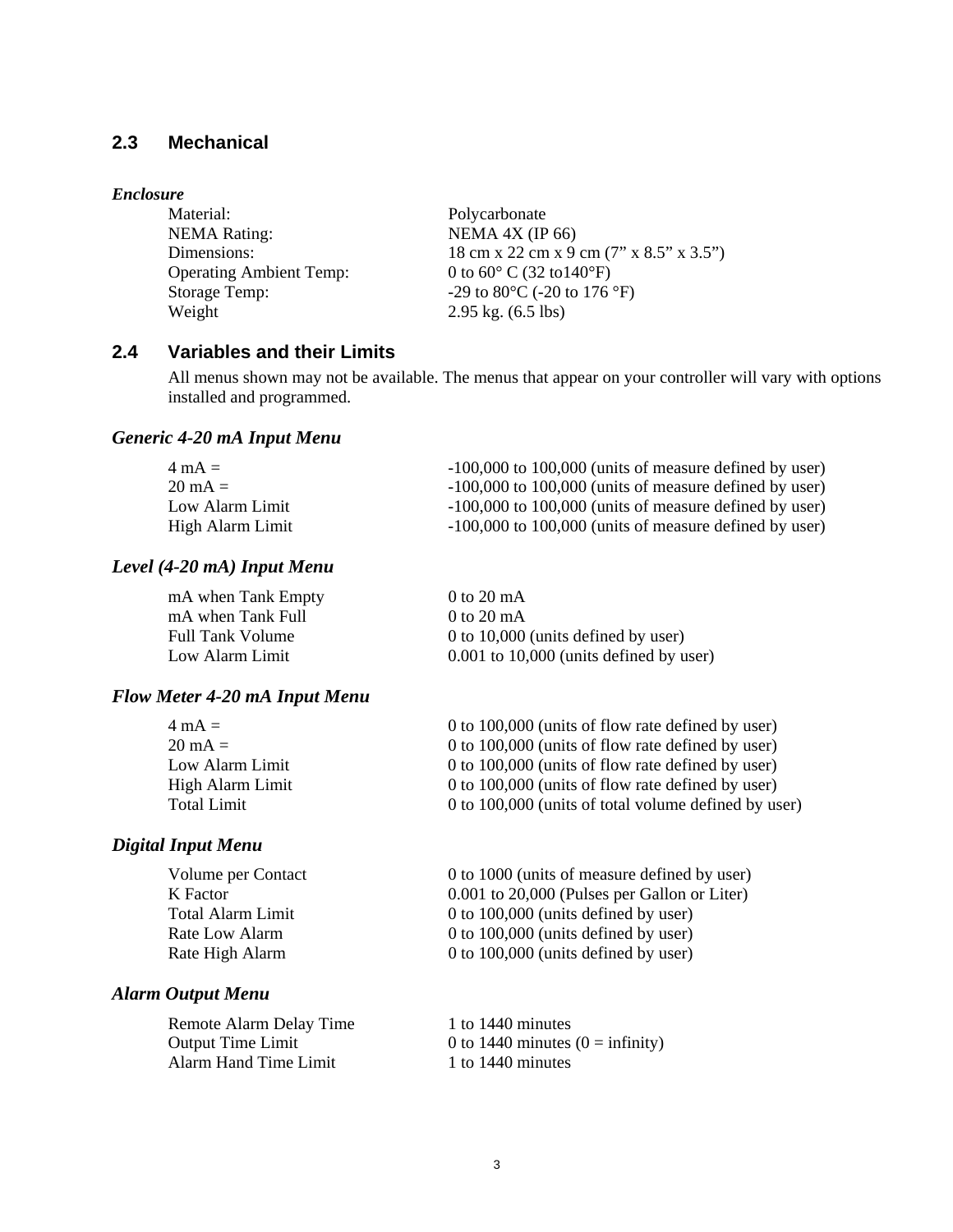#### **2.4 Variables and their Limits (continued)**

#### *Auto Reporting Menu*

Frequency of Logging 10 to 1440 minutes

#### *Access Code Menu*

Session Timeout 0 to 60 minutes  $(0 = \text{infinity})$ 

# **3.0 UNPACKING & INSTALLATION**

#### **3.1 Unpacking the Unit**

Inspect the contents of the carton. Please notify the carrier immediately if there are any signs of damage to the process monitor or its parts. Contact your distributor if any of the parts are missing. The carton should contain a WebAlert series process monitor and instruction manual. Any options or accessories will be incorporated as ordered.

## **3.2 Mounting the Electronic Enclosure**

The WebAlert series process monitor is supplied with mounting holes on the enclosure. It should be wall mounted with the display at eye level on a vibration-free surface, utilizing all mounting holes for maximum stability.

The enclosure is NEMA 4X (IP66) rated, suitable for outdoor installation. The maximum ambient operating temperature is 140 degrees F (60 degrees C); this should be considered if installation is in a high temperature location.

The installation site should be in close proximity to grounded AC power, the devices to be connected, and phone line or Ethernet hub (if applicable).

Avoid locations that are in close proximity to sources of electrical noise (motor starters, power transformers, variable speed motor drives, radio transmitters, etc.), corrosive fumes or excessive moisture.

The enclosure requires the following clearances:

| Top:    | 2  |
|---------|----|
| Left:   | 4" |
| Right:  | 4" |
| Bottom: | 4" |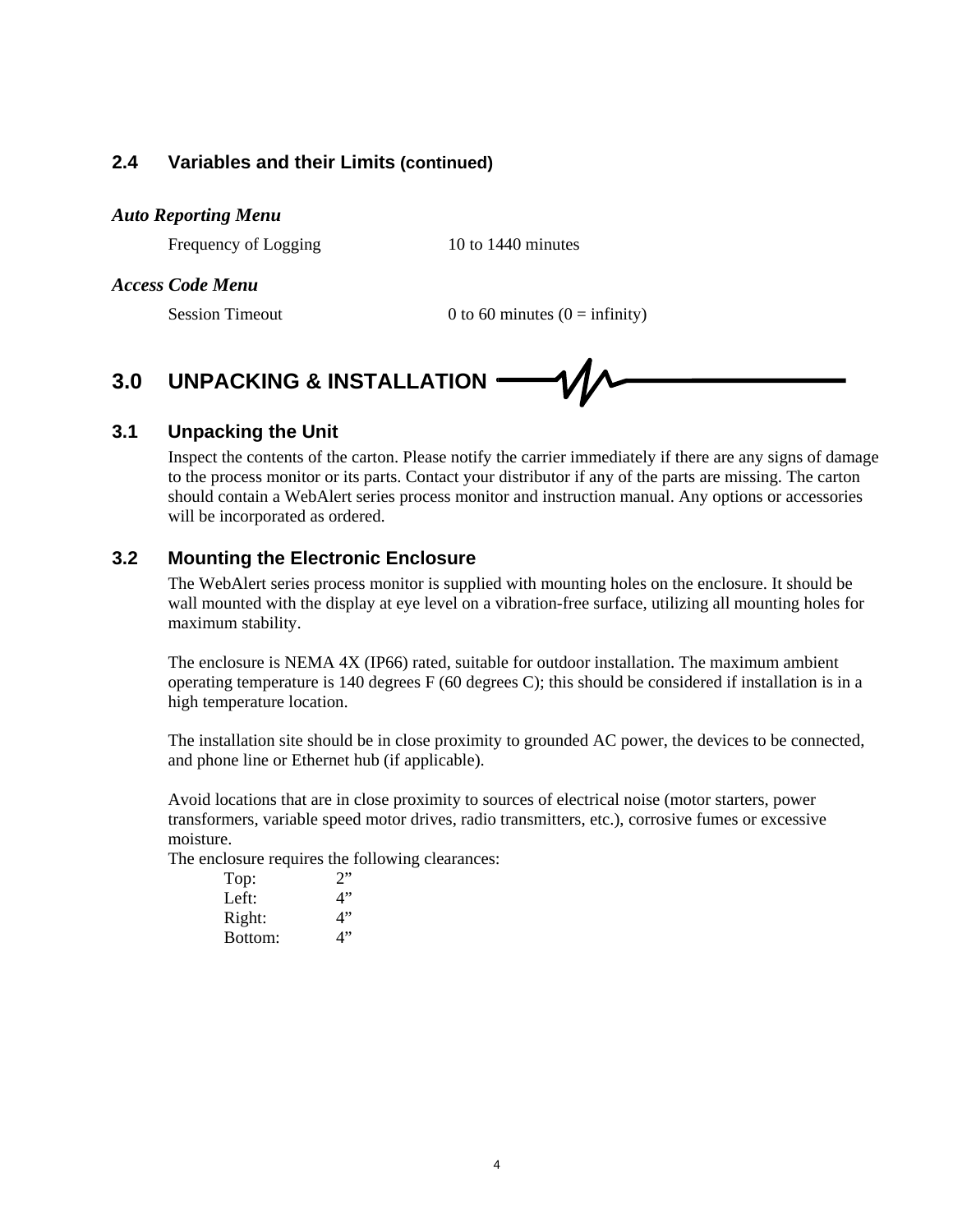# **3.3 Installation**

The WebAlert receives digital and analog input signals, and sends a digital output signal. The maximum distances for these cables, using 24 AWG shielded twisted pair cable, is 1200 meters (4000 feet) for the 4-20 mA input signals and 300 meters (1000 feet) for the digital input and output signals. It is highly recommended that these cables be routed separately from any AC voltage wires, and that the cable shield drain wire is connected to earth ground at the controller end only.

Note: Using the WebAlert controller in any manner other than that specified in this manual could compromise the safety of persons or property.

| Symbol | Publication         | Description                                |
|--------|---------------------|--------------------------------------------|
| ≑      | IEC 417, No.5019    | <b>Protective Conductor Terminal</b>       |
|        | IEC 417, No. 5007   | On (Supply)                                |
|        | IEC 417, No. 5008   | Off (Supply)                               |
|        | ISO 3864, No. B.3.6 | Caution, risk of electric shock            |
|        | Pending             | Caution, High temperature, risk of<br>burn |
|        | ISO 3864, No. B.3.1 | Caution                                    |

# **3.4 Icon Definitions**

# **3.5 Electrical Installation**

The WebAlert series process monitors require the following voltages: 100 –120/200-240 VAC± 10%, 50/60 Hz, 1.0 amperes maximum.

Your unit is supplied either factory prewired or ready to be hardwired. Depending upon your choice of options, you may be required to hardwire some or all of the input/output devices. Please refer to Figures 2 through 5 for wiring diagrams.

**Note:** Proper grounding of this product is required. Any attempt to bypass the grounding will compromise the safety of persons and property.



**CAUTION!** There are live circuits inside the controller even when the power switch on the front panel is in the OFF position! The front panel must never be opened before power to the controller is REMOVED!

If your controller is prewired, it is supplied with an 8 foot, 18 AWG power cord with USA style plug. A tool (#1 Phillips screwdriver) is required to open the front panel.



**CAUTION!** The electrical installation of the controller must be done by trained personnel only and conform to all applicable National, State and Local codes!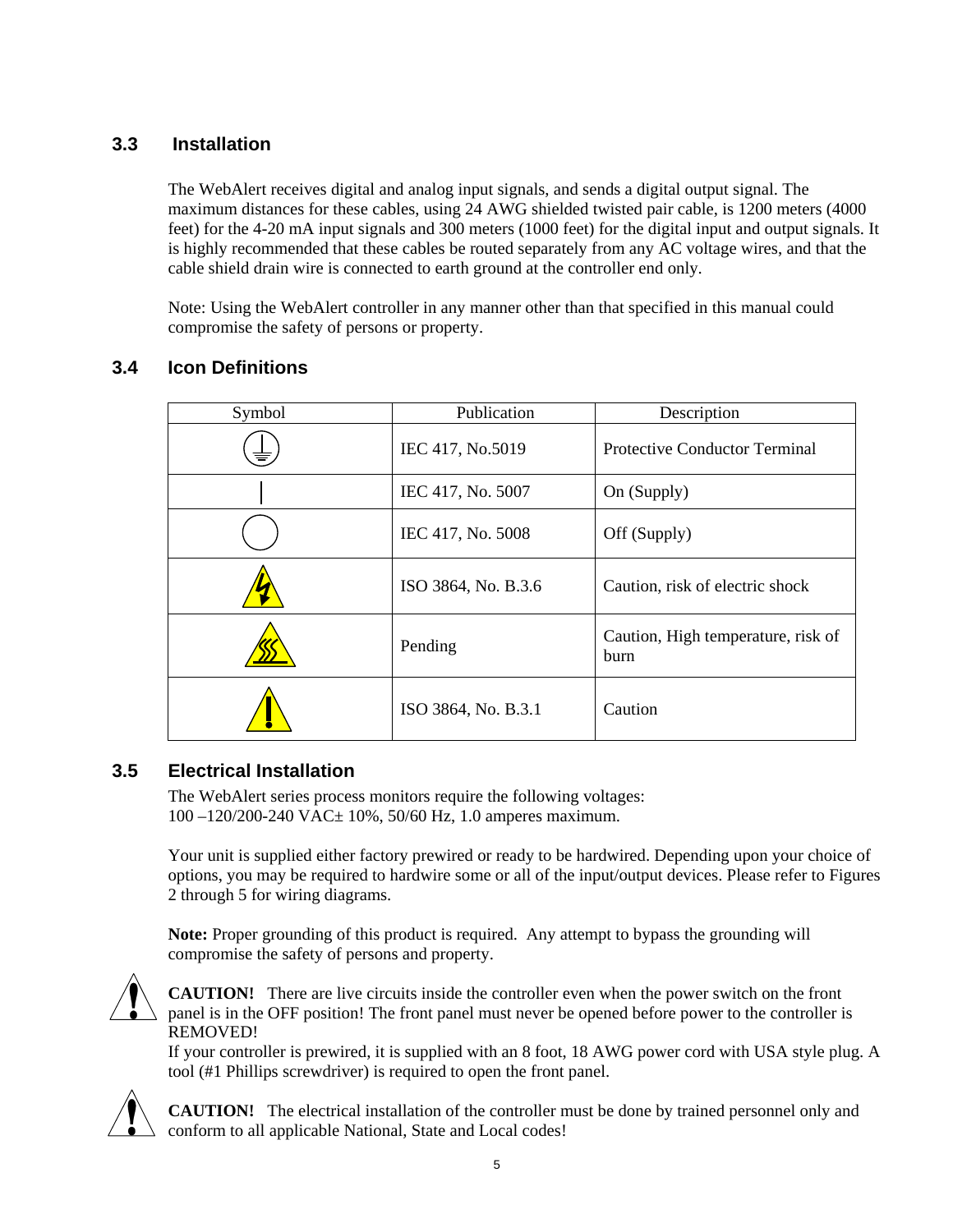

Figure 1 Identification of Parts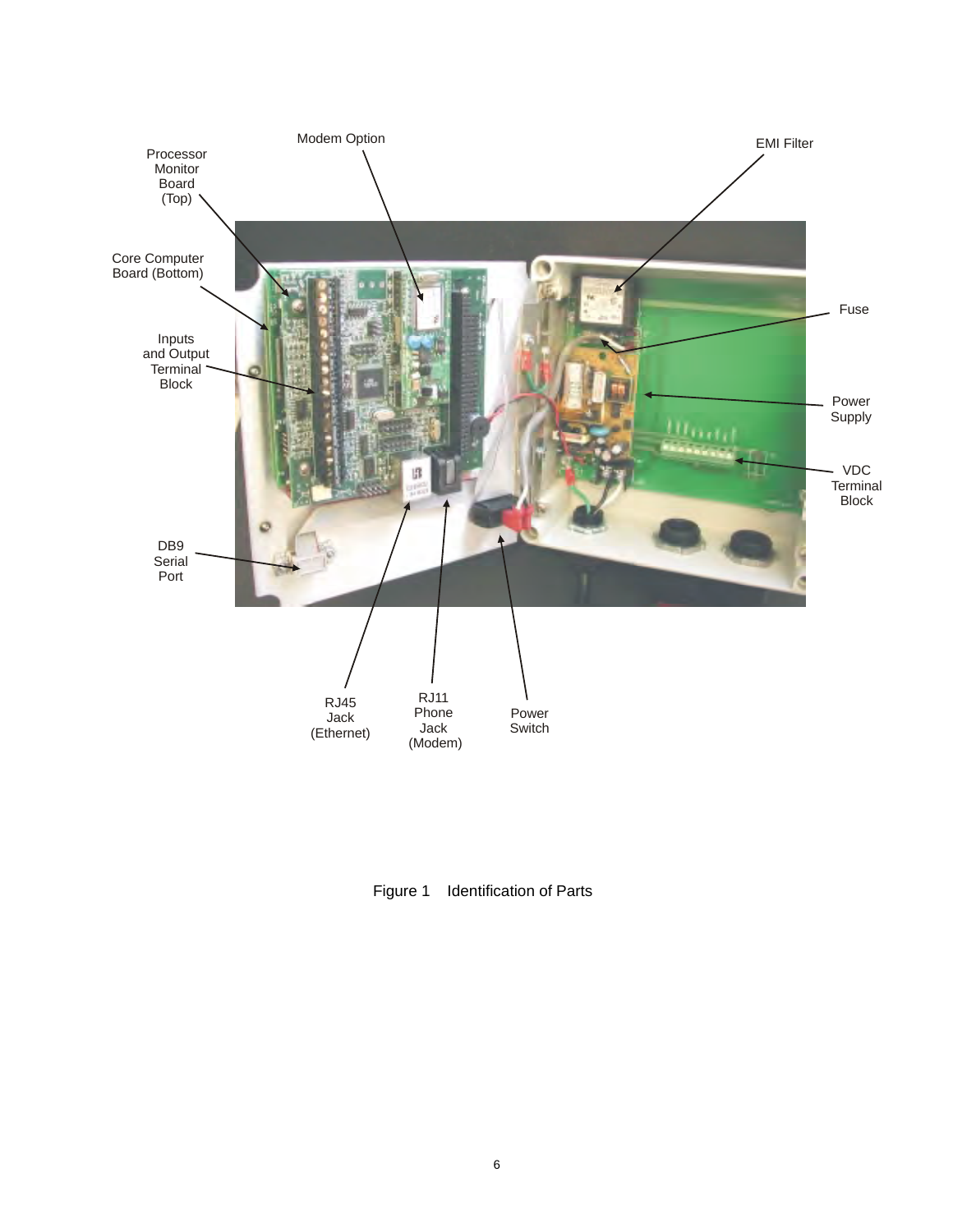

Figure 2 – Wiring Diagram for AC Power Input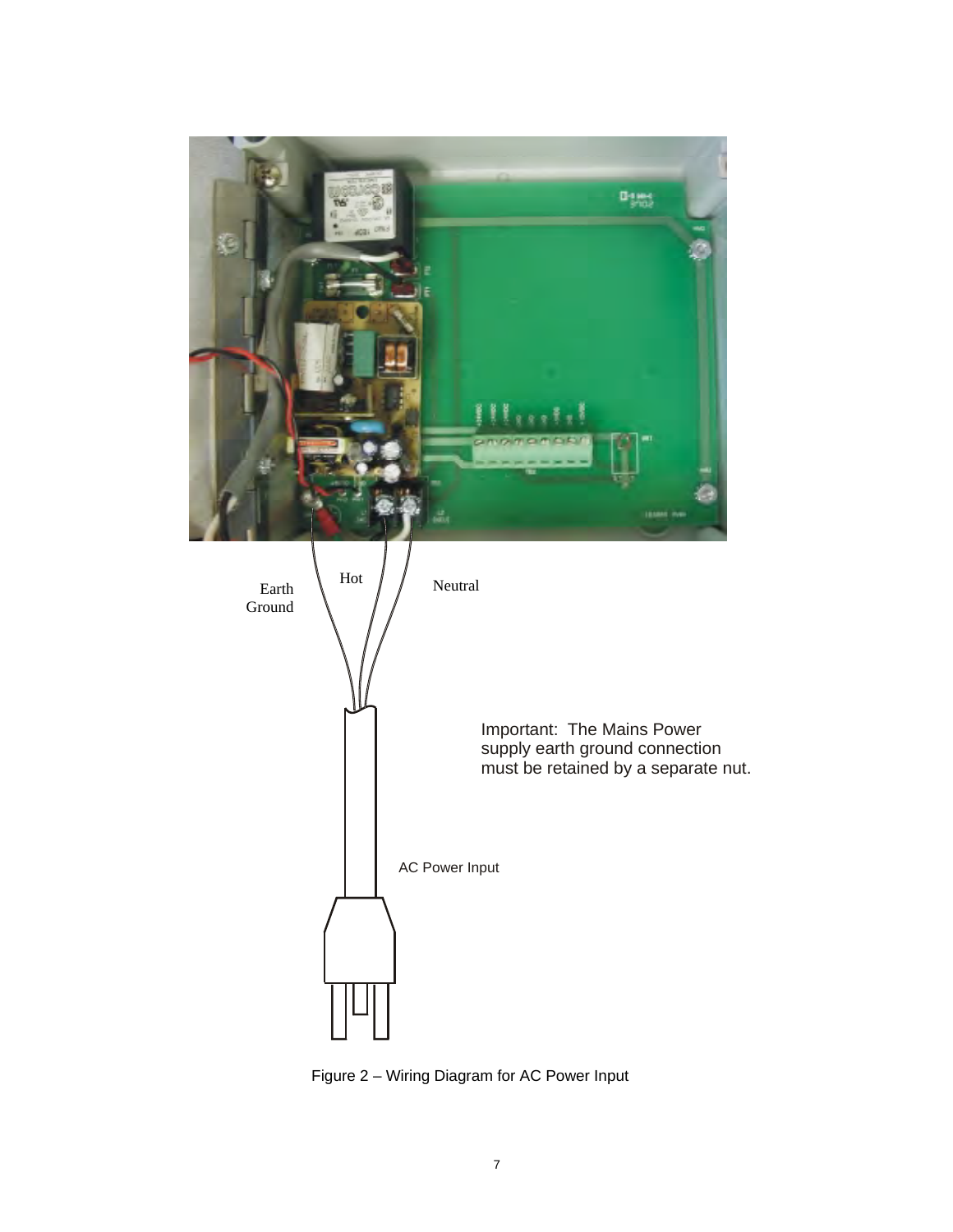

Figure 3 - Wiring Diagram for Inputs, Externally Powered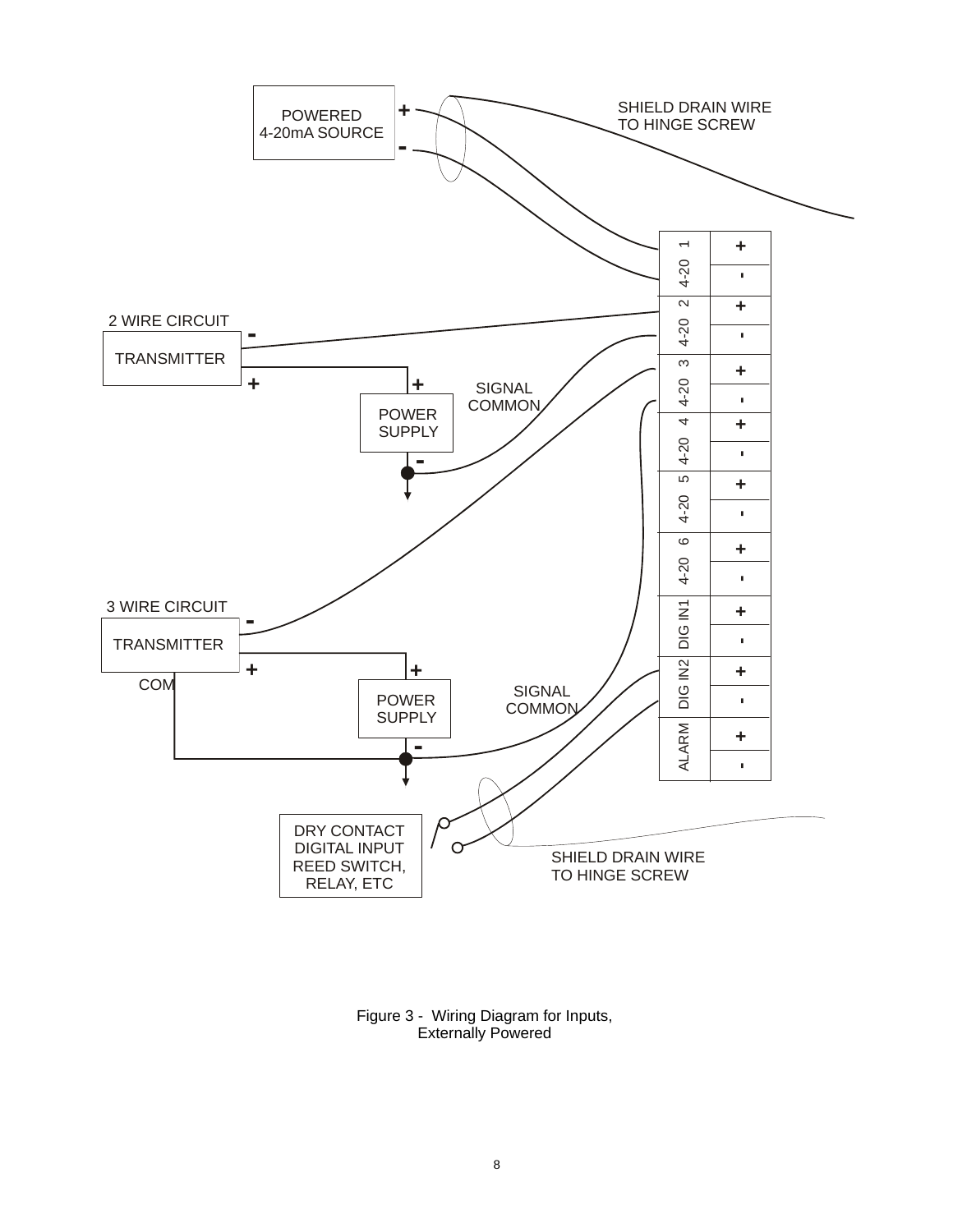

Figure 4 - Wiring Diagram for Inputs, Powered by WebAlert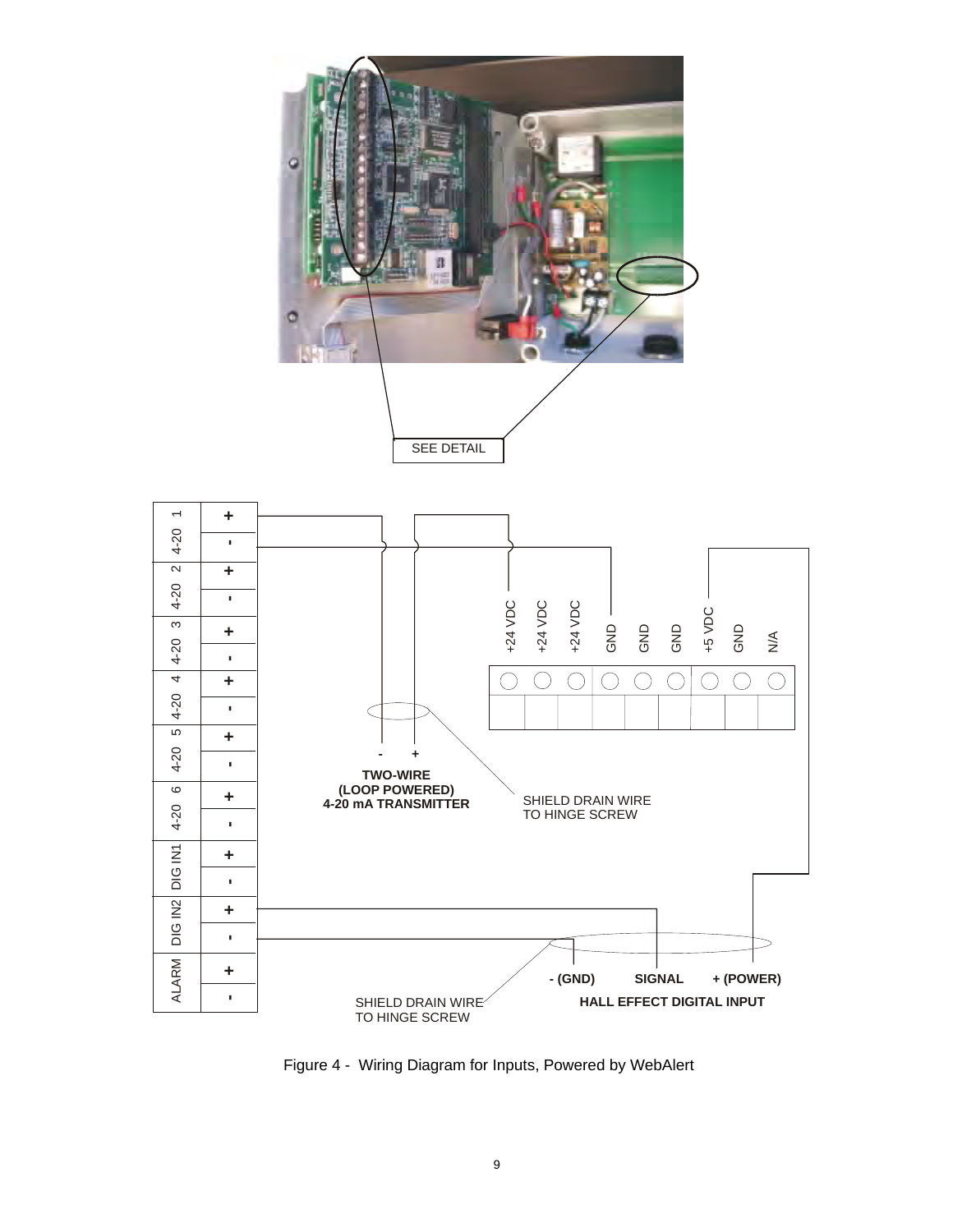

Figure 5 – Wiring Diagram for Digital Output and Communications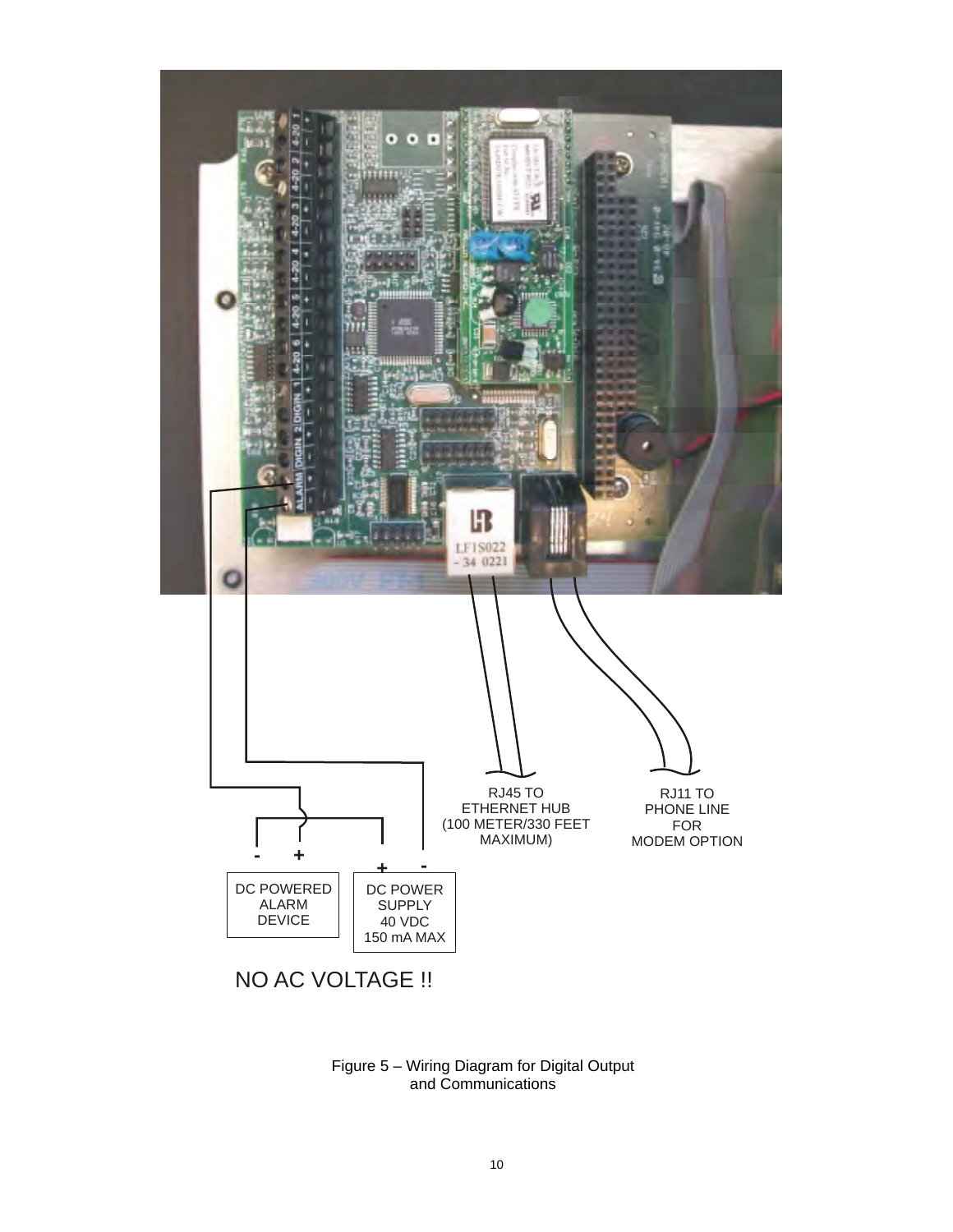# **4.0 FUNCTION OVERVIEW**

#### **4.1 Front Panel**



#### **4.2 Initial Startup**

Turn the power switch on. Be patient, the start up sequence will take about the same time as it takes a computer to boot up, approximately 2 minutes.

The WebAlert Series process monitors have a wide range of capabilities, so the steps required preparing the site for installation would be different depending upon the capability you will be using.

If you want to program the WebAlert using a laptop computer to connect to the serial port on the front panel of the unit, go to the section below called "Direct Serial Connection to the RS232 Port".

If you have a unit that is equipped with a modem, then you can take full advantage of the WebAlert. The unit is like a web server. Once you set up an Internet Service Provider (ISP) account for the unit, you can "surf" to it from any web connected computer to access data or reconfigure the settings. The unit can also contact you, by email or pager, in case of trouble. In this case, a dedicated analog phone line that does not go through a company switchboard for the controller must be provided. For details, go to the section below called "Remote Modem Access: Shoulder Tap." The ISP information must be entered into the WebAlert via direct serial connection to the RS232 port or via the Direct Modem method before attempting a Shoulder Tap connection.

If you have not yet set up an ISP account and wish to program the WebAlert from a remote location, or if you just prefer the "old fashioned method" of direct modem-to-modem communication, go to the section below called "Direct Modem Access: Direct Tap."

If you can use the Ethernet connection installed, then the WebAlert becomes another PC on a network. You can use your web browser software, enter the unit's address (assigned by your network administrator) and access data or reconfigure the unit. You will need to have a network node nearby (within 100 meters/330 feet) to connect your WebAlert process monitor. See the section below called "Ethernet Connection to LAN".

You may also use the Ethernet card in your laptop to communicate with the Ethernet connection in the WebAlert. This requires a special null cable and the Ethernet parameters must be programmed into the WebAlert using either direct serial to the RS232 port, or the optional Direct Modem connection. Refer to the section below called "Direct Ethernet (for a WebAlert not connected to the LAN)."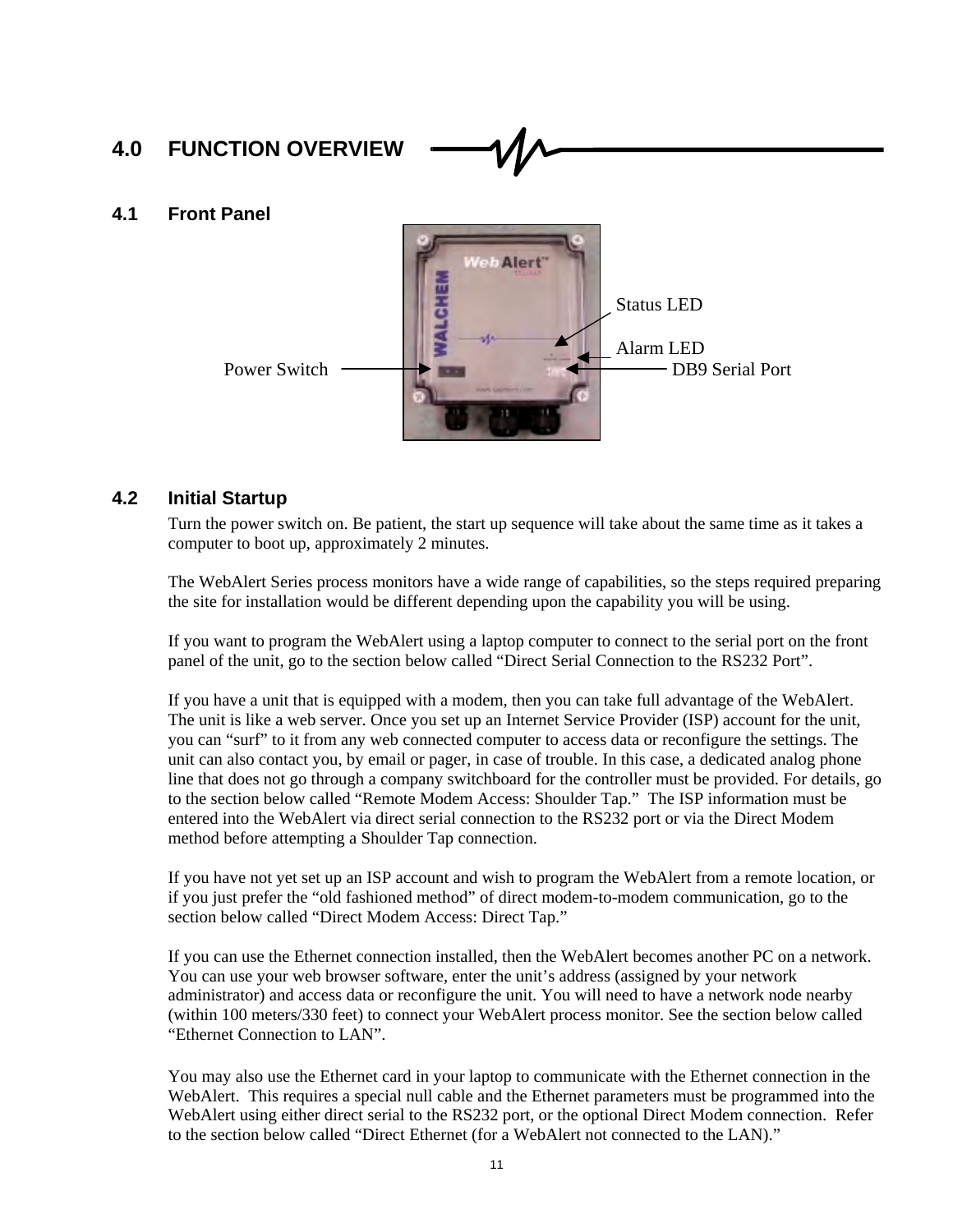#### *Uploading Configuration Files*

You can save all of the set points from a previously programmed unit, and then upload the same set points into another unit. If you have already downloaded a configuration file from a previously programmed unit, you can upload that file to this unit in order to make all the set points the same. If you want to save the set points of this unit for use in future units, or want to program this unit using a stored configuration file, refer to section 5.12 for specific instructions.

See the appropriate section above, depending upon how you plan on uploading the configuration file; via a laptop connected to the front panel, via modem, via Ethernet connection, or via local PC connected to the RS232 port.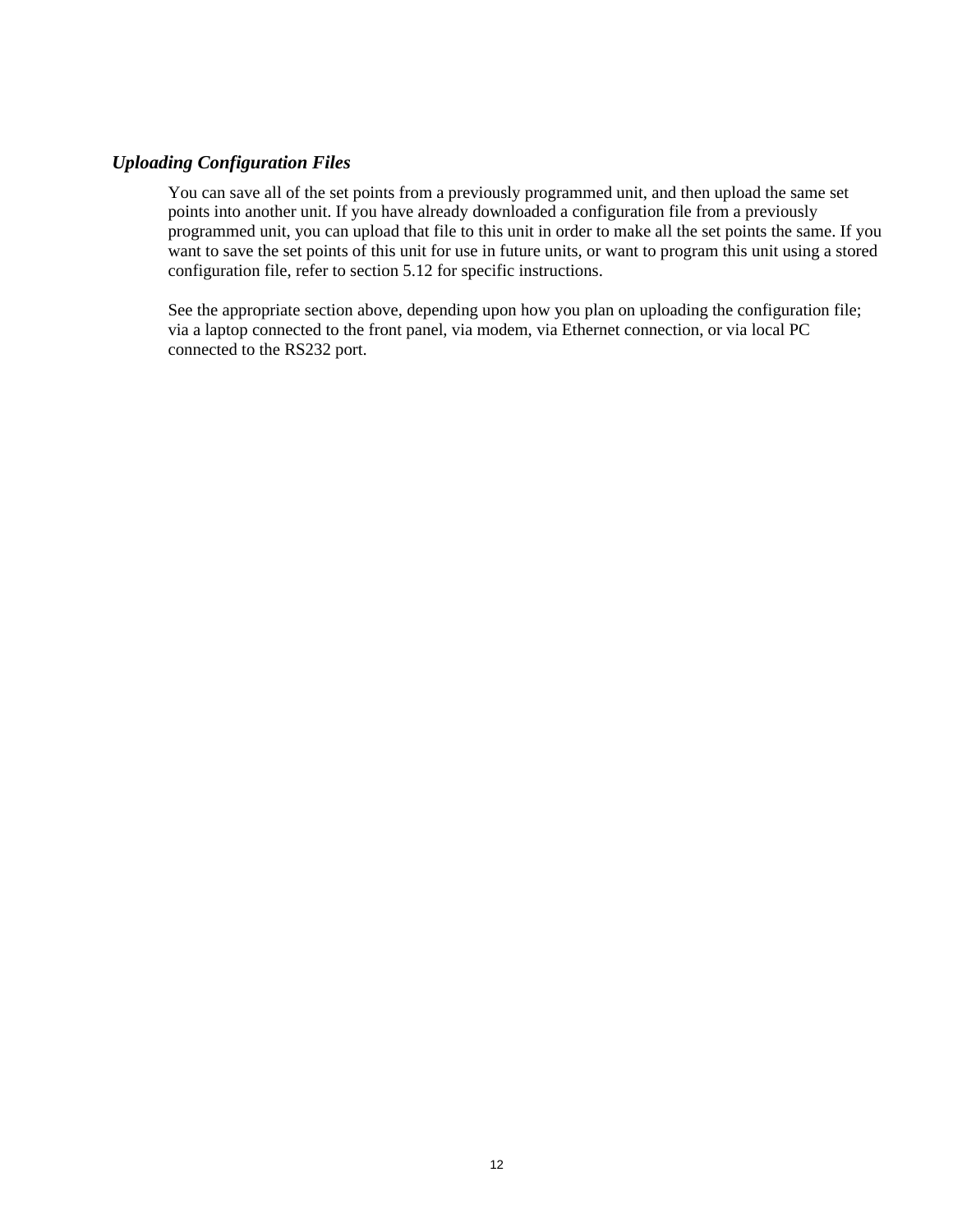## **4.3 Communicating with the WebAlert**

#### *4.3.1 Direct Serial Connection to the RS232 Port*

Web Browser

(Client)

RS-232(Serial)



Hard coded Fixed IP Address: 199.199.199.2

A temporary connection can be made between a laptop and the front panel of the unit.

#### Equipment Required

- - A serial null modem cable (PC-AT) with the appropriate connectors to connect your computer to the WebAlert. If connecting temporarily to the front panel of the controller, this will be a DB9F connector. This cable is supplied with your WebAlert.
- - An Internet-ready computer with the following capabilities: 100 MHz minimum processor speed, 40 MB minimum RAM, Windows operating system, and Windows Internet Explorer version 5.0 or higher web browser software.

Features Required in the WebAlert

**Any WebAlert process monitor is capable of a direct serial connection.** 

Utilities you need to set up on your computer

- - A null modem driver, that is included with the controller, must be installed on your computer. Refer to the separate detailed instructions for this procedure.
- - A Windows Dialup Networking Adapter must be created in order to establish a communication between the controller and your PC. Refer to the separate detailed instructions for this procedure.

Parameters that need to programmed into the WebAlert

- The WebAlert is capable of this type of communication without any programming by the user prior to attempting the communication.

- - Install the null modem driver on your PC. This needs to done only once for each PC that will be used to communicate with a WebAlert controller.
- - Create the dialup networking adapter on your PC. This needs to done only once for each PC that will be used to communicate with a WebAlert controller.
- -Connect the null modem cable between the PC and the WebAlert.
- -Use the dialup networking adapter to connect the PC to the WebAlert.
- Open Internet Explorer and type in the address 199.199.199.2. The sign-on screen for the WebAlert will come up.
- The sign-on screen of the WebAlert will come up. Type the User Name and Password (Access Code) in the text boxes and click the Submit button. The default user name is "webalert" and the default passwords are "2001" for full access, "2002" for calibration only, and "2003" for read only. These defaults can and should be changed in the Access Code page.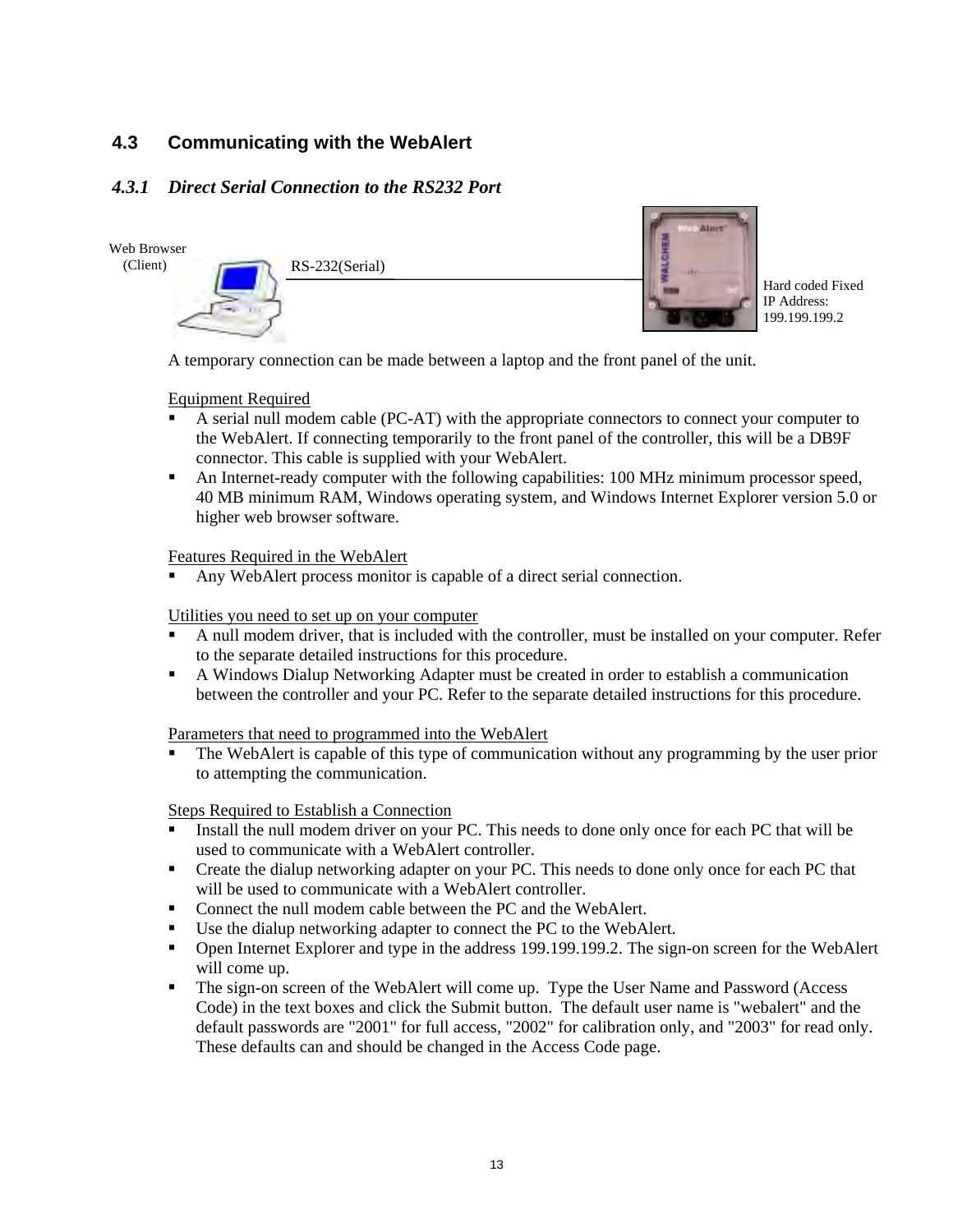#### *4.3.2 Remote Modem Access: Shoulder Tap*



Equipment Required

- - An Internet-ready computer with the following capabilities: 100 MHz minimum processor speed, 40 MB minimum RAM, Windows operating system, and Windows Internet Explorer version 5.0 or higher web browser software.
- An active analog phone line, direct to the controller (without a PBX system in between) must be connected to the modem of the WebAlert.
- A dialup account must be established for the WebAlert with an Internet Service Provider (ISP). The connection will only be as reliable as the ISP. You should avoid small mom-and-pop ISPs unless you know that they can provide reliable connection to the Internet. Contact Walchem for recommendations.

#### Features Required in the WebAlert

-The WebAlert must have the modem option installed in order to communicate via Shoulder Tap.

Utilities you need to set up on your computer

-There are no special drivers, adapters or other software components required on the PC.

#### Parameters that need to be programmed into the WebAlert

- - Prior to attempting a Shoulder Tap connection, the following information needs to be entered into the Communications page of the WebAlert, either via a direct serial connection or direct modem connection (Direct Tap). Some of this information needs to be provided to you by the Internet Service Provider (ISP) that the WebAlert will use to access the Internet.
- The unit's phone number.
- -The local access phone number for the ISP. More than one access number may be entered.
- -The ISP Username that the unit will use to connect to the ISP.
- -The ISP Password that the unit will use to connect to the ISP.

- -Connect your PC to the Internet.
- Enter the address http://w700.walchem.com/walchem/frontdoor.asp.
- **Enter the Connection Utility Username and Password and click the Submit button.**
- - Enter the phone number of the unit and click the Connect button. After a few minutes, the sign-on screen for the WebAlert will come up.
- - The sign-on screen of the WebAlert will come up. Type the User Name and Password (Access Code) in the text boxes and click the Submit button. The default user name is "webalert" and the default passwords are "2001" for full access, "2002" for calibration only, and "2003" for read only. These defaults can and should be changed in the Access Code page.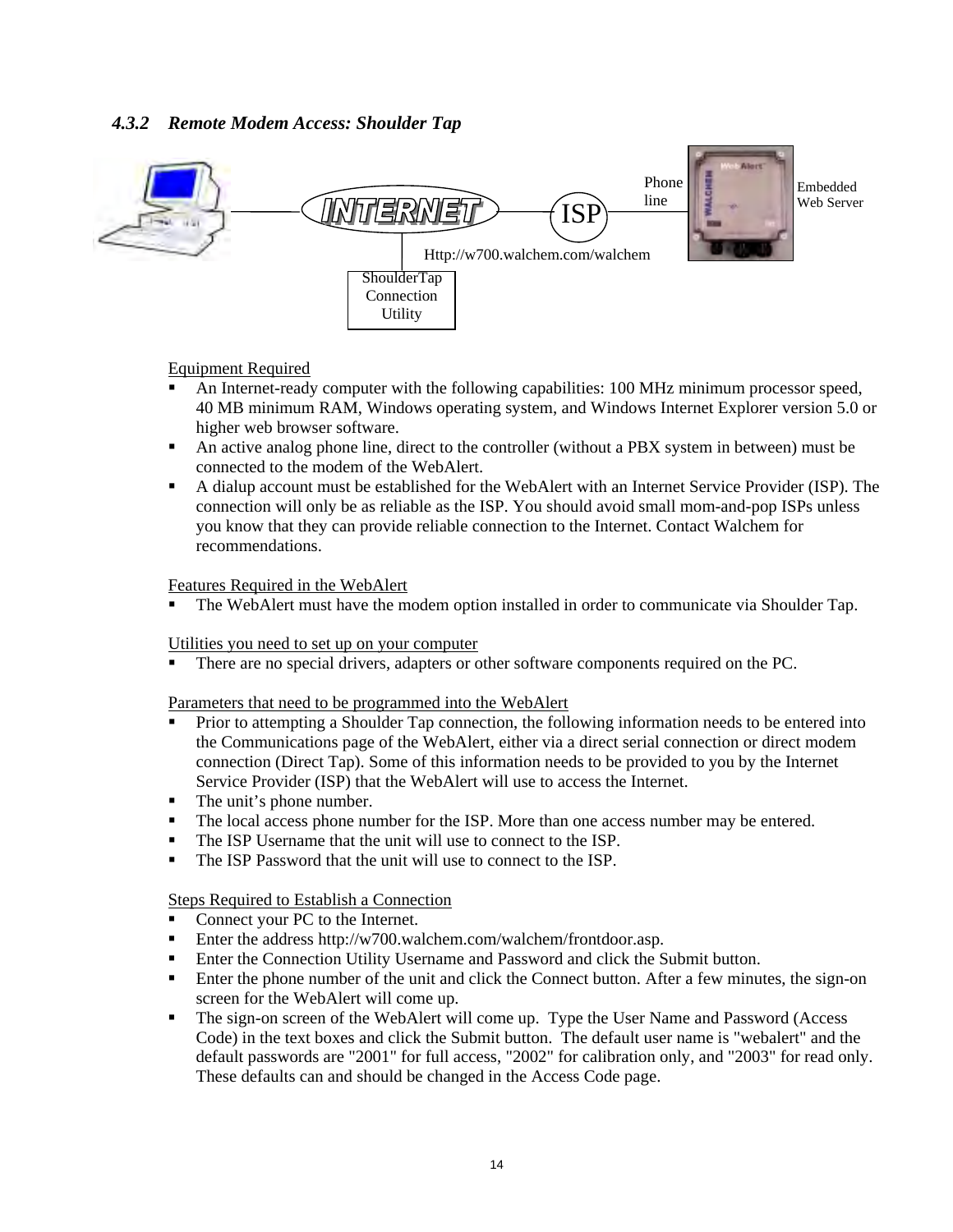## *4.3.3 Ethernet Connection to LAN*



#### Equipment Required

- - An Internet-ready computer with the following capabilities: 100 MHz minimum processor speed, 40 MB minimum RAM, Windows operating system, and Windows Internet Explorer version 5.0 or higher web browser software.
- -A connection between the PC and the local area network (LAN).
- -An Ethernet connection between the WebAlert and the LAN.

#### Features Required in the WebAlert

All WebAlert process monitors are capable of Ethernet communications.

#### Utilities you need to set up on your computer

-There are no special drivers, adapters or other software components required on the PC.

#### Parameters that need to be programmed into the WebAlert

- - Prior to attempting an Ethernet connection, the following information needs to be entered into the Communication page of the WebAlert, either via a direct serial connection or via the Direct Modem option. This information must be provided by the IT Administrator of the LAN.
- - The Ethernet IP address of the WebAlert. If the unit will only be accessed by computers on the LAN then this may be a fake IP address. If the unit needs to be accessible by computers not on the LAN then this must be a real IP address.
- -The Subnet Mask.
- -The Gateway IP address.

- -Open Internet Explorer.
- -Type in the Ethernet IP address that has been assigned by the IT Administrator.
- - The sign-on screen of the WebAlert will come up. Type the User Name and Password (Access Code) in the text boxes and click the Submit button. The default user name is "webalert" and the default passwords are "2001" for full access, "2002" for calibration only, and "2003" for read only. These defaults can and should be changed in the Access Code page.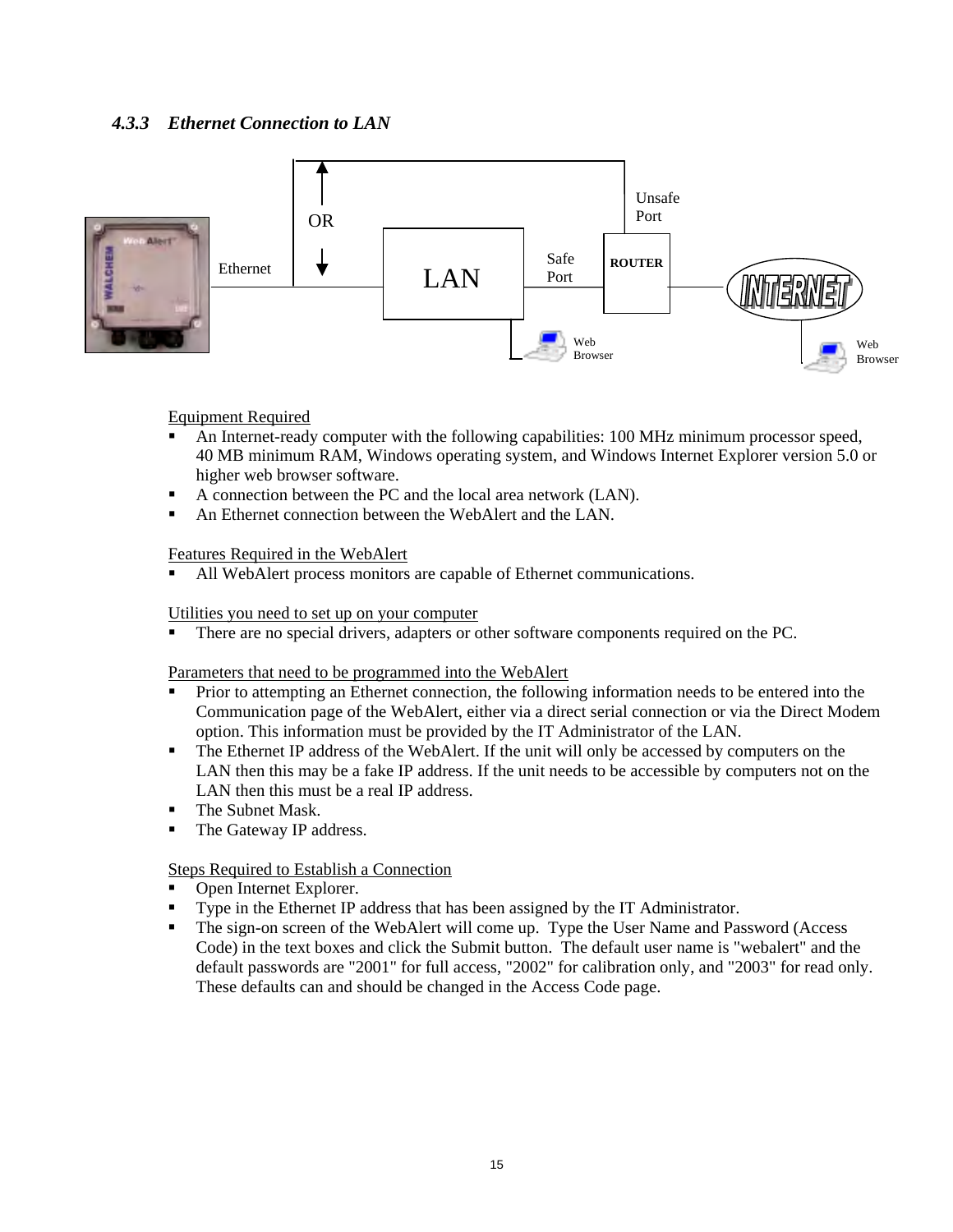#### *4.3.4 Direct Modem Access: Direct Tap*



#### Equipment Required

- - An Internet-ready computer with the following capabilities: 100 MHz minimum processor speed, 40 MB minimum RAM, Windows operating system, modem and Windows Internet Explorer version 5.0 or higher web browser software.
- - An active analog phone line, direct to the controller (without a PBX system in between) must be connected to the modem of the WebAlert.

#### Features Required in the WebAlert

-The WebAlert must have the modem option installed in order to communicate via Direct Tap.

#### Utilities you need to set up on your computer

- A Windows dialup networking adapter must be created. This dialup networking adapter is similar to but not identical to the one used in a direct serial connection. Refer to the separate detailed instructions for this procedure.

Parameters that need to be programmed into the WebAlert

- The WebAlert is capable of this type of communication without any programming by the user prior to attempting the communication.

- - Create the dialup networking adapter on your PC. This needs to done only once for each PC that will be used to communicate with a WebAlert controller.
- -Use the dialup networking adapter to connect the PC to the WebAlert.
- -Open Internet Explorer.
- -Type in the address 199.199.199.3. The sign-on screen for the WebAlert will come up.
- - The sign-on screen of the WebAlert will come up. Type the User Name and Password (Access Code) in the text boxes and click the Submit button. The default user name is "webalert" and the default passwords are "2001" for full access, "2002" for calibration only, and "2003" for read only. These defaults can and should be changed in the Access Code page.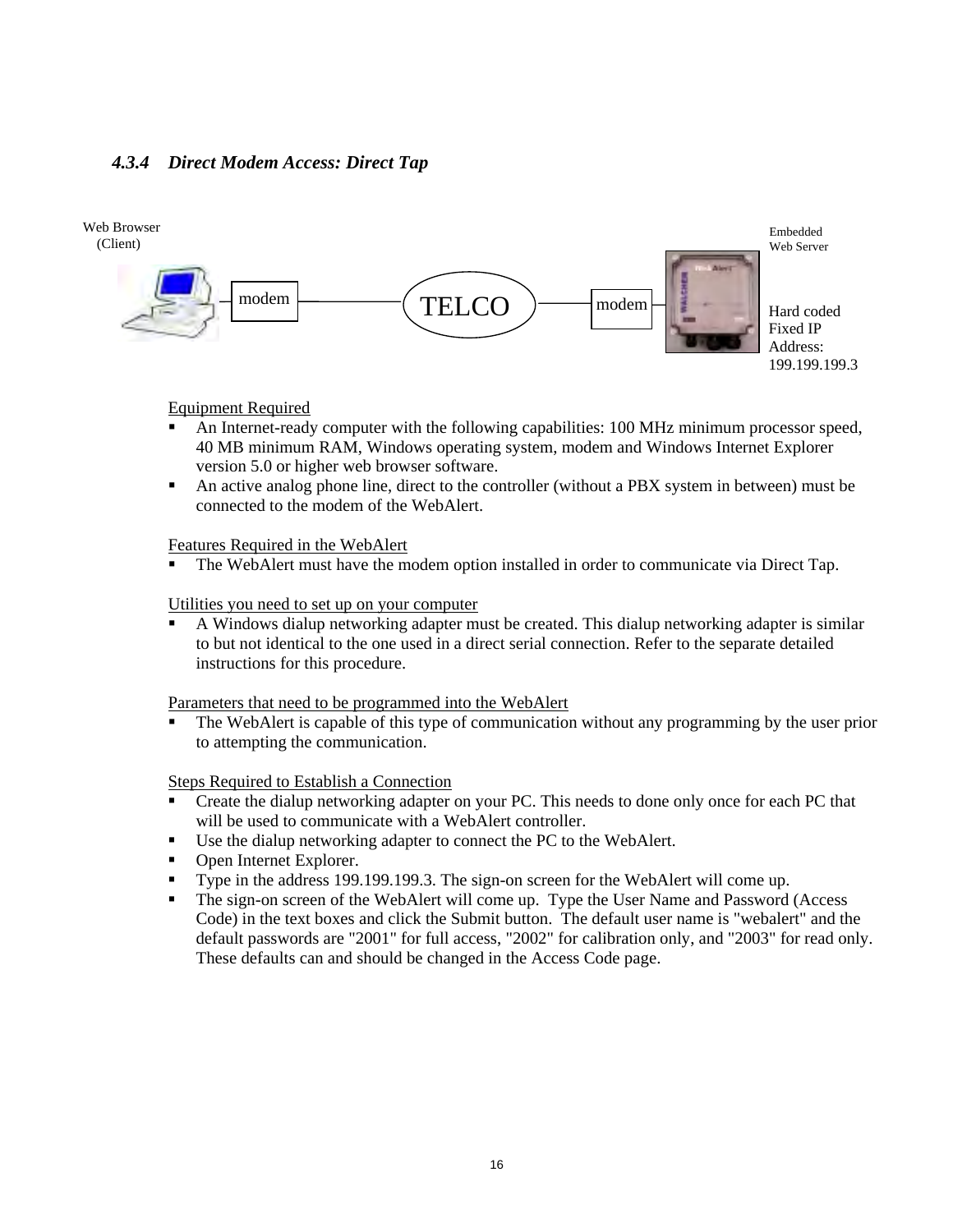## *4.3.5 Direct Ethernet (for a WebAlert not connected to a LAN)*

Web Browser (Client) Fixed IP Address User Assigned



Ethernet Cross-Over Cable



User Assigned Fixed IP Address

#### Equipment Required

- - An Internet-ready computer with the following capabilities: 100 MHz minimum processor speed, 40 MB minimum RAM, Ethernet card, Windows operating system, and Windows Internet Explorer version 5.0 or higher web browser software.
- A null Ethernet cable connection between the PC and WebAlert.

#### Features Required in the WebAlert

-All WebAlert process monitors are capable of Ethernet communications.

#### Utilities you need to set up on your computer

- There are no special drivers, adapters or other software components required on the PC. However if your laptop is used on a LAN it is likely that you will have to change your network TCP/IP properties to use a specific IP address for your PC instead of obtain an IP address automatically. You will have to specify the IP address, as well as the Subnet Mask and Gateway IP address. Refer to the separate detailed instructions for this procedure.

Parameters that need to be programmed into the WebAlert

- - Prior to attempting an Ethernet connection, the following information needs to be entered into the Communication page of the WebAlert, either via a direct serial connection or via the Direct Modem option.
- -The Ethernet IP address of the WebAlert.
- -The Subnet Mask.
- -The Gateway IP address.

- **Open Internet Explorer.**
- -Type in the Ethernet IP address that has been assigned to the WebAlert.
- - The sign-on screen of the WebAlert will come up. Type the User Name and Password (Access Code) in the text boxes and click the Submit button. The default user name is "webalert" and the default passwords are "2001" for full access, "2002" for calibration only, and "2003" for read only. These defaults can and should be changed in the Access Code page.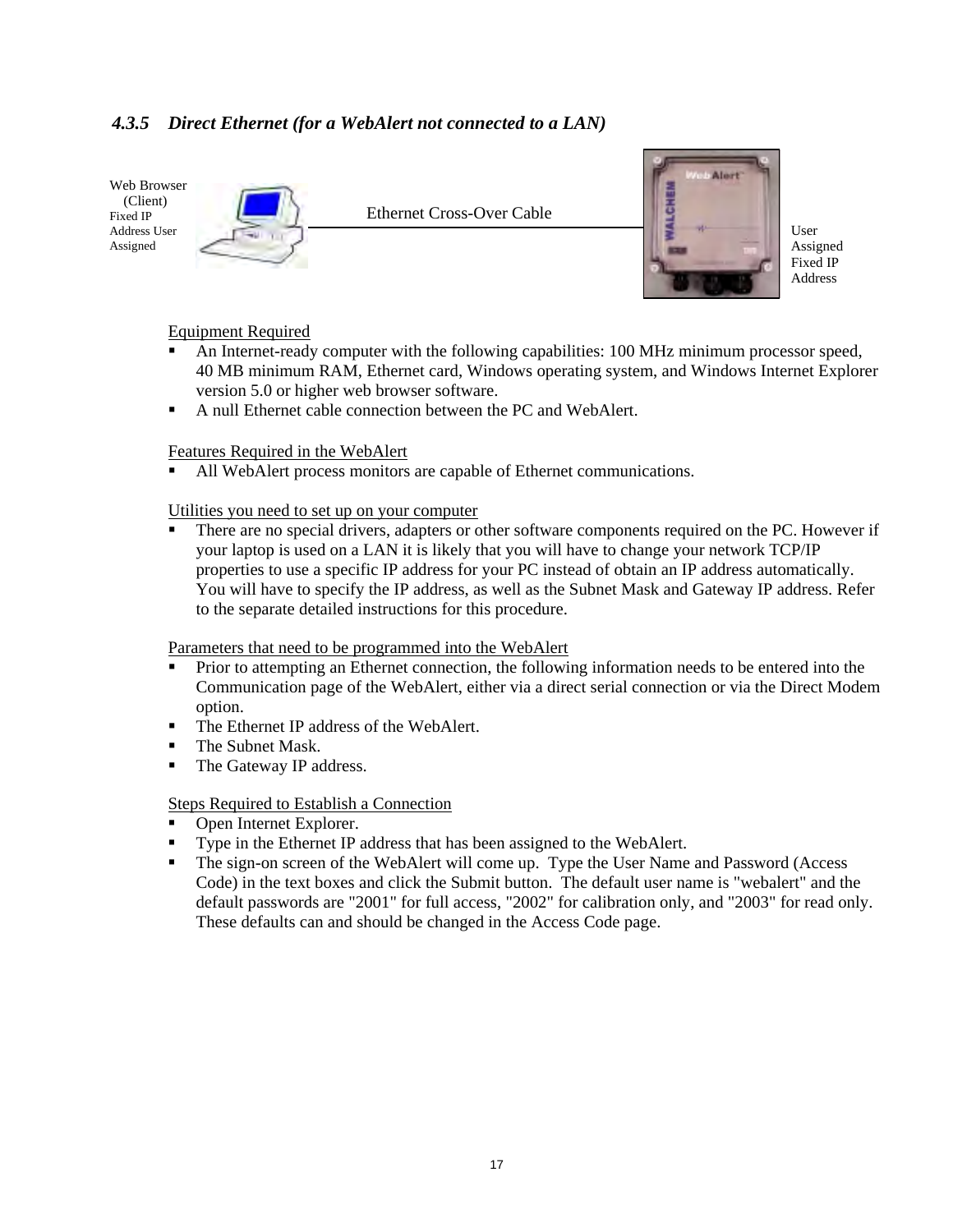## *4.3.6 Networking WebAlert Controllers via Ethernet*



#### Equipment Required

- - An Internet-ready computer with the following capabilities: 100 MHz minimum processor speed, 40 MB minimum RAM, Ethernet card, Windows operating system, and Windows Internet Explorer version 5.0 or higher web browser software.
- -An Ethernet cable connection between each WebAlert using a hub or connection to LAN.

Features Required in the WebAlert

- -All WebAlert process monitors are capable of Ethernet communications.
- -The software ID must be s250v002 or higher to support networking.
- -The Master must be purchased with the Master networking capability activated.

#### Utilities you need to set up on your computer

- There are no special drivers, adapters or other software components required on the PC to support networking. Refer to the previous sections for connecting to the master controller via RS232, Ethernet, or modem.

Parameters that need to be programmed into the WebAlert

- - Prior to attempting an Ethernet connection, the following information needs to be entered into the Communication page of each WebAlert on the network, either via a direct serial connection or via the local keypad.
- The Ethernet IP address of the WebAlert.
- **The Subnet Mask.**
- The Gateway IP address.
- The master must be selected as the master, and the slaves selected as slaves.
- - Power must be cycled off and back on in order for the Ethernet changes to take affect, and for the master to detect the slaves.

- - Connect to the master controller using one of the methods described in sections 4.3.1 through 4.3.5.
- - The sign-on screen of the WebAlert will come up. Type the User Name and Password (Access Code) in the text boxes and click the Submit button. The default user name is "webalert" and the default passwords are "2001" for full access, "2002" for calibration only, and "2003" for read only. These defaults can and should be changed in the Access Code page.
- - Once connected to the master, you may connect to the slaves by clicking on the link under the heading of "Sub-Network".
- -You must log onto each slave using its user name and password.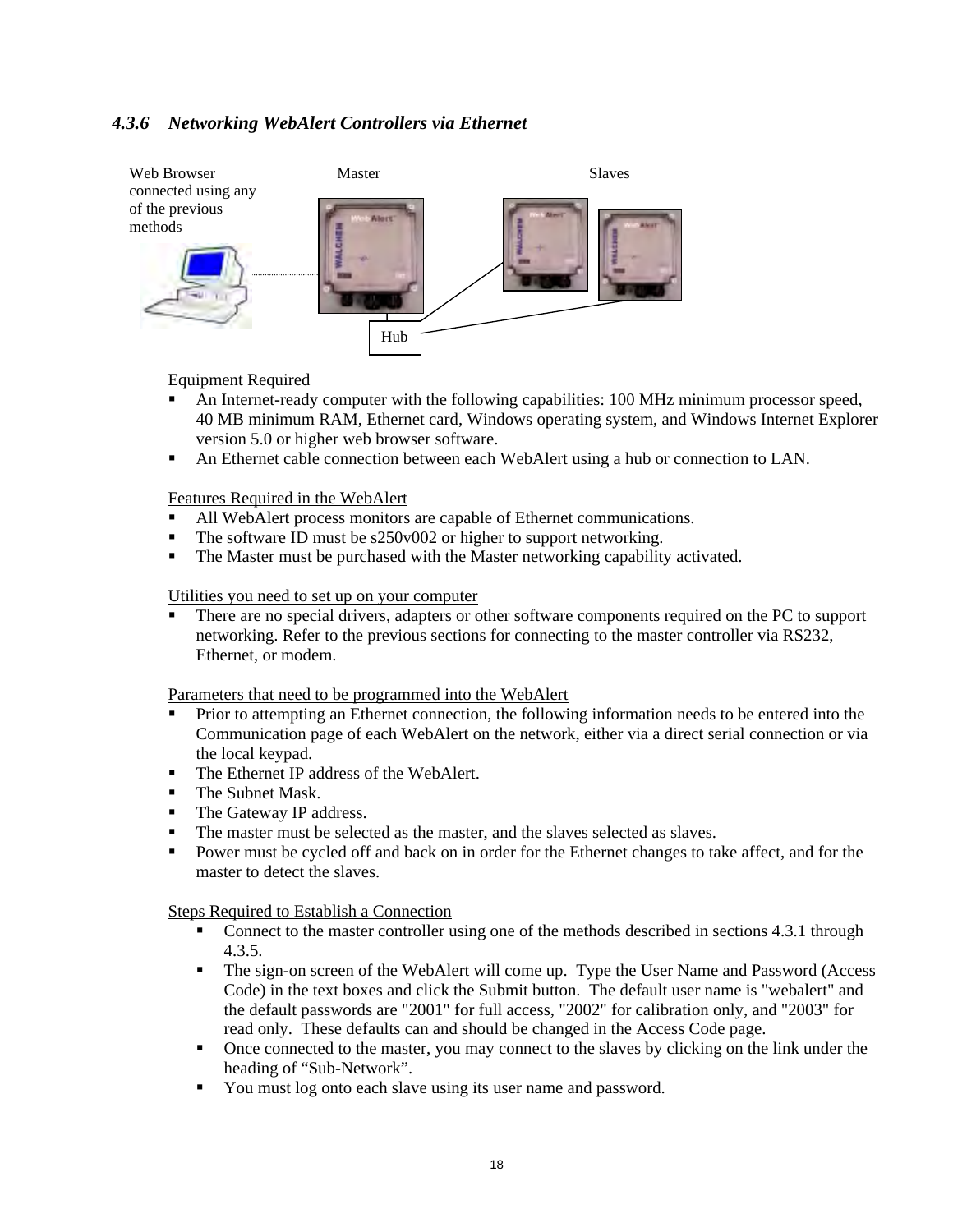#### **4.4 Startup**

Once the WebAlert has been set up for your application, start up is a simple process. Simply turn on the power, and it will begin monitoring the process.

#### **4.5 Shut Down**

To shut down the controller, simply turn off the power. All set points will be retained in memory.

# **5.0 OPERATION**

When you first access the process monitor, the System Summary page will be displayed in the main frame of the browser, and the Name of the unit and Alarm Status will be displayed in the top frame. Links to each main menu page are located along the left side of the screen.

The menu pages are grouped by inputs, outputs, and utilities. Each input has fields for defining the type of input, selecting units of measure, etc. as required. The alarm output has menus for selecting the types of errors that will trigger the relay, page or email notification. The utilities allow you to set up the data logging, auto-reporting, access codes, communications, etc.

#### **5.1 Menu Selection Links**

Along the left side of your PC monitor will be links to the various menu pages. Below is a list of all possible Menu selections.

Startup System Summary 4-20 mA Inputs 4-20 mA Calibration Digital Inputs Alarm Data Logging Auto Reporting Communications Software Upgrade (only appears if the WebAlert has an Internet connection and there is a more recent version of software available for download) Configuration File Notepad Access Codes WebAlert Help Walchem Home Page Graphing/Trending Advanced Comms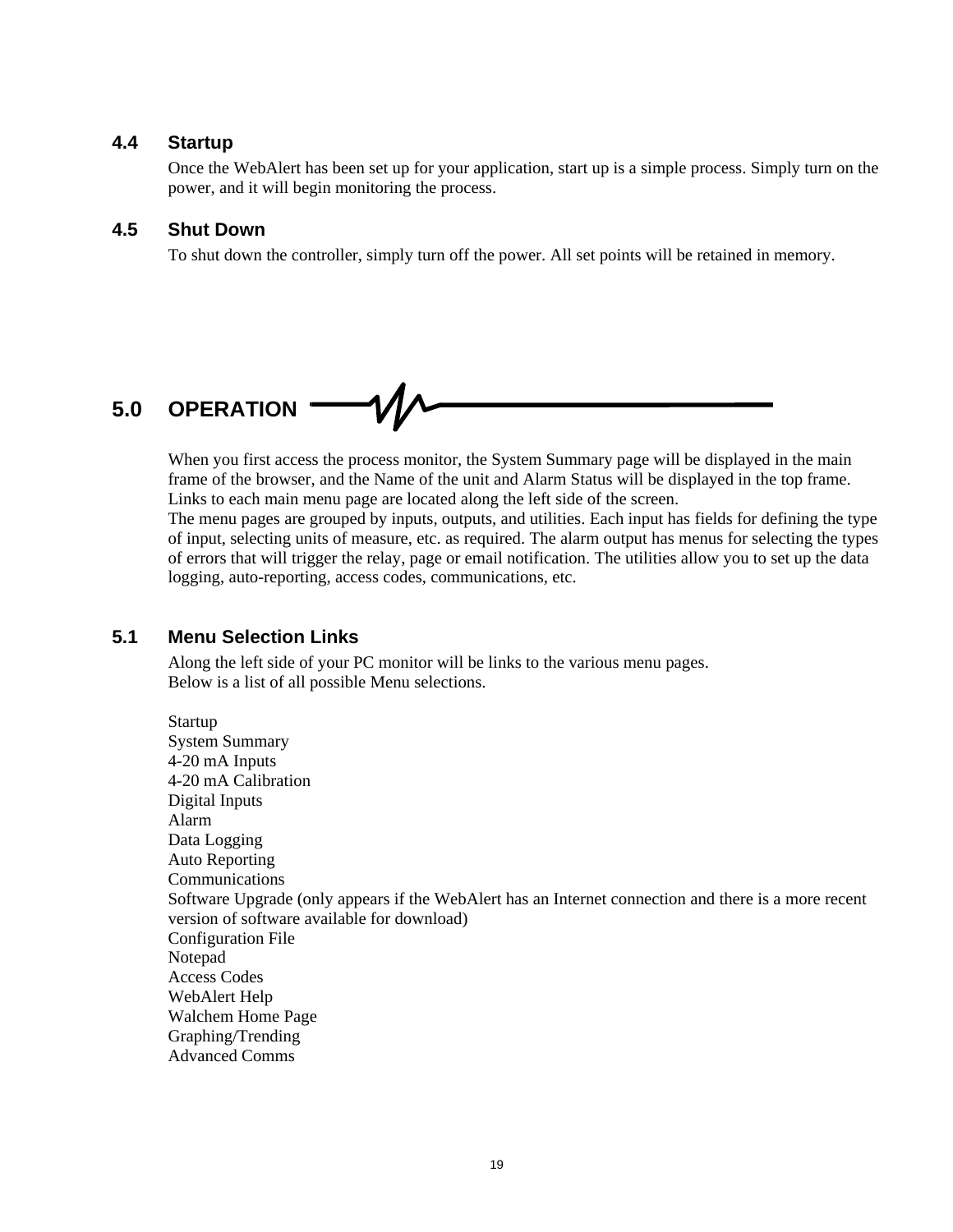## **5.2 Startup**

Select the option that you want for each of the sections on the page. When you click on the "Submit" button at the bottom of the page, your changes will take effect. If you move to another page without clicking "Submit" first, your changes will be lost!

#### *WebAlert Name*

Type the name that you want to use to identify the unit, up to 32 characters, in the text box. For example, "XYZ Corp, North Tower".

#### *Time and Date*

Update the date and time by clicking the arrow on the pull-down list and selecting the correct values.

#### *WebAlert Location*

Type the location of the process monitor in the text box.

#### *Date Format*

Click on the radio button that corresponds to the desired date format. The choices are Month/Day/Year, Day/Month/Year or Year/Month/Day.

#### *Units of Measure*

Click on the radio button to select the preferred units of measure for volume. This will be used if an input is used for a flow meter or a level transmitter.

#### *4-20 mA Input Assignment*

Click on the radio button which best describes the devices you have attached to the 4-20 mA inputs, for each input labeled 1 through 6. Make sure that you select the type of device that is actually wired to that terminal of the card!

**Not Used** should be selected if nothing is connected to that input.

**Level** should be selected if a *continuous* level transmitter is attached to that output. For *point* level switch devices, which do not use a 4-20 mA signal, wire into and program with the Digital Inputs section.

**Flow Meter** should be selected if flow transmitter is connected to that input.

**Generic** should be selected if the 4-20 mA transmitter connected to that input is anything other than the previously mentioned ones. Later when you get to the 4-20 mA Input Page, you will be able to name the input (for example, Phosphate or System Pressure) and also define the Units of Measure (like mg/l or psi).

#### *Digital Input Assignment*

Click on the radio button that best describes the devices that you have connected to the digital inputs for each input labeled 1 through 2. Make sure that you select the type of device that is actually wired to that terminal of the card!

**Not Used** should be selected if nothing is attached to that input.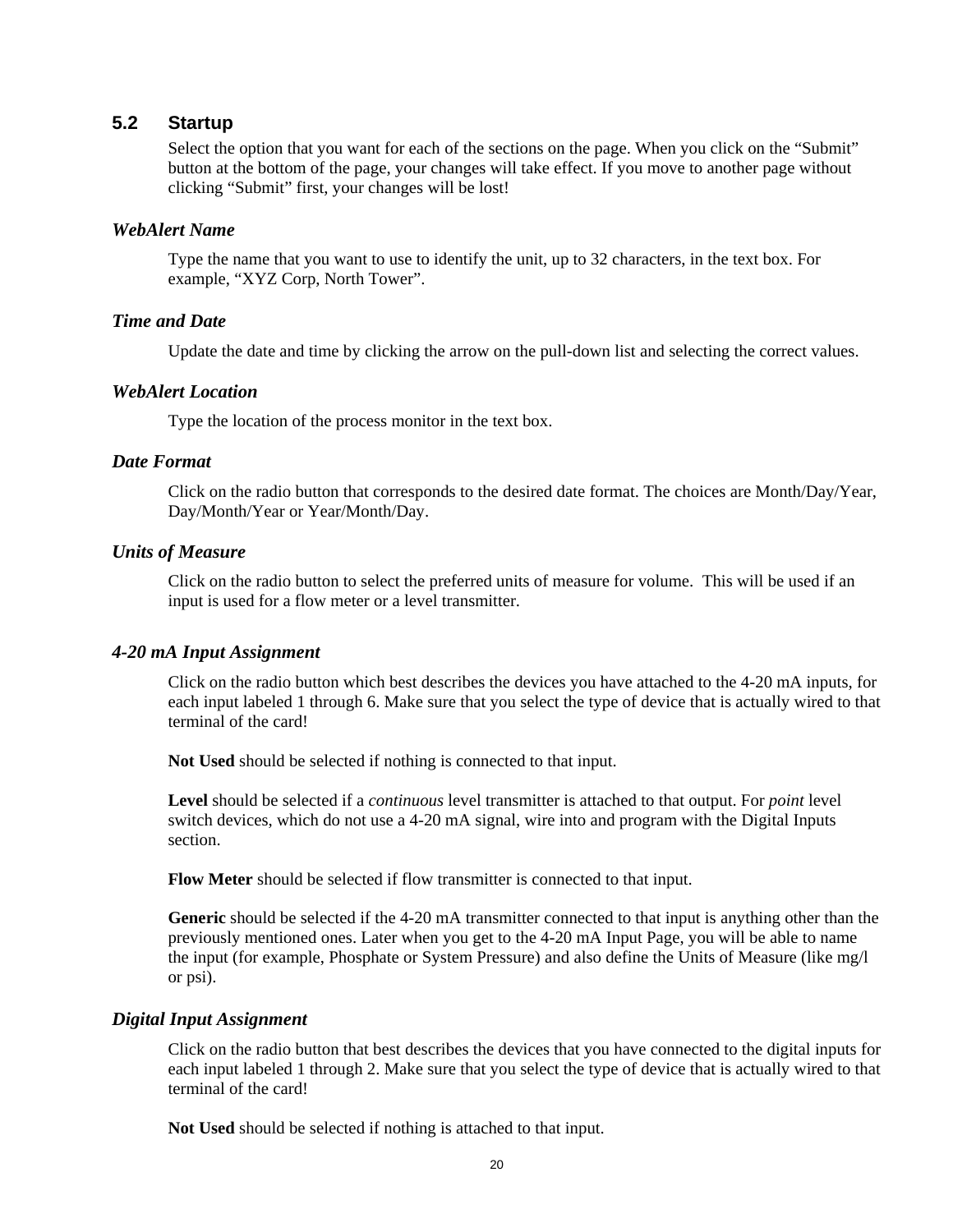**Paddlewheel Flow meter** should be selected if a high frequency (greater than 10 Hz) Hall Effect paddlewheel flow meter is connected to that input. This option will give you the ability to specify a K Factor to convert contact closures into a flow rate.

**Contact Flow meter** should be selected if a low frequency (less than 10 Hz) Hall Effect or reed switch style water meter contactor is connected to that input. This option will give you the ability to specify the volume of water that will give a contact (generally in multiple gallons or liters per contact).

**Level Switch** should be selected if a level switch is connected to that input.

**Generic Input** should be selected if the digital input state (open or closed) will indicate an alarm condition or if the input state needs to be logged. The WebAlert allows you to specify a custom message to be delivered if the contact is open or closed.

**Counter** should be selected if you need to keep track of the rate of contact closures, or the total number of contact closures.

#### **5.3 System Summary Menu**

There are no programmable parameters in the System Summary Menu page. Several tables will be displayed, with information on 4-20 mA inputs values, alarm relay state, digital input state, active alarm messages, etc.

#### **5.4 4-20 mA Inputs**

This page is used to configure the 4-20 mA inputs. If you have set the type of input in the Startup page, this page will already be showing the correct fields to set up each input type. If you have not already set the input types, you can do that here, then click the Submit button. When the page refreshes the correct fields will appear.

Select the options that you want for each of the sections on the page. When you click on the "Submit" button at the bottom of the page, your changes will take effect. If you move to another page without clicking "Submit" first, your changes will be lost!

#### *4-20 mA Input Assignment*

Click on the radio button which best describes the devices you have attached to the 4-20 mA inputs, for each input labeled 1 through 6. Make sure that you select the type of device that is actually wired to that terminal of the card!

**Not Used** should be selected if nothing is connected to that input.

**Level** should be selected if a *continuous* level transmitter is attached to that output. For *point* level switch devices, which do not use a 4-20 mA signal, wire into and program with the Digital Inputs section.

**Generic** should be selected if the 4-20 mA transmitter connected to that input is anything other than the previously mentioned ones. Below you will see how to name the input (for example, Phosphate or System Pressure), scale it and define the Units of Measure (like mg/l or psi).

**Flow Meter** should be selected if flow transmitter is connected to that input.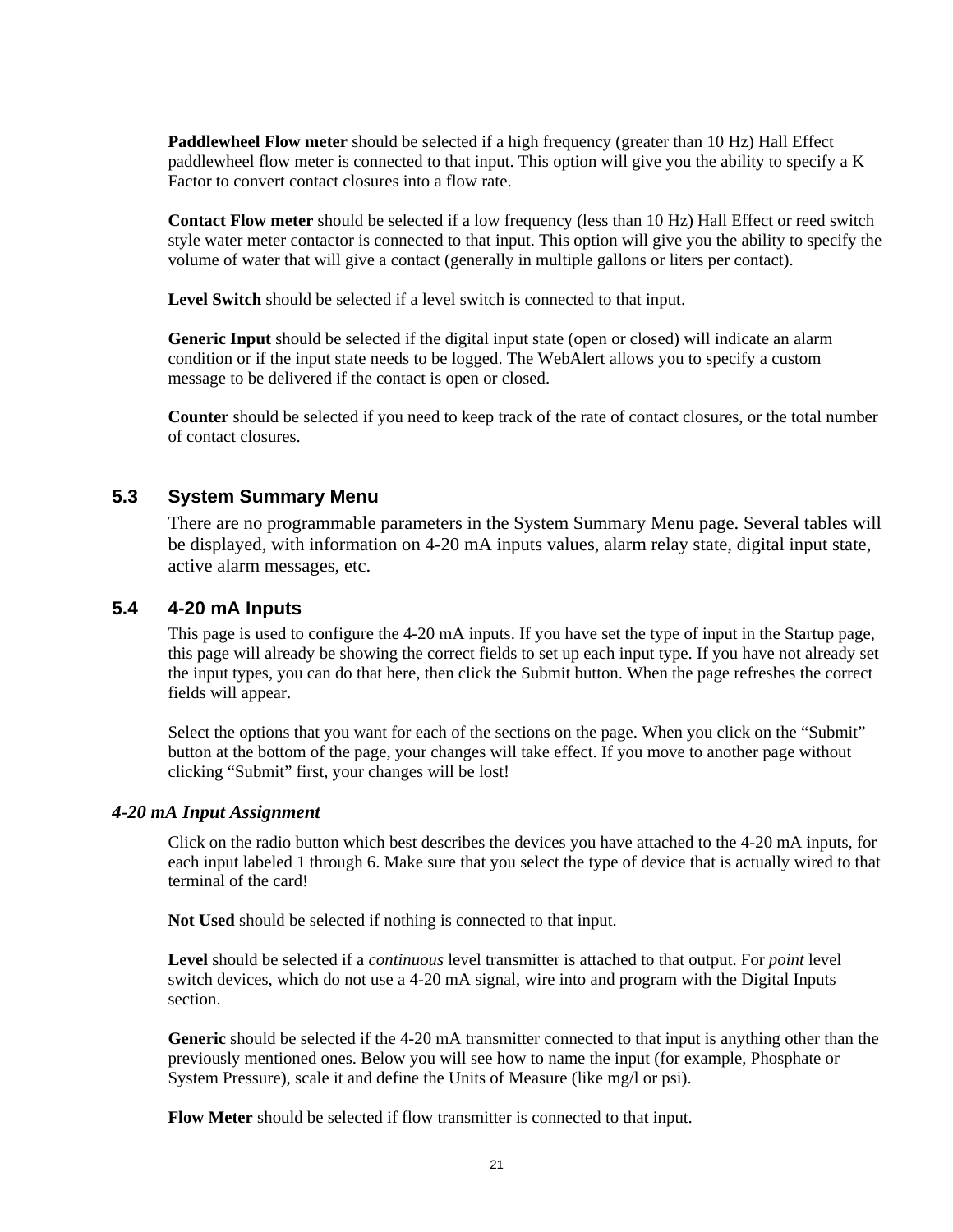#### *Level (4-20 mA) Input Menu*

(only appears if a 4-20 mA input is assigned to be a Level type)

#### **Input**

Displays which 4-20 mA inputs are defined as level inputs.

#### **Drum**

You may give the level input a custom name by typing it in the text box.

#### **Volume**

This displays the current volume of chemical remaining in that drum.

#### **Present mA**

This displays the mA output of the level transmitter, before it is converted into a volume. This is helpful for troubleshooting.

#### **Status**

This displays whether the current drum level is "Normal" or in "Low Alarm". Possible status messages for level transmitters are; Normal (everything is OK), Sensor Error (the sensor signal is not valid), Over Range (between 20 and 21 mA), Under Range (between 3.9 and 4.0 mA), or Low Alarm.

#### **Full Tank Volume**

Type into the text box the volume contained by a full drum

#### **mA when tank "empty"**

Type into the text box the mA output that the level transmitter will send when the drum is empty.

#### **mA when tank "full"**

Type into the text box the mA output that the level transmitter will send when the drum is full.

#### **Low Alarm Limit**

Type into the text box the volume of chemical remaining in the container at which you want a low alarm to occur. You must go to the Alarm page to specify that this alarm condition is a critical alarm in order to close the alarm relay or send an email or call a pager.

#### *Generic 4-20 mA Input*

#### **Input**

Displays which 4-20 mA inputs have been selected as "Generic" type.

#### **Custom Name**

You may give the generic input a custom name by typing it into the text box. For example, a pressure transmitter can be called "Pressure".

#### **Present Value**

This displays the current reading of the device, using the mA signal from the device, the span of the 4- 20 mA signal defined in "4 mA =" and "20 mA =" below, and the units of measure defined below.

#### **Present mA**

This displays the present raw mA signal from the device. This is helpful in troubleshooting.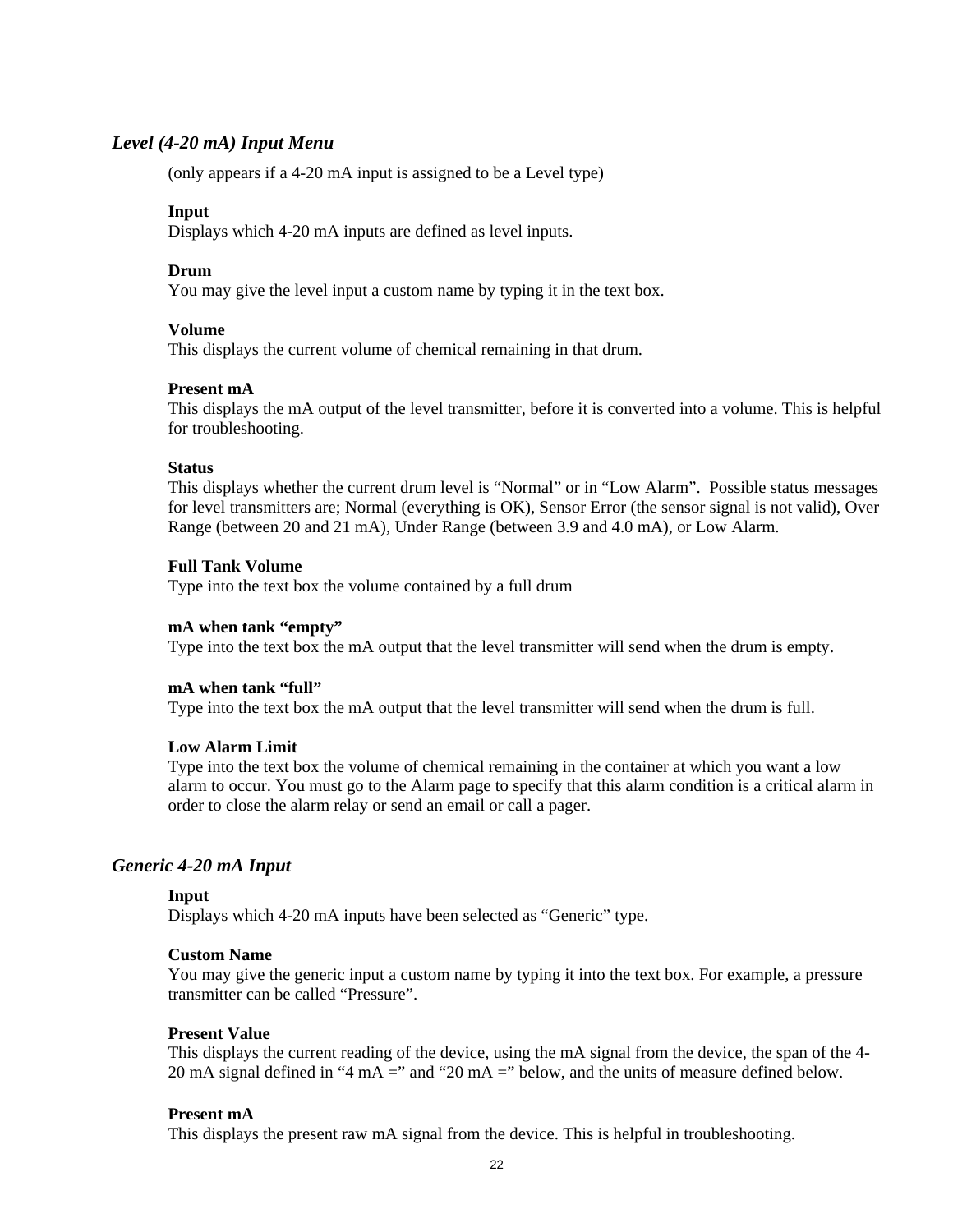#### **Status**

This displays whether the present value is "Normal", or in a "Low Alarm" or "High Alarm" condition. Possible status messages are; Normal (everything is OK), Sensor Error (the sensor signal is not valid), Over Range (between 20 and 21 mA), Under Range (between 3.9 and 4.0 mA), High Alarm, or Low Alarm.

#### **4 mA =**

Type into the text box the value that corresponds to a 4 mA output signal from the device. For example, if the pressure transmitter sends out 4 mA at  $0.00$  psi, type in 0.00. Any value between  $-100,000$  and 100,000 is acceptable.

#### **20 mA =**

Type into the text box the value that corresponds to a 20 mA output signal from the device. For example, if the pressure transmitter sends out 20 mA at 100 psi, type in 100. Any value between – 100,000 and 100,000 is acceptable.

#### **Units**

Type into the text box the units of measure that you want to use for the device connected to that input. For example, you could use "psi", "mg/l chlorine", etc.

#### **Low Alarm Limit**

Type into the text box the value for that input below which you want a low alarm to occur. Any value between –100,000 and 100,000 is acceptable. You must go to the Alarm page to specify that this alarm condition is a critical alarm in order to close the alarm relay or send an email or call a pager.

#### **High Alarm Limit**

Type into the text box the value for that input above which you want a high alarm to occur. Any value between –100,000 and 100,000 is acceptable. You must go to the Alarm page to specify that this alarm condition is a critical alarm in order to close the alarm relay or send an email or call a pager.

#### *Flow meter 4-20 mA Input*

#### **Input**

Displays which 4-20 mA inputs have been selected as "Flow meter" type.

#### **Custom Name**

You may give the input a custom name by typing it into the text box.

#### **Rate**

This displays the current reading of the flow meter, using the mA signal from the device, the span of the 4-20 mA signal defined in "4 mA =" and "20 mA =" below, and the units of measure defined below.

#### **Present mA**

This displays the present raw mA signal from the flow meter. This is helpful in troubleshooting.

#### **Status**

This displays whether the present value is "Normal", or in a "Low Alarm" or "High Alarm" condition. Possible status messages are; Normal (everything is OK), Sensor Error (the sensor signal is not valid), Over Range (between 20 and 21 mA), Under Range (between 3.9 and 4.0 mA), High Alarm, Low Alarm or Total Limit.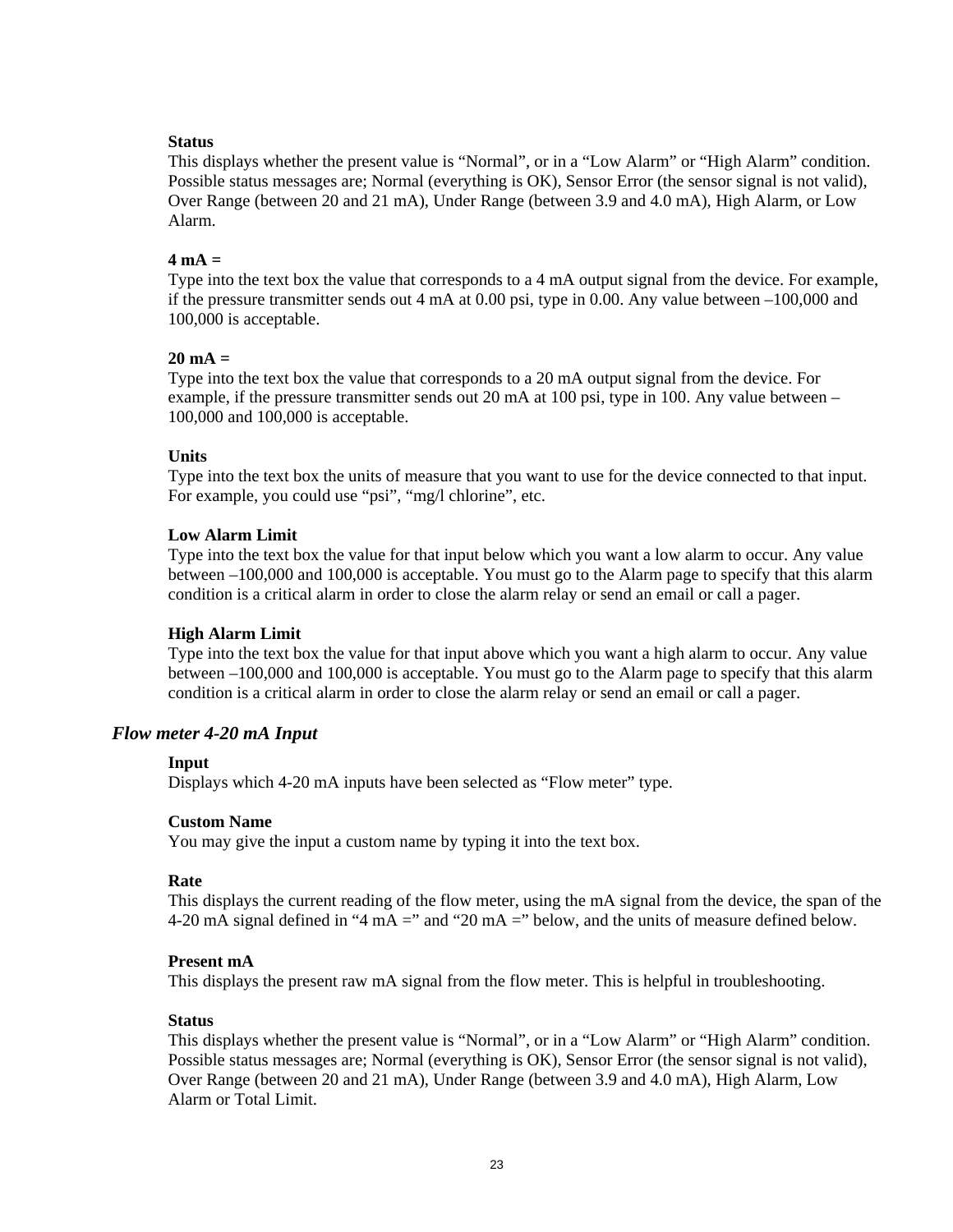#### $4 \text{ mA}$  –

Type into the text box the value that corresponds to a 4 mA output signal from the device. For example, if the flow transmitter sends out 4 mA at 0.00 gpm, type in 0.00. Any value between –100,000 and 100,000 is acceptable.

#### **20 mA =**

Type into the text box the value that corresponds to a 20 mA output signal from the device. For example, if the flow transmitter sends out 20 mA at 100 gpm, type in 100. Any value between –100,000 and 100,000 is acceptable.

#### **Units**

Type into the text box the units of measure that you want to use for the device connected to that input. For example, you could use "gal", etc.

#### **Low Alarm Limit**

Type into the text box the value for that input below which you want a low alarm to occur. Any value between –100,000 and 100,000 is acceptable. You must go to the Alarm page to specify that this alarm condition is a critical alarm in order to close the alarm relay or send an email or call a pager.

#### **High Alarm Limit**

Type into the text box the value for that input above which you want a high alarm to occur. Any value between –100,000 and 100,000 is acceptable. You must go to the Alarm page to specify that this alarm condition is a critical alarm in order to close the alarm relay or send an email or call a pager.

#### **5.5 4-20 mA Calibration**

This page is used to calibrate the 4-20 mA inputs of the WebAlert.

Following the instructions of your 4-20 mA transmitter, supply the WebAlert with a 4 mA signal for each input. Verify that the transmitter is accurate by measuring it with an ammeter. The column in the WebAlert table will show the **Present mA Reading**. If this does not read exactly 4.00 mA, then click the button labeled **Set 4 mA** and you will be prompted to perform the calibration. If you click Yes, the WebAlert will adjust the Present mA Reading to 4.00 mA. If the value is more than 2 mA from 4 mA, then a Range Error message will appear and the calibration will not be changed.

Repeat this process for each transmitter, except provide a 20 mA signal to the WebAlert. If the Present mA Reading does not read exactly 20 mA, click the button labeled **Set 20 mA** and you will be prompted to perform the calibration. If you click Yes, the WebAlert will adjust the Present mA Reading to 20.00 mA. If the value is more than 2 mA from 20 mA, then a Range Error message will appear and the calibration will not be changed.

## **5.6 Digital Inputs**

This page is used to configure the digital inputs. If you have set the type of input in the Startup page, this page will already be showing the correct fields to set up each input type. If you have not already set the input types, you can do that here, then click the Submit button. When the page refreshes the correct fields will appear.

Select the options that you want for each of the sections on the page. When you click on the "Submit" button at the bottom of the page, your changes will take effect. If you move to another page without clicking "Submit" first, your changes will be lost!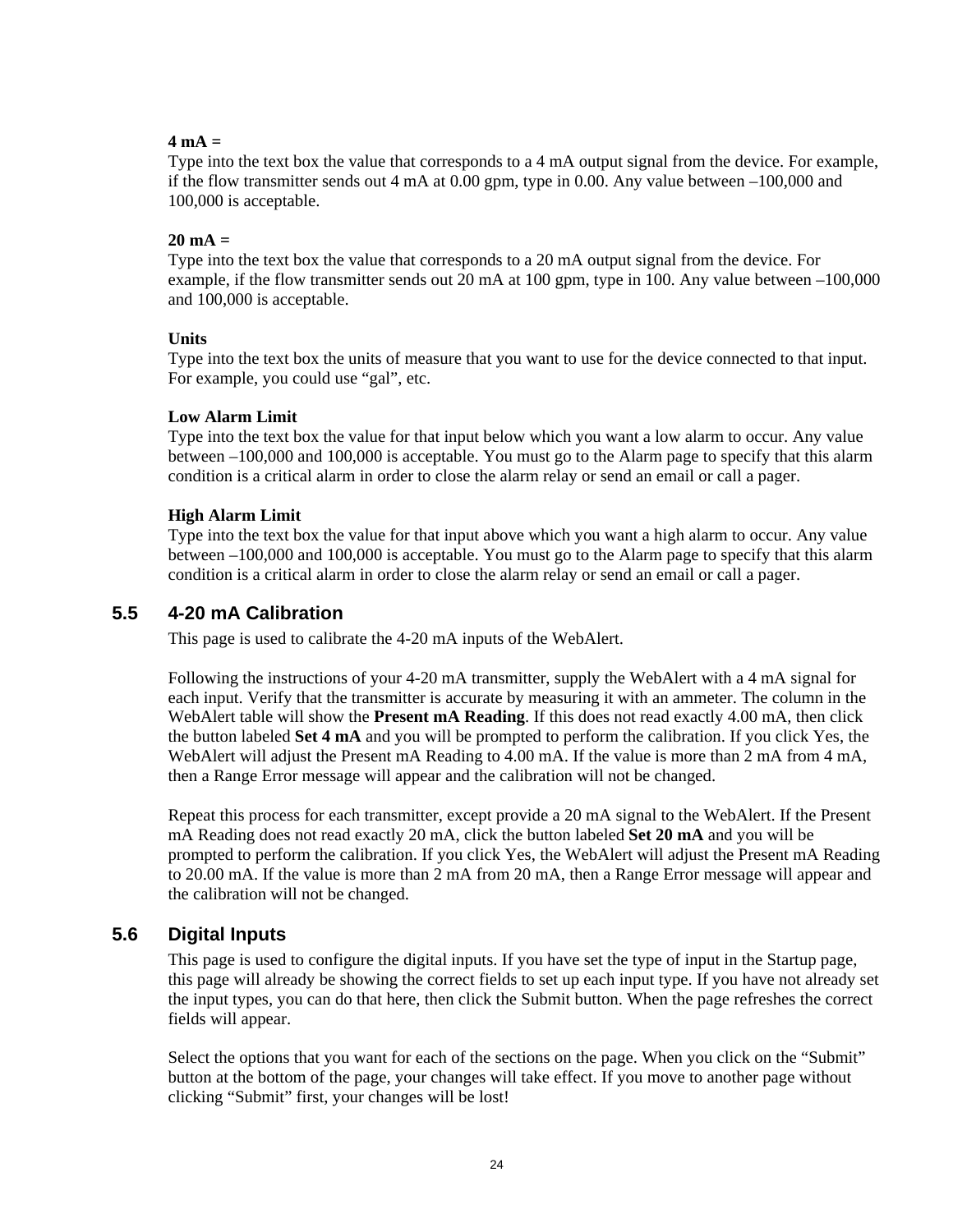#### *Digital Input Assignment*

Click on the radio button that best describes the devices that you have connected to the digital inputs for each input labeled 1 and 2. Make sure that you select the type of device that is actually wired to that terminal of the card!

**Not Used** should be selected if nothing is attached to that input.

**Paddlewheel Flow meter** should be selected if a high frequency (greater than 10 Hz) Hall Effect paddlewheel flow meter is connected to that input. This option will give you the ability to specify a K Factor to convert contact closures into a flow rate.

**Contact Flow meter** should be selected if a low frequency (less than 10 Hz) Hall Effect or reed switch style water meter contactor is connected to that input. This option will give you the ability to specify the volume of water that will give a contact (generally in multiple gallons or liters per contact).

**Level Switch** should be selected if a level switch is connected to that input.

**Generic Input** should be selected if the digital input state (open or closed) will indicate an alarm condition or if the input state needs to be logged. The WebAlert allows you to specify a custom message to be delivered if the contact is open or closed.

**Counter** should be selected if you need to keep track of the rate of contact closures, or the total number of contact closures.

#### *Paddlewheel Flow meter*

#### **Custom Name**

You may give the input a custom name by typing it in the text box.

#### **Total**

The total water flow since the last time the total was reset will be displayed here. The Reset Total button allows you to set the total back to 0.

#### **Rate**

The current flow rate will be displayed here. The units of measure used is defined below.

#### **Last Total Reset**

The date and time of the last time the total was reset will be displayed here.

#### **Status**

This menu reports the status of the input. Possible messages are Normal, High Alarm, Low Alarm, or Total Limit.

#### **Units**

Select the units of flow that you want to use. The choices are Gallons, Liters or Cubic Meters per minute.

#### **K Factor**

The instructions for the flow meter, or the flow meter itself should have the K Factor (pulses per unit volume) that is necessary to calculate the flow rate. Type this into the text box.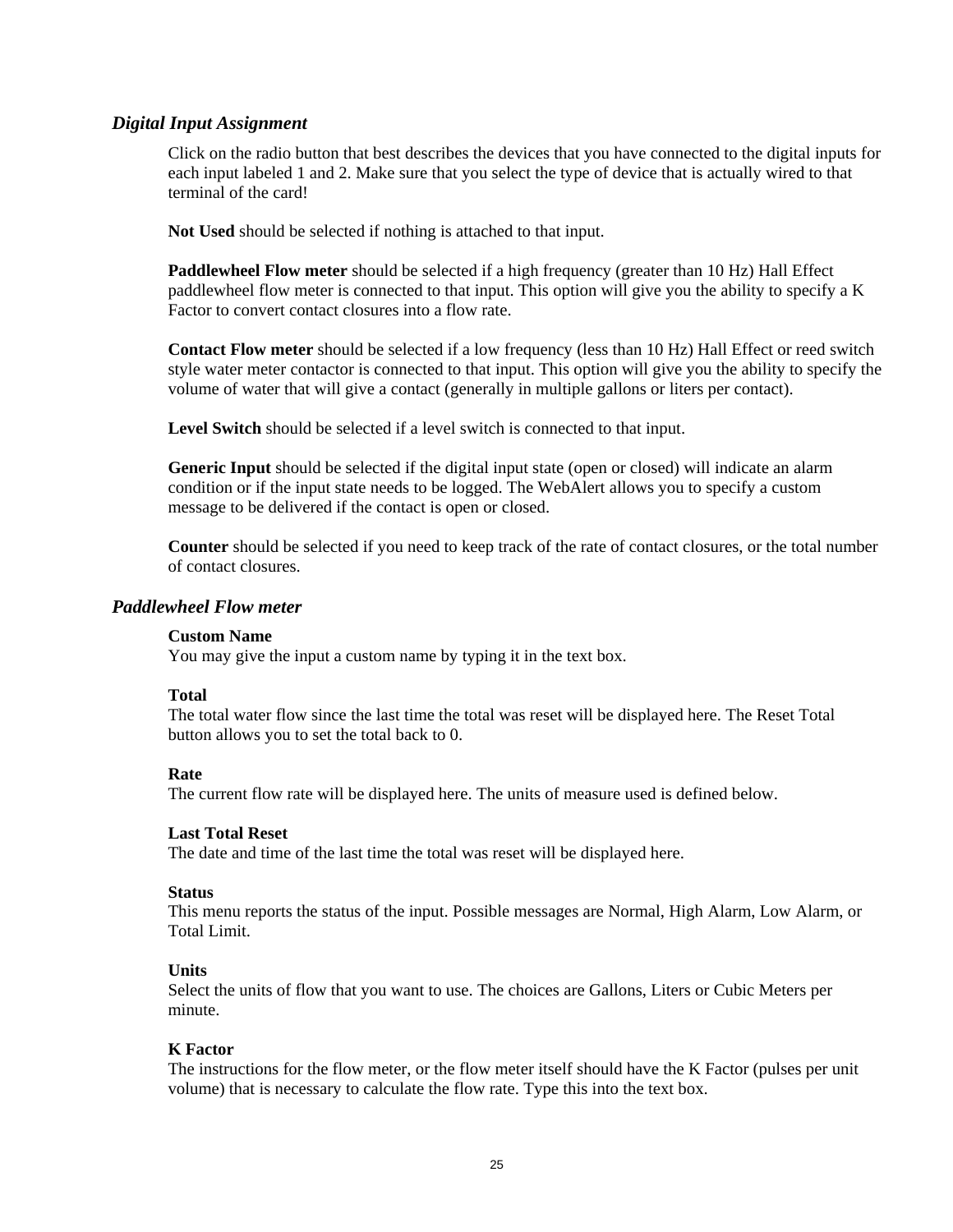#### **Total Alarm Limit**

You may specify a total amount of volume accumulated above which an alarm message will occur. Type this in the text box. You must go to the Alarm page to specify that this alarm condition is a critical alarm in order to close the alarm relay or send an email or call a pager.

#### **Rate High Alarm**

You may specify a flow rate above which an alarm message will occur. Type this in the text box. You must go to the Alarm page to specify that this alarm condition is a critical alarm in order to close the alarm relay or send an email or call a pager.

#### **Rate Low Alarm**

You may specify a flow rate below which an alarm message will occur. Type this in the text box. You must go to the Alarm page to specify that this alarm condition is a critical alarm in order to close the alarm relay or send an email or call a pager.

#### *Contact Flow meter*

#### **Custom Name**

You may give the input a custom name by typing it in the text box.

#### **Total**

The total water flow since the last time the total was reset will be displayed here. The Reset Total button allows you to set the total back to 0.

#### **Last Total Reset**

The date and time of the last time the total was reset will be displayed here.

#### **Status**

This menu reports the status of the input. Possible messages are Normal or Total Limit.

#### **Units**

Select the units of flow that you want to use. The choices are Gallons, Liters or Cubic Meters per minute.

#### **Volume per Contact**

The instructions for the flow meter, or the flow meter itself should have the volume per contact that is necessary to calculate the total flow. Type this into the text box.

#### **Total Alarm Limit**

You may specify a total amount of volume accumulated above which an alarm message will occur. Type this in the text box. You must go to the Alarm page to specify that this alarm condition is a critical alarm in order to close the alarm relay or send an email or call a pager.

#### *Level Switch*

#### **Custom Name**

You may give the input a custom name by typing it in the text box.

#### **Status**

This menu reports the status of the input. Possible messages are Normal or Low.

#### **Drum Low when Contact is**

Select the state of the level switch that indicates that the level is low: either open or closed.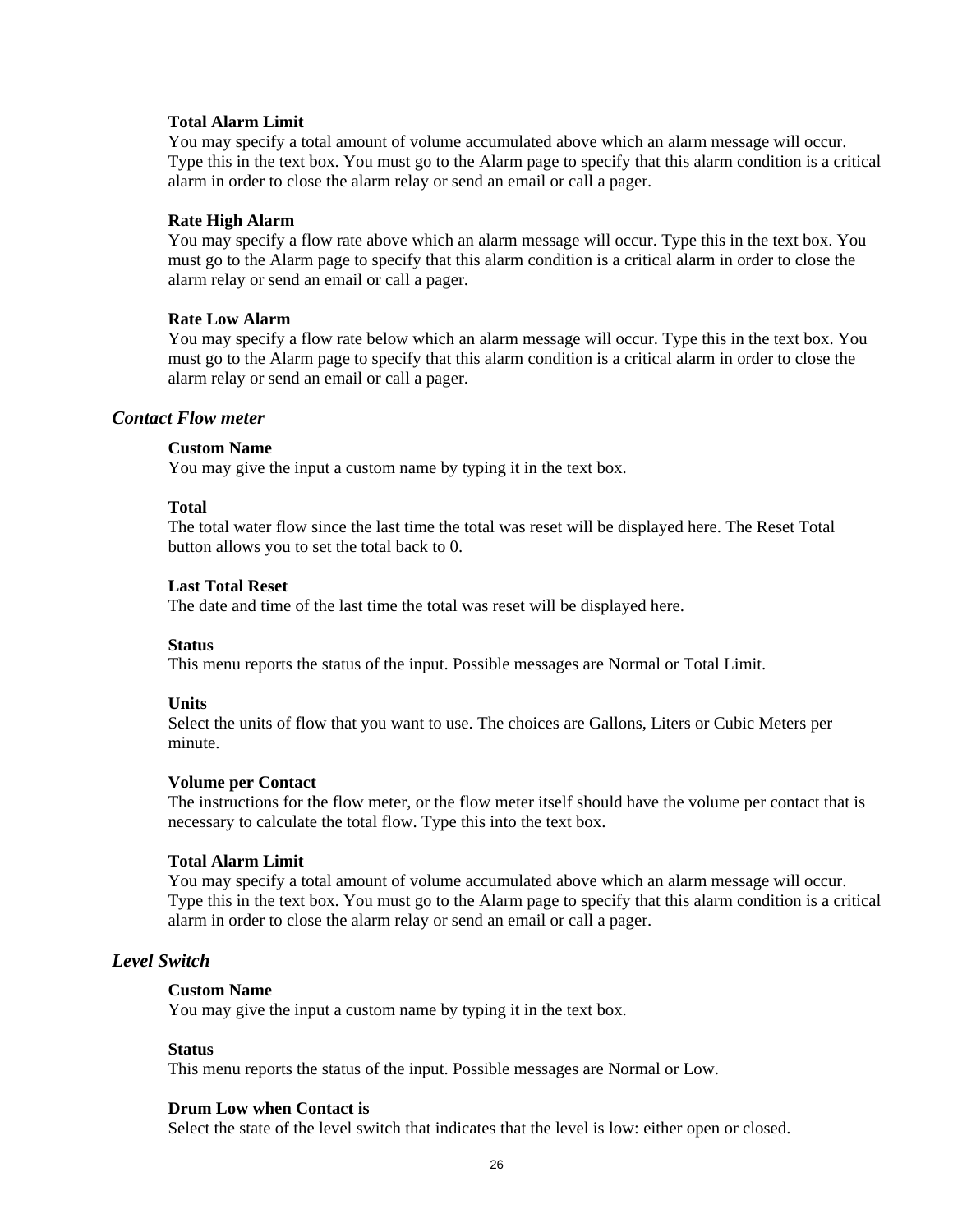#### *Generic Input*

#### **Custom Name**

You may give the input a custom name by typing it in the text box.

#### **Custom Message for Open Contact**

You may specify a custom message to be displayed in the System Summary when the digital input contact is open. Type it in the text box.

#### **Custom Message for Closed Contact**

You may specify a custom message to be displayed in the System Summary when the digital input contact is closed. Type it in the text box.

#### **Alarm Active when Contact is**

Select the state of the digital input that corresponds to an alarm condition. If Open or Closed is selected, then when the switch is in that state the critical alarm action specified in the Alarm page will occur. If Neither is selected, then neither contact state will initiate the critical alarm action.

#### *Counter*

#### **Custom Name**

You may give the input a custom name by typing it in the text box.

#### **Total**

The total number of counts since the last time the total was reset will be displayed here. The Reset Total button allows you to set the total back to 0.

#### **Last Total Reset**

The date and time of the last time the total was reset will be displayed here.

#### **Rate**

The current rate of contact closures will be displayed here. The unit of measure used is defined below.

#### **Status**

This menu reports the status of the input. Possible messages are Normal, High Alarm, Low Alarm, or Total Limit.

#### **Custom Units**

Select the units of measure that you want to use. Type the name in the text box.

#### **One Count =**

This menu allows you to specify that each count (contact closure) signifies a certain number of the custom units of measure. For example, one count could equal 100 liters of fluid.

#### **Total Alarm Limit**

You may specify a total number of counts accumulated above which an alarm message will occur. Type this in the text box. You must go to the Alarm page to specify that this alarm condition is a critical alarm in order to close the alarm relay or send an email or call a pager.

#### **Rate High Alarm**

You may specify a contact rate above which an alarm message will occur. Type this in the text box. You must go to the Alarm page to specify that this alarm condition is a critical alarm in order to close the alarm relay or send an email or call a pager.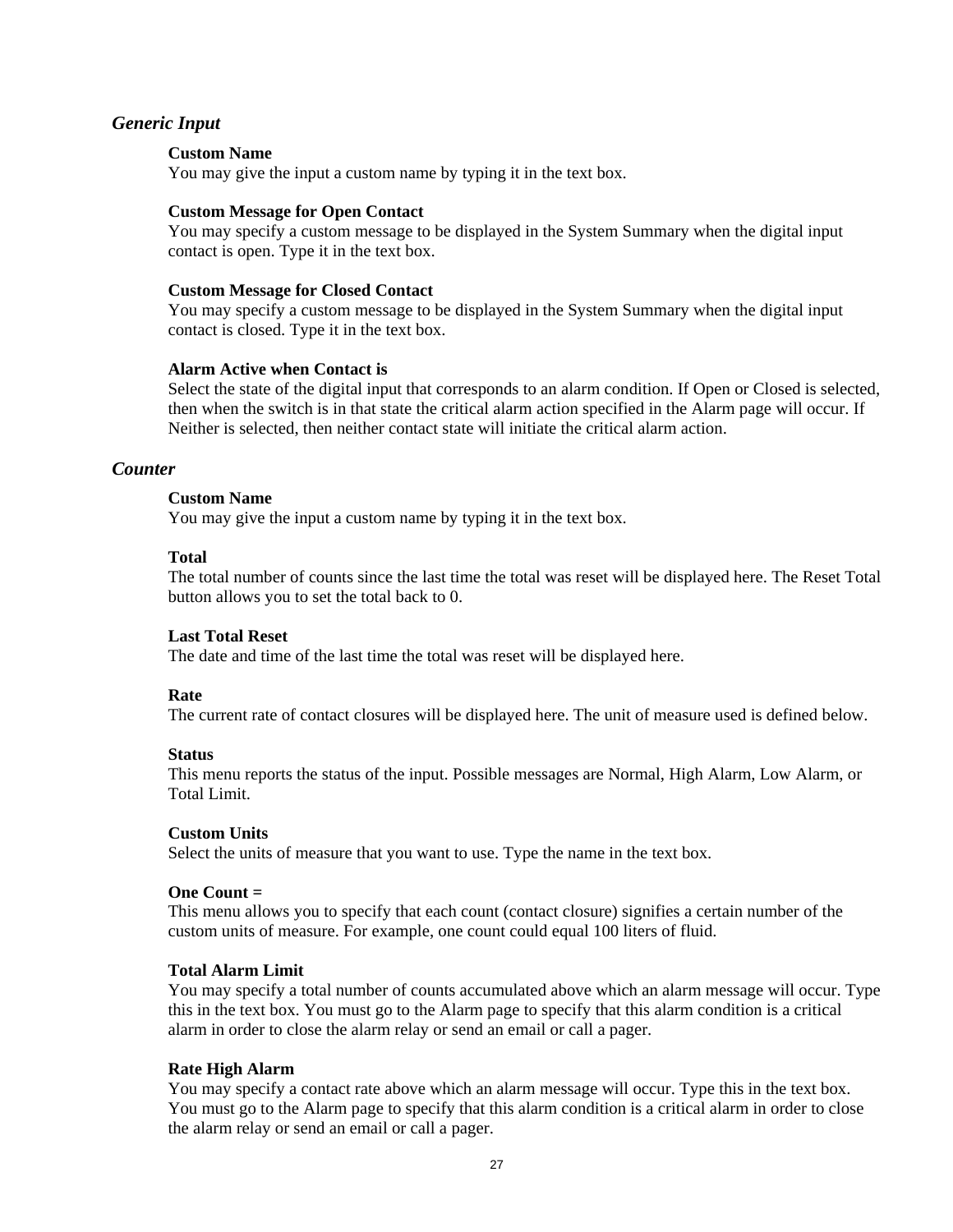#### **Rate Low Alarm**

You may specify a contact rate below which an alarm message will occur. Type this in the text box. You must go to the Alarm page to specify that this alarm condition is a critical alarm in order to close the alarm relay or send an email or call a pager.

#### **Rate Units**

Use the pull-down to specify the units of measure for the rate. The choices are pulses per second, minute, hour, day, week, month, or year.

#### **5.7 Alarm**

This page is used to configure the Alarm Output. Select the options that you want for each of the sections on the page. When you click on the "Submit" button at the bottom of the page, your changes will take effect. If you move to another page without clicking "Submit" first, your changes will be lost!

#### *Alarm Condition*

In the left hand column, a list of all possible alarm conditions will be displayed. Only the alarm conditions that are possible given how your controller is configured will appear. To the right of each type of alarm condition there will be a column labeled Critical Alarm with a choice of "Yes" or "No". Click on the "No" radio button if you do not want that type of alarm to be considered critical.

If an alarm condition is selected as a critical alarm, then you have the option of being notified that the alarm condition exists, by triggering the alarm relay, sending an email, or calling a pager.

The WebAlert will attempt to send the alarm message email five times at 5 minute intervals and will then stop trying, even if unsuccessful.

#### *Alarm Status*

This menu is for information only, and tells you if the alarm relay is currently on or off, and if it is on, for how much time. Possible status messages are Off, Off | Manual, On - Time counting up (indicating how long the alarm relay has been active) and On - Time counting down | Hand (for manual output activation).

#### *Critical Alarm Action*

Click on the check box to the left of the action or actions that you want to occur if a critical alarm condition exists. The controller can close or open the alarm relay, send an email or dial a pager, or any combination of the above.

#### *Auto Dial Delay Time*

In order to avoid being notified of an alarm condition that quickly corrects itself, you may set a delay time for the alarm action. If the alarm condition still exists at the end of the delay time, then the alarm action will occur. If the alarm condition no longer exists at the end of the delay time, no notification will occur. Any value between 0 and 1440 minutes is acceptable.

#### *Active When Relay Is*

Click on the radio button that describes how you want the alarm relay to act. The normal method is to close the relay when an alarm condition exists, but you can also open the relay.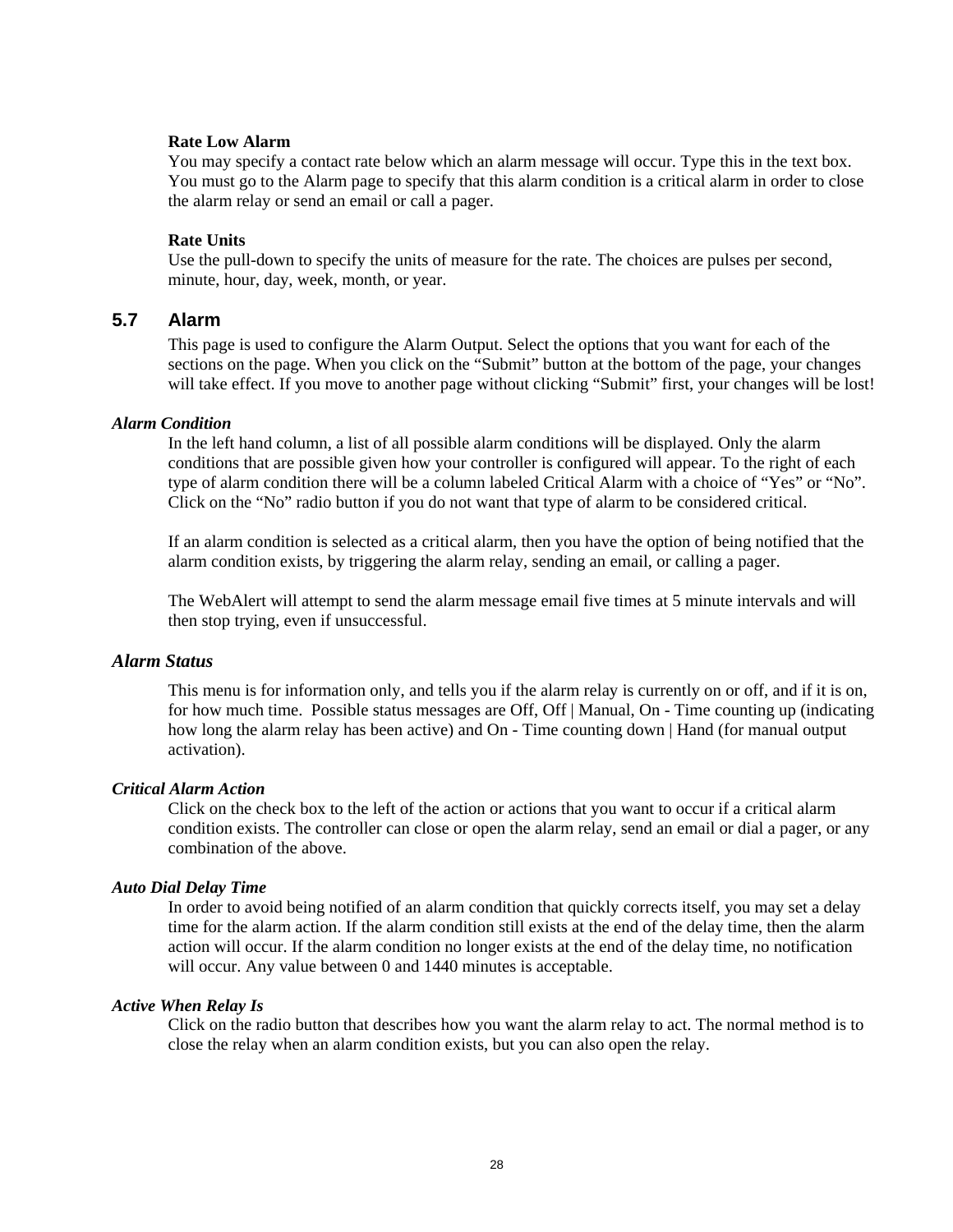#### *Output Mode*

Click on the radio buttons to manually control the alarm relay. The normal selection will be *Auto*, where the WebAlert uses the various set points to open and close the relay. You can force the relay open regardless of the presence of an alarm condition by selecting *Off*, or force the relay closed regardless of the presence of an alarm condition by selecting *Hand*.

If you select Off, the alarm relay will not be triggered again until either Hand or Auto is selected, or unless power to the unit is cycled off and on! If you select Hand, the relay will be closed until either Auto or Off is selected, or until the Hand Time Limit (programmed in the next menu) expires.

The Off mode is handy to use as an alarm silence. The Hand mode is handy to be able to test the relay, wiring, etc without needing to force an alarm condition.

#### *Hand Time Limit*

Type in the text box the maximum number of minutes that the alarm output can be activated in the Hand mode. Any value between 0 and 1440 is acceptable. A value of 0 means the output can be left on indefinitely.

#### *Log File*

Click the link to View Log File. The Alarm Log will tell you the status of any alarm emails that may have been sent. It will show you the date and time of the alarm, the method of alarm notification, whether it was successful at sending the message or not, and the type of alarm.

A window will open to ask if you would like to open the file or save it to disc. Select the method you would like to use. The file is a basic text file with a .log extension that may be opened in any word processing program (Word, Notepad, etc.).

#### **5.8 Data Logging**

This page is used to configure the data log. Select the options that you want for each of the sections on the page. When you click on the "Submit" button at the bottom of the page, your changes will take effect. If you move to another page without clicking "Submit" first, your changes will be lost!

#### *Manual Data logging*

You may either download data files automatically, or manually. To download automatically, click the Disable radio button, and set up the schedule in the Auto Reporting page (See Section 5.9). To download manually, click the Enable radio button, then go to the bottom of the page and click the Submit Datalog Details button.

Note that if you have an automatic data log building, and you click the Enable radio button to download data manually, the filtered set of data previously gathered will be lost!

You will now see additional menus, which allow you to set the start date and end date of the manual log, as well as the frequency of logging data points. Type the desired values in the text boxes.

You will also get a link on the bottom of the page, Manual Download, which will initiate the downloading process of this file. You will be presented with the standard Windows dialog box, asking you what the file should be named and where you want the file to be saved.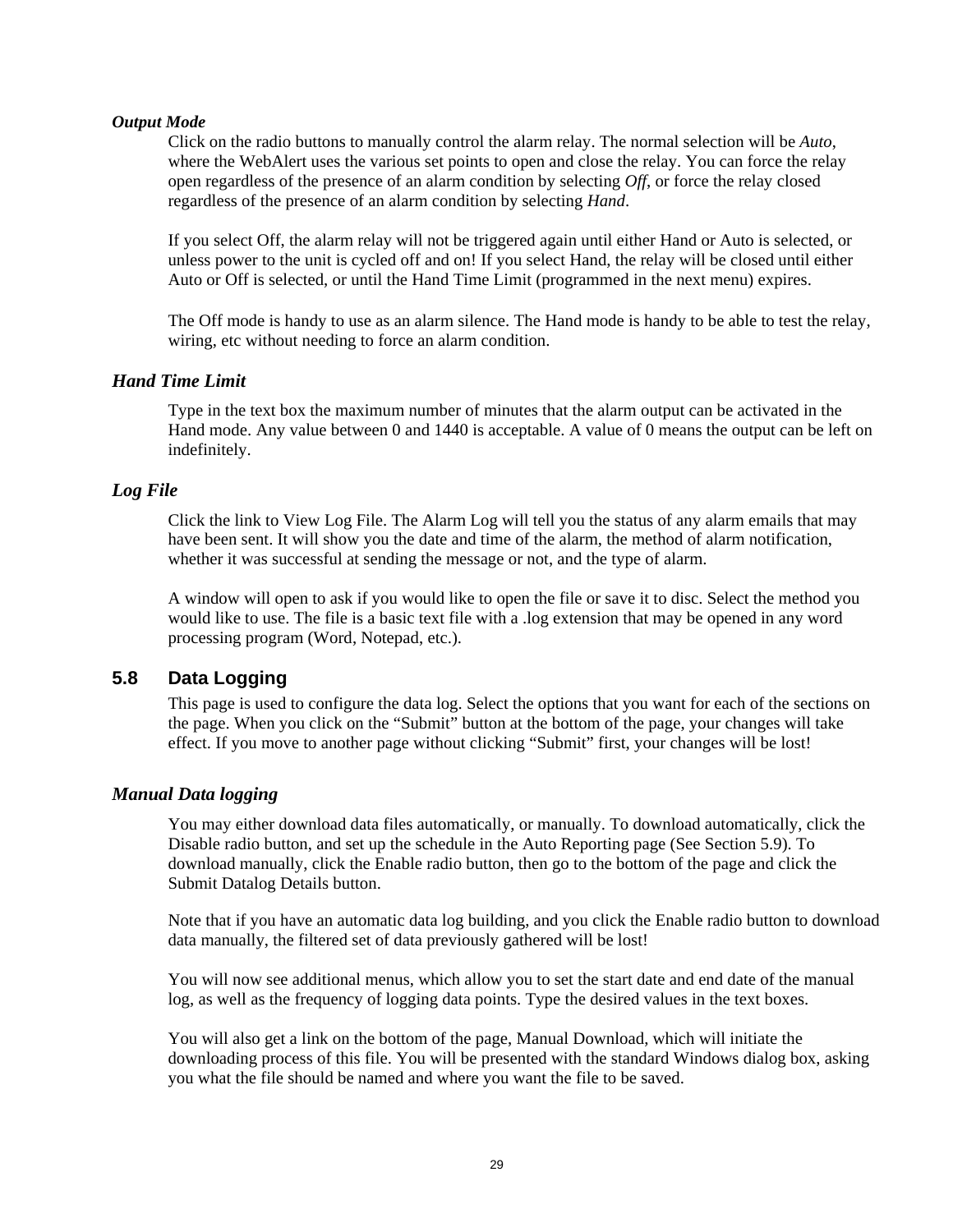#### *Select the Measurements to Include in the Data Log File*

You will be presented with a list of all of the parameters that can be logged, including 4-20 mA input values, flow meter or counter totals and rates, drum levels, and digital input or output state. The contents of the list will vary depending on what options you have installed or programmed. Click the "Yes" radio buttons of the parameters that you want to log, and the "No" radio buttons of the parameters that you do not want to log.

To download the active data log, click the "Active Log Download" link and another window will open. The WebAlert stores all parameters (used or not) every 20 minutes for 32 days, and this log contains everything. You will be presented with the standard Windows dialog box, asking you what the file should be named and where you want the file to go.

#### **5.9 Auto Reporting**

This page is used to configure the automatic reports. Select the options that you want for each of the sections on the page. When you click on the "Submit" button at the bottom of the page, your changes will take effect. If you move to another page without clicking "Submit" first, your changes will be lost!

There are two types of reports that may be sent to you automatically. One is a system summary report, which will contain all of the information that is found on the System Summary page. This includes 4-20 mA inputs with a 24 hour minimum, maximum and average calculated, alarm relay status, level switch status, digital input state, water meter totals and rates, and any active alarms. This report will be sent by email.

The other type of automatic report is a data log report. This report will email a data log file of any parameters that you selected in the Data Logging page. This file may be opened in a spreadsheet for graphing or other data manipulation. This report may be sent on a cyclical schedule or over a specific date range.

#### *System Status Reporting*

Click the appropriate radio button to enable or disable the system status report feature.

#### *Data Log Reporting*

Click the appropriate radio button to enable or disable the data log report feature.

#### *Log File*

Click on the link called Log to manually download the Report log. This log details the date and time of the report, which type of report was sent, how the report was sent (email via modem, or email via Ethernet), if the report was sent successfully or not, and if not, what the problem was. You will be presented with the standard Windows dialog box asking if you want to open the file or save it. If it's to be saved, it asks you what the file should be named and where you want the file to go.

#### *System Status Reporting, Status*

This menu is informational only, telling you when the next report is due to be sent.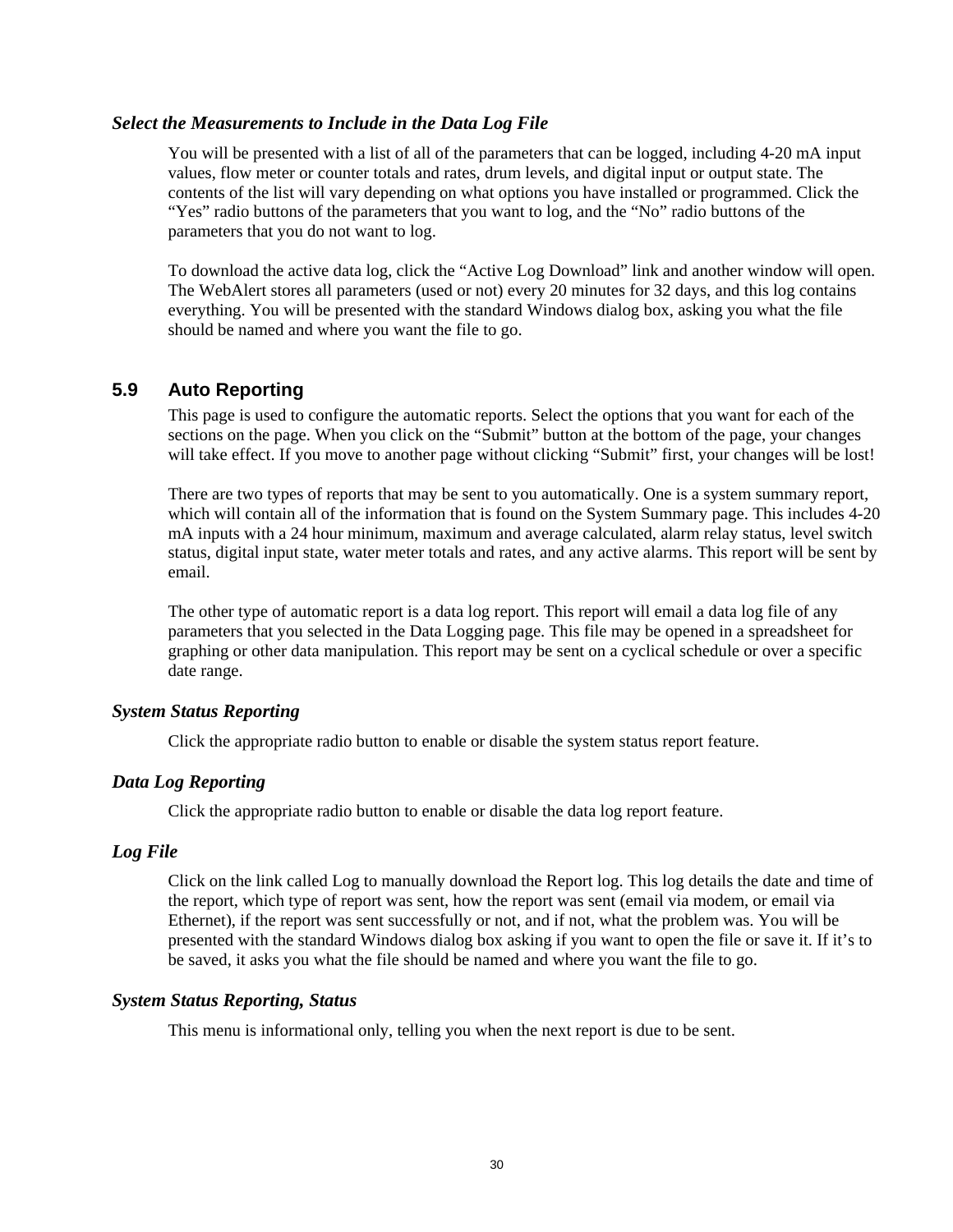#### *System Status Reporting, Reporting Mode*

Click the appropriate radio button to select an Hourly, Daily, Weekly, Biweekly, or Monthly report frequency. Type the time of day for receiving the report in the text boxes, and use the pull down menus to select the desired day, and to select AM or PM.

**Important:** If this unit is part of a network of controllers, you must stagger the reports from each controller in the network to occur at least an hour apart. Failure to do so could result in lost reports!

#### *Report Testing*

Click the Send a Test Report Now button to see if the report will be sent correctly. The email address entered in the Communications page will be used. If you haven't already entered this information, go the Communications page and do so before trying a test report. The unit must have an email address, an SMTP IP address, and access to the Internet before a test report may be sent successfully. See section 5.10.

#### *Data Log Auto Reporting, Reporting Mode*

Click the appropriate radio button to select either a Cyclical report schedule or a Calendar report schedule. A cyclical report is more convenient since it will automatically be sent every week, month, etc. The calendar report will be sent for a certain date range, and then once that date has gone by, the next date range needs to be specified or another report will never be sent!

#### *Data Log Auto Reporting, Logging Frequency*

Type the frequency of the data points into the text box.

#### *Data Log Auto Reporting, Log Duration*

If you have selected a cyclical schedule, select a Daily, Weekly, Biweekly, or Monthly report frequency. Type the time of day for receiving the report in the text boxes, and use the pull down menus to select the desired day, and to select AM or PM.

If you have selected a calendar report, select the start date and time, and the end date and time.

**Important:** If this unit is part of a network of controllers, you must stagger the reports from each controller in the network to occur at least an hour apart. Failure to do so could result in lost reports!

#### *Opening a data log file*

To open the data log file using Excel, follow these steps: Open Excel. Click Open. Change the "Look In" to the location of the log file. Change the "Files of Type" from "Microsoft Excel Files" to "All Files". Select the log file and click "Open". A Text Import Wizard will appear. Select the file type as "Delimited" then click "Next". Select the delimiter as "Comma" then click "Finish".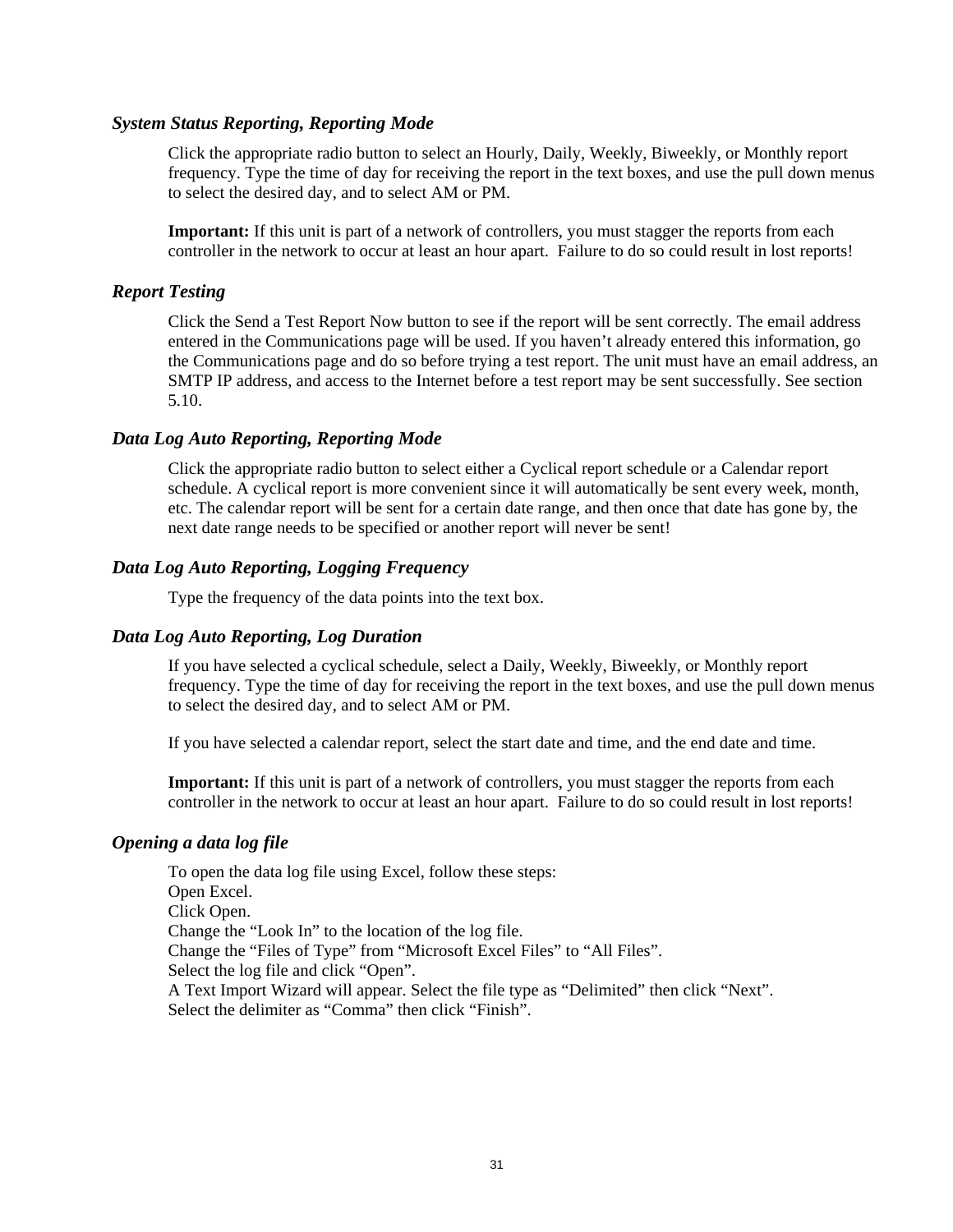#### **5.10 Graphing/Trending**

Recent data may be viewed in a graphic format on-line without downloading it to a computer first, and without opening it in a spreadsheet.

At the top of the page, a selection of boxes will be displayed. Check the box of the parameter that you would like to see graphed. The choices will be any direct sensor input and any 4- 20mA input that is being used. Then select the Time Span of the data by selecting it from the pull-down. The choices are Last Hour, Day, 7 Days, 14 Days and 32 Days.

Click the Submit button for the changes to take effect.

The graphs selected will be presented below.

#### **5.11 Communications**

#### *Internet Dial Up Account*

#### **Controller ISP User Name**

When the controller needs to dial out and connect to the Internet Service Provider, it needs to identify itself with a user name, so that the ISP knows that it has an account. Type in the text box the user name that the controller will use.

#### **Controller ISP Password**

Similarly, the controller needs to identify itself with a password in order to connect with the ISP. Type in the text box the password that the controller will use. The password can also be changed here.

#### **Primary ISP Phone No**.

Type in the text box the first phone number for the controllers Internet Service Provider. This will be the phone number that it attempts to dial first.

#### **Secondary ISP Phone No.**

Type in the text box the second phone number for the controllers Internet Service Provider. This will be the phone number that it attempts to dial second, if the first number doesn't respond.

#### **Controller Phone No**

When you need to communicate with the controller, you go to the Walchem web site, link to the Webmaster access page, and a call is made from our server to the controller to wake it up. Type in the text box the phone number for the line to which the Webmaster is connected. Use the pull down menu to select the country where the controller is located.

#### *Email*

#### **Email 1st Address**

When the Webmaster needs to send an email for notification of an alarm condition, or to send out a scheduled report, this is the first email address that it will use. Type in the text box the address to which you want the controller to send emails.

#### **Email 2nd Address**

If the emails need to be sent to more than one address, enter the second address in this text box.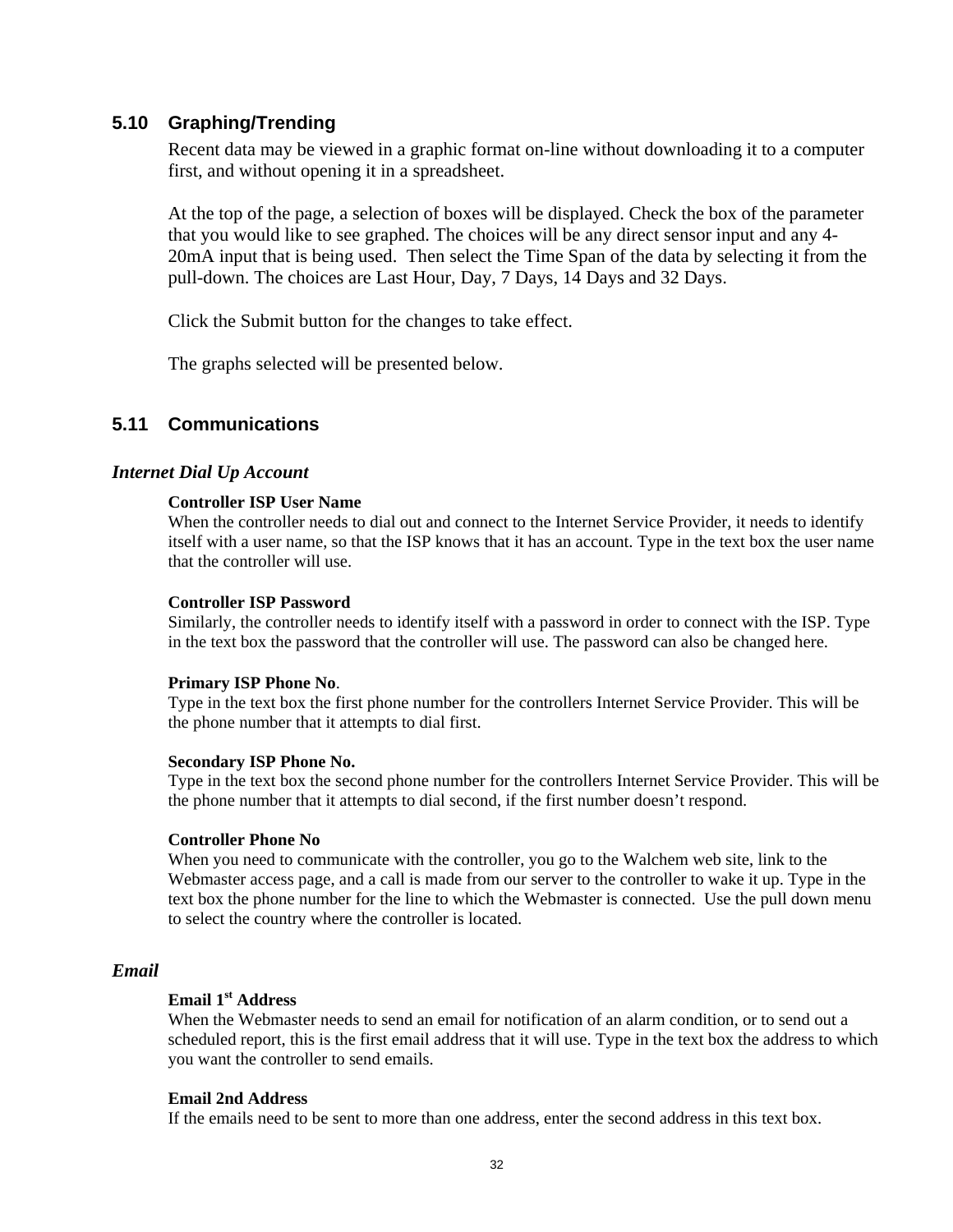#### **Email 3rd Address**

If the emails need to be sent to more than one address, enter the third address in this text box.

#### **Email 4th address**

If the emails need to be sent to more than one address, enter the fourth address in this text box.

#### *Cell Phone Text Message*

The email message above is in html format and will not be displayed correctly on a cell phone. The cell phone text message email will be truncated. Data log and summary reports are not sent to these addresses, only alarm emails.

#### **1st Address – 4th Address**

Type in the text box the addresses for a text message to be sent. Up to four addresses are available.

#### **SMTP IP Address**

In order for the controller to send an email, the email must first be routed to the SMTP IP address that the Internet Service Provider specifies. Obtain this address from your ISP and type it into the text box.

#### **Controller email Address**

The controller needs to be given an email address, which your ISP uses to identify the controller as having an account, so that the ISP will accept the email that the controller is sending, and route it to the intended recipient. Type in the text box the controller's email address.

#### **Send Email Via**

If you have both a modem card and an Ethernet card installed, click on the radio button of which you need to use to send an email notification of an alarm condition, or an automatic report.

#### *Pager*

#### **Primary Pager No.**

If there is a pager that you want to be called in case of an alarm condition, type the telephone number in this text box.

#### **Primary Pager PIN**

Enter the primary pager's PIN number in this text box.

#### **Secondary Pager No.**

If there is another pager that should be used in an alarm condition, type the telephone number in this text box.

#### **Secondary Pager PIN**

Enter the PIN number for the secondary pager in this text box.

#### **PIN Delay**

Some pagers make you wait for a message to finish before prompting you to dial the PIN number. If the pager requires a pause before dialing the PIN number, type the number of seconds to wait between the answering service picking up and the PIN number being dialed. Any value between 1 and 60 seconds is acceptable.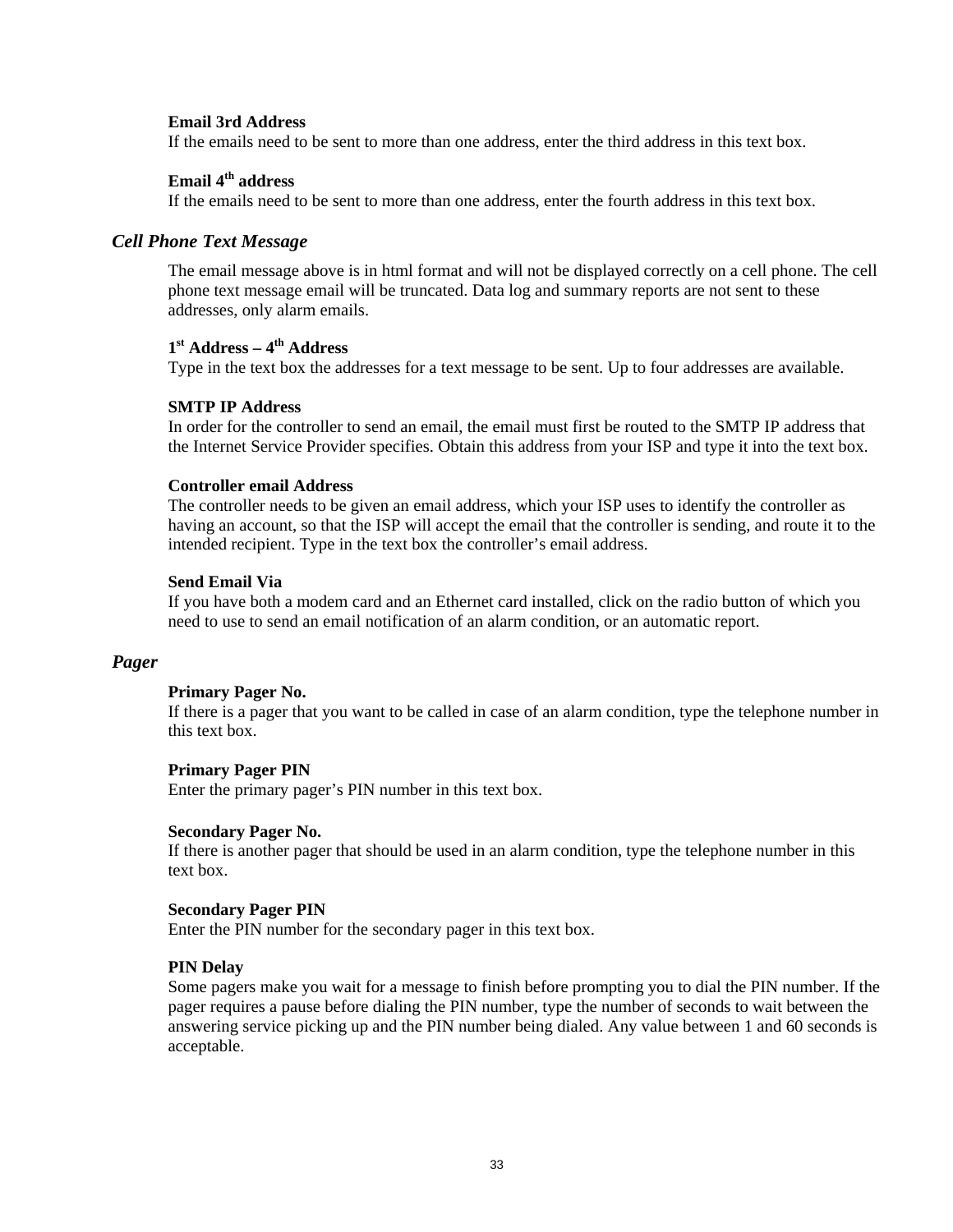#### **Controller ID**

When the controller calls a pager, it will leave a numeric message that is its phone number. You can have the controller dial some numbers attached to the end of the phone number to let you know that this is a controller calling and not some long-lost friend. Type in some code, for example \*999, that will remind you that it is a controller calling.

#### *Ethernet (LAN)*

#### **Network Mode**

If you have purchased the software to allow networking of controllers via Ethernet, use the pull down arrow to select the role that this controller will serve on the network. If it is not part of a network of WebMaster controllers, select "Independent". If it is the Master, select "Master". If it is the Slave, select "Slave". Once the network mode has been selected, the power to the controller must be cycled in order for the change to take effect.

#### **Network Detection**

Click on the Detect Network button of the Master Controller and it will look at all of the devices that are connected to it, determine which devices are its slaves, and refresh the Sub-Network frame in the lower left corner of your browser with all of the slaves detected.

#### **Ethernet IP Address**

When a controller is attached to a network, your IT Administrator needs to assign it an Ethernet IP address. When you want to communicate with the controller from your PC on the network, you go to your Browser and type in the controller's address. Type that address into the text box.

#### **Ethernet IP Netmask**

When a controller is attached to a network, your IT Administrator must also assign the IP Netmask. Type the number assigned in the text box.

#### **Ethernet Gateway**

When a controller is attached to a network, your IT Administrator must also assign the Gateway. Type the number assigned in the text box.

#### *Direct Serial Connection (RS232)*

#### **RS232 Serial IP Address**

In order to communicate with the controller via a laptop or nearby PC connected to the serial port on the front panel, you need to start your Browser software, and type in this address.

#### *Direct Modem Connection (Point to Point)*

#### **Direct Modem IP Address**

This menu is information only and tells you the hard coded IP address for the controller when communicating to it via the direct modem to modem method.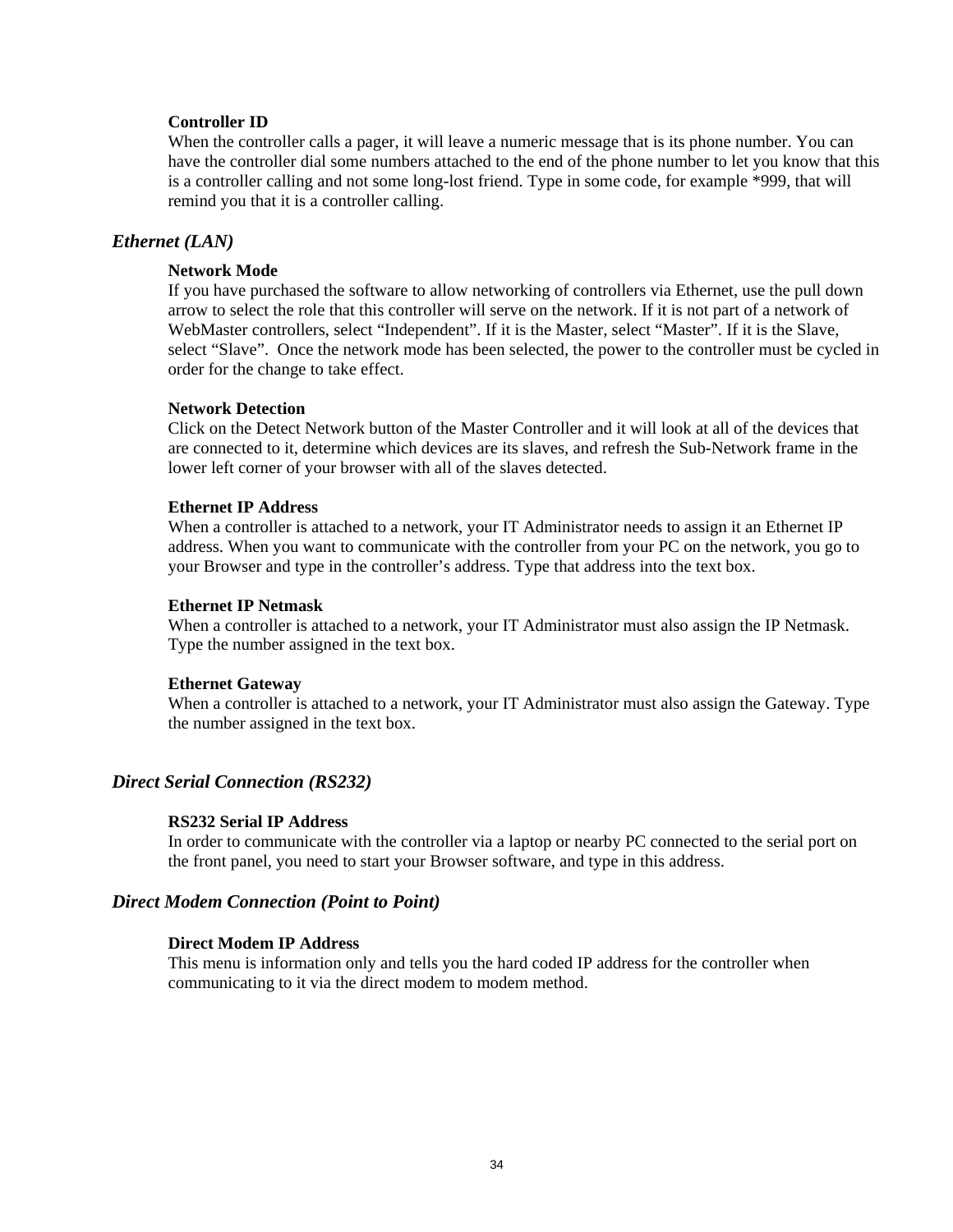## *ShoulderTAP® Internet Connection*

#### **Dialup Connection Status**

This menu is informational only, and tells you what is happening with the dialup connection. Possible status messages include:

- Off Line
- Dialing xxx-xxxx
- No Dial Tone modem problems.
- No phone number
- Connecting to ISP
- $\blacksquare$  On Line
- Checking for Upgrade if a software upgrade is available.
- Connection Timeout in xxxxx sec

#### **Message Explanation**

The controller is not connected. The controller is dialing out to the ISP. The controller can not dial out due to phone line or

There is nothing entered in the ISP Phone No. field. The controller is successfully negotiating a connection with the ISP. The controller is now on the Internet. The controller is communicating with our server to see

Once the Internet connection process is complete. The number of seconds displayed depends upon the value entered in the Dialup Connection Lifetime text box described below.

#### **Dialup Dynamic IP Address**

This menu is informational only, and tells you the IP address of the last person to contact the controller.

#### **Last Dialup Date and Time**

This menu is informational only, and tells you when the controller was contacted last. Click on the "Submit" button to save the changes.

#### **Dialup Connection Lifetime**

This menu allows you to set a time limit on the Internet connection if no changes have been made. This will help control the cost of operating the controller if you forget to log off. Type in the text box the number of minutes that you want to pass by before disconnecting the Internet connection. Entering a connection lifetime of "0" means the connection will never timeout.

#### **Manual Internet Dialup**

Click on the Connect button to manually test the WebMaster's ability to successfully dial out and connect with your ISP. This is convenient on installation, or to troubleshoot Internet connection problems. The Dialup Connection Status field will display what is happening as described above. Once you see that the Dialup Connection Status is "On-line", you may disconnect the controller from the Internet by clicking the Disconnect button.

#### *Modem Access Log*

Click on the link to view the modem access log file. You will be prompted to either open the file (.csv format, normally opened in a spreadsheet) from its current location or to save the file to disk. Make your selection. The file will display the date and time of all modem connections, the type of connection (ShoulderTap or Direct Modem) if the attempt was a success or a failure, and if it failed, what the failure mode was.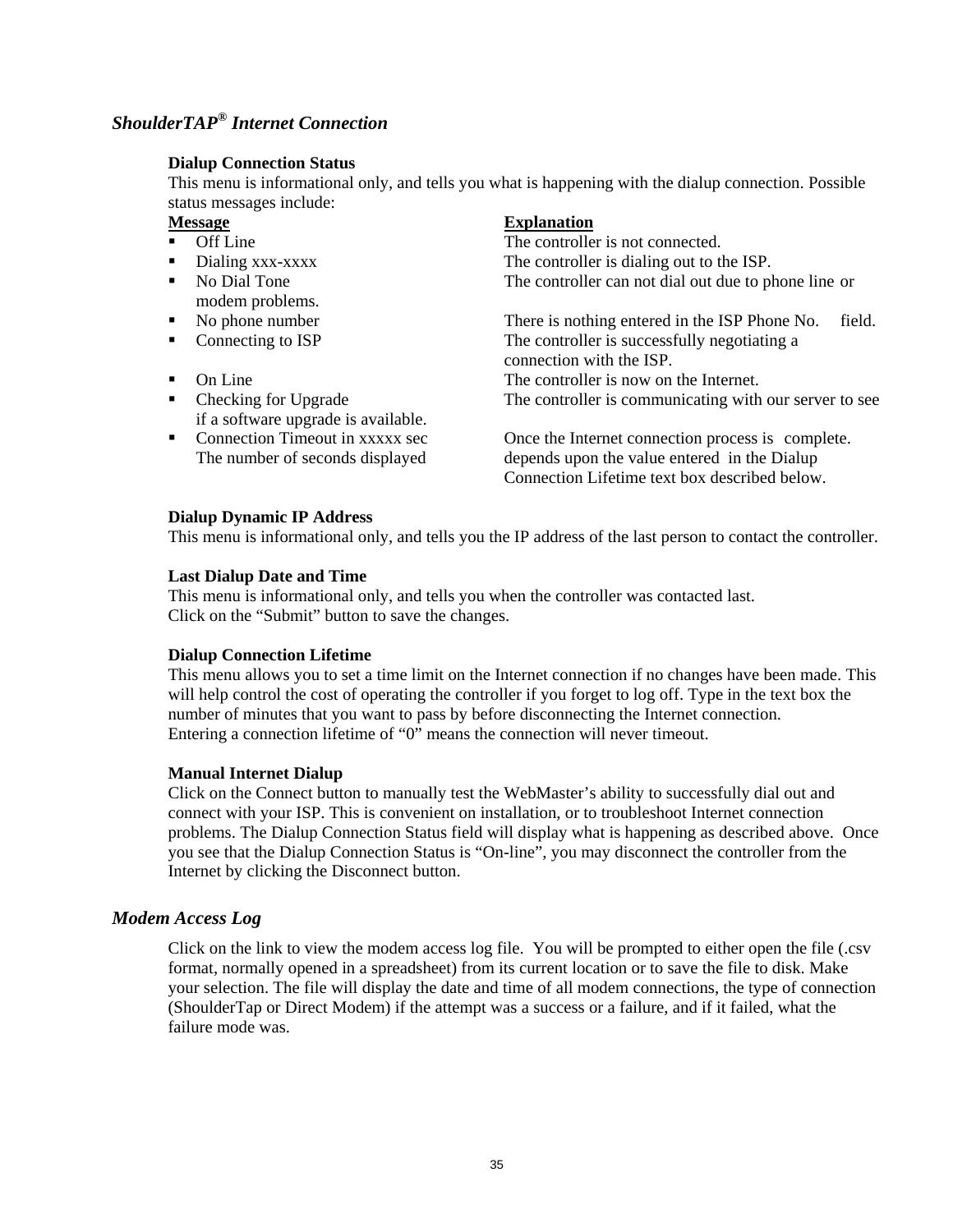## **5.12 Advanced Comms**

#### *Internet Dialup Account*

#### **Wait for dial tone before dialing**

Click to place a check in the box if you want the modem to wait for a dial tone before calling out. In some countries the dial tone may not be recognized. If the modem will not recognize the dial tone, uncheck the box.

#### **Modem Baud Rate**

Click on the arrow of the pull-down to select different modem baud rates. The WebMaster modem is 38400. Normally there will be no reason to change the baud rate. The baud rate may be reduced if the controller is having problems at the higher speed due to poor phone line conditions. In the future, external modems may be supported that may not have the same baud rate.

#### **ISP Authentication Method**

Click on the arrow of the pull-down to select between Custom Script Authentication and ETS PAP Authentication. The custom scrip will work fine with many ISPs, however some ISPs require PAP protocol when the controller logs in. If this is the case, select ETS PAP.

#### **Use ASMTP for Email**

Click to place a check in the box if your ISP requires authenticated simple mail transfer protocol for its email.

#### *Common Network Settings*

#### **DNS IP Address**

This text box contains the address of a valid Domain Name Server, which allows the WebMaster to send the emails using the name of the email server rather than the numeric SMTP IP address. This DNS IP address should never need to be changed, unless the server is experiencing problems.

#### *Sub-Network Settings*

#### **Mapped Internet IP Address**

If you are accessing the master controller by using NAT to translate a real IP address to a fake IP address, then type the real IP address into this field of the master controller.

#### **Subnet Key**

It is possible to convert a stand-alone unit to a Master by entering the correct subnet key. Please contact your distributor for details. You will need to purchase the key, enter it in this field, click the Submit button, and then cycle power to the unit. It will now be capable of being the Master in a network.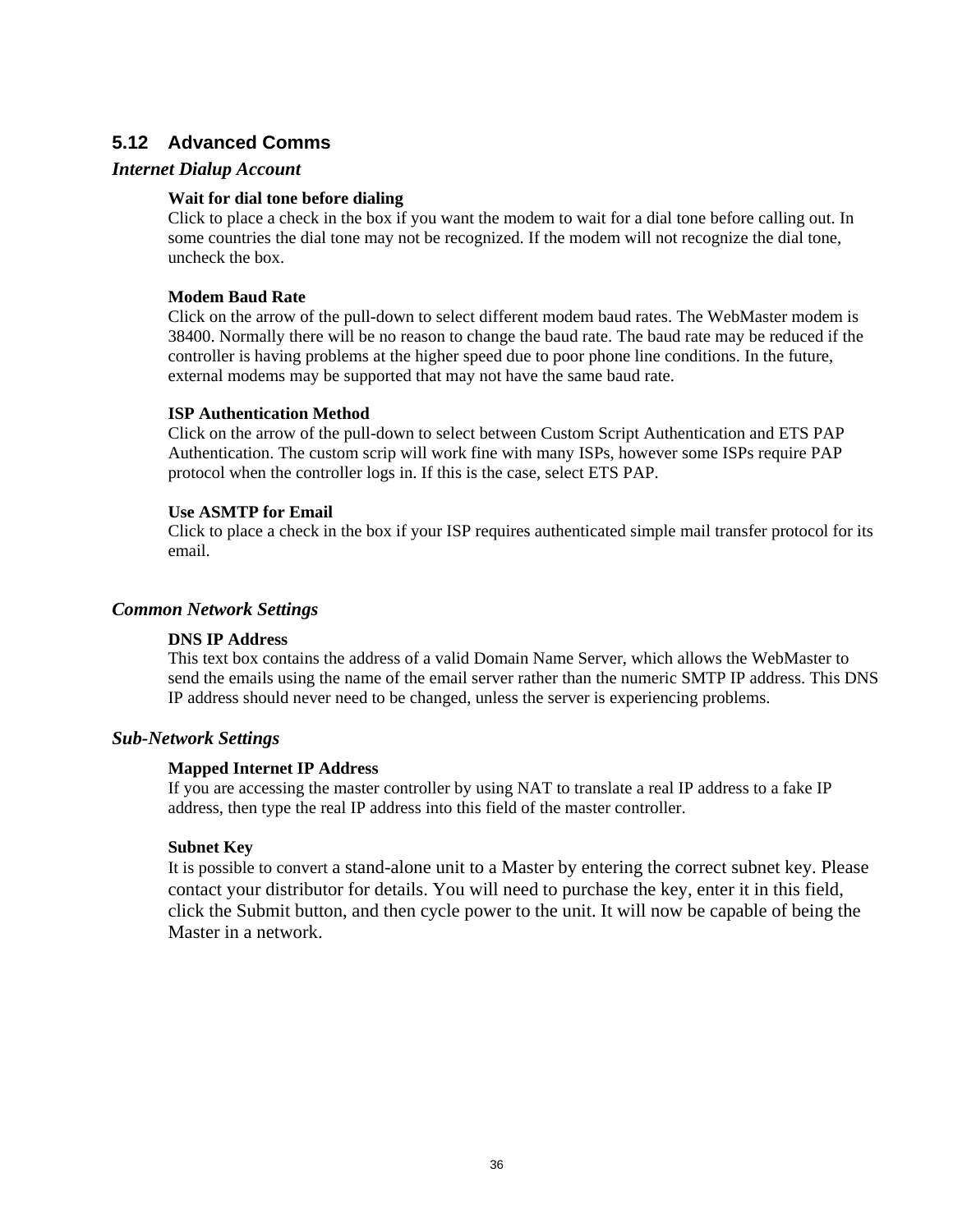# *ShoulderTAP® Internet Connection*

#### **Dialup Connection Status**

This menu is informational only, and tells you what is happening with the dialup connection. Possible status messages include:

- Off Line
- Dialing xxx-xxxx
- No Dial Tone modem problems.
- No phone number
- Connecting to ISP
- $\blacksquare$  On Line
- Checking for Upgrade if a software upgrade is available.
- Connection Timeout in xxxxx sec

#### **Message Explanation**

The controller is not connected. The controller is dialing out to the ISP. The controller can not dial out due to phone line or

There is nothing entered in the ISP Phone No. field. The controller is successfully negotiating a connection with the ISP. The controller is now on the Internet. The controller is communicating with our server to see

Once the Internet connection process is complete. The number of seconds displayed depends upon the value entered in the Dialup Connection Lifetime text box described below.

#### *WaveComm Wireless Antenna Setup*

#### **Antenna Setup**

 Before attempting to run the antenna setup, make sure that the dialup status is "Off Line." Click the Start Setup button. It will prompt you to verify that you really want to start the setup. Click Yes and the setup will begin. Click on End Setup when you have finished. The dialup status should return to "Off Line."

#### **Signal Strength**

This field will display the actual modem response string from the wireless modem.

#### **Suggestion**

This field will tell you whether the signal strength is Good, or if its Bad and you should try to relocate the antenna.

#### **5.13 Software Upgrade**

(only appears if the WebAlert has an Internet connection and there is a more recent version of software available for download)

Whenever you connect to the WebAlert via an Internet connection, it will check to see if any software upgrades are available. If there are, then the Software Upgrade page link will appear. Note that this can only occur if the WebAlert is connected to the Internet, either through the modem or Ethernet.

If there is a newer version of software that you would like to load into your unit, then you can upgrade to the latest revision.

Click on the link "More Info on Software Upgrade" to see what features have been added.

Click on the link "Start Software Upgrade" in order to download the new version to the unit.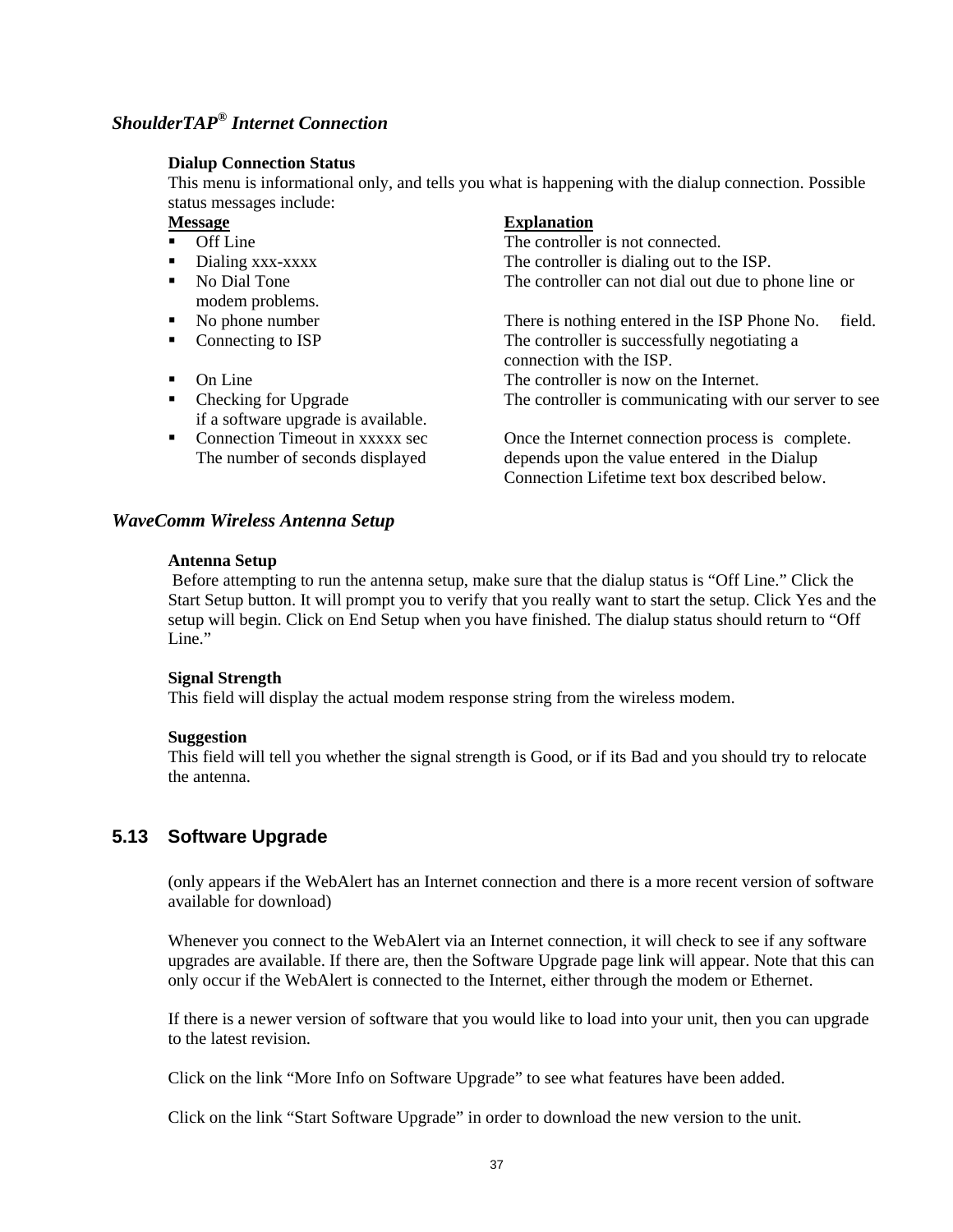Note: Process monitoring is suspended during a software upgrade. If the unit being updated is a slave on a network of WebAlerts, both the master unit and the slave being updated will have process monitoring suspended during the upgrade process. Depending upon the extent of the changes and Internet traffic, the upgrade can take anywhere from 15 minutes to 2 hours to complete.

#### **5.14 Configuration File**

If many of your process monitoring applications are nearly identical, you can save a lot of time in the set up by downloading a typical configuration file to your hard drive, and later uploading the configuration file to another controller.

#### *Export UCF*

In order to transfer the User Configuration File (UCF) from the WebAlert to your computer, click the Export UCF link. You will be presented with the standard Windows dialog box to download a file. Click the radio button to Save this file to Disk, then click OK. Select the location where you want the file to be saved, change the name of the file if desired, then click Save. The file is only around 14KB, so it should be transferred relatively quickly. Click Close to close the dialog box.

The exact sequence of events and wording within the dialog box will vary depending upon the operating system (Windows 95, 98, NT, 2000, XP etc.) on your PC.

#### *Browse*

In order to transfer a previously saved UCF from your computer to this WebAlert, first click the Browse button to locate the file on your computer. A "Choose File" dialog box will open. Click on the correct file, then click Open.

#### *Import UCF*

Once the file name is displayed in the Browse text box, click the Import UCF button to transfer the file to the WebAlert.

#### **5.15 Notepad**

The configuration Notepad gives you a place to make notes regarding any changes that you have made to the set points, to document calibrations, system upsets or anything else that you want to note. Simply type your message into the text box.

#### **5.16 Access Codes**

There are three levels of access code protection. If the *Master* password is used in the WebAlert Authentication page, then any set point can be changed. If the *Calibration Level* password is used in the Authentication page, then sensor calibrations will be allowed, but other changes will not. If the *Read Only* password is used the user will be able to look at any page, but will not be allowed to make any changes.

In order to change the access code for each level of access, type the present password into the text box, then type the new password in the text box below. Type the new password again in the lowest text box to verify that the new password has been correctly entered.

The default user name is "webalert" and the default passwords are "2001" for full access, "2002" for calibration only and "2003" for read only. These defaults can and should be changed to assure security.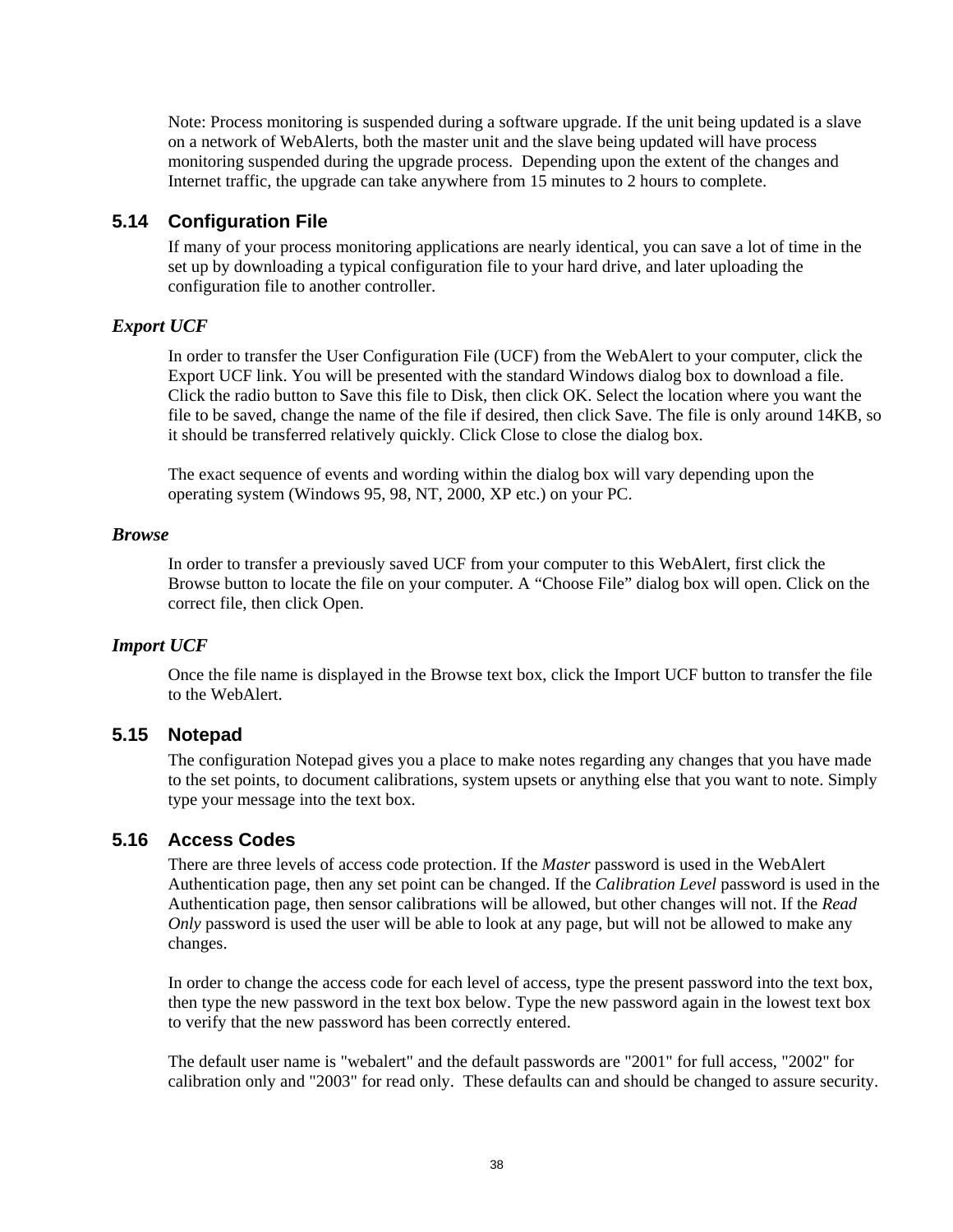#### **Change User Log-in Name**

You may also change the user name for logging into the WebAlert. Type the new user name into the text box.

#### **Download Access Log**

Click the link to View Log File. The Modem Access Log will tell you when the WebAlert was accessed. It will show you the date and time of access, the method of access, the user name used, the IP address of the computer used for access, and the level of access code used (or that the attempt failed).

A window will open to ask if you would like to open the file or save it to disc. Select the method you would like to use. The file is a basic text file with a .log extension that may be opened in any word processing program (Word, Notepad, etc.)."

#### **5.17 WebAlert Help**

The Help link is active whenever the controller is on-line on the Internet. This will bring you to an online copy of the instruction manual and eventually to an on-line troubleshooting guide. Note that if you are communicating to the controller via any other method, where it is not on the Internet, the help link will not be functional.

#### **5.18 Walchem Home Page**

Click on this link to go directly to the Walchem web site, where you can find the latest instruction manuals, technical data sheets, email help, or to surf to another WebAlert.

#### **5.19 Sub-Network**

Once you have created a network of two or more WebAlert process monitors, purchased the Master Capability software for the master controller, defined the master unit as the master and slave units as slaves (see section 5.9) in the Communications page, and given each controller unique Ethernet IP addresses in the Communications page, the links under Sub-Network will be active.

To navigate between controllers on the sub-network, start by logging onto the master controller. This may be via RS232, Ethernet or modem. Once connected to the master, click on a link to the slave. The link will be given the custom name of the controller from the Startup page. The first time you connect to the slave in a given session, you will need to log on with that controller's user name and password. After that, you will be able to bounce from one controller to another without logging on again.

If the links available do not accurately match the controllers on the network, go to the Communications page and click the "Detect Network" button. If the sub-network frame is still inaccurate, right click in the frame and click 'Refresh.' If still inaccurate, try rebooting the controller.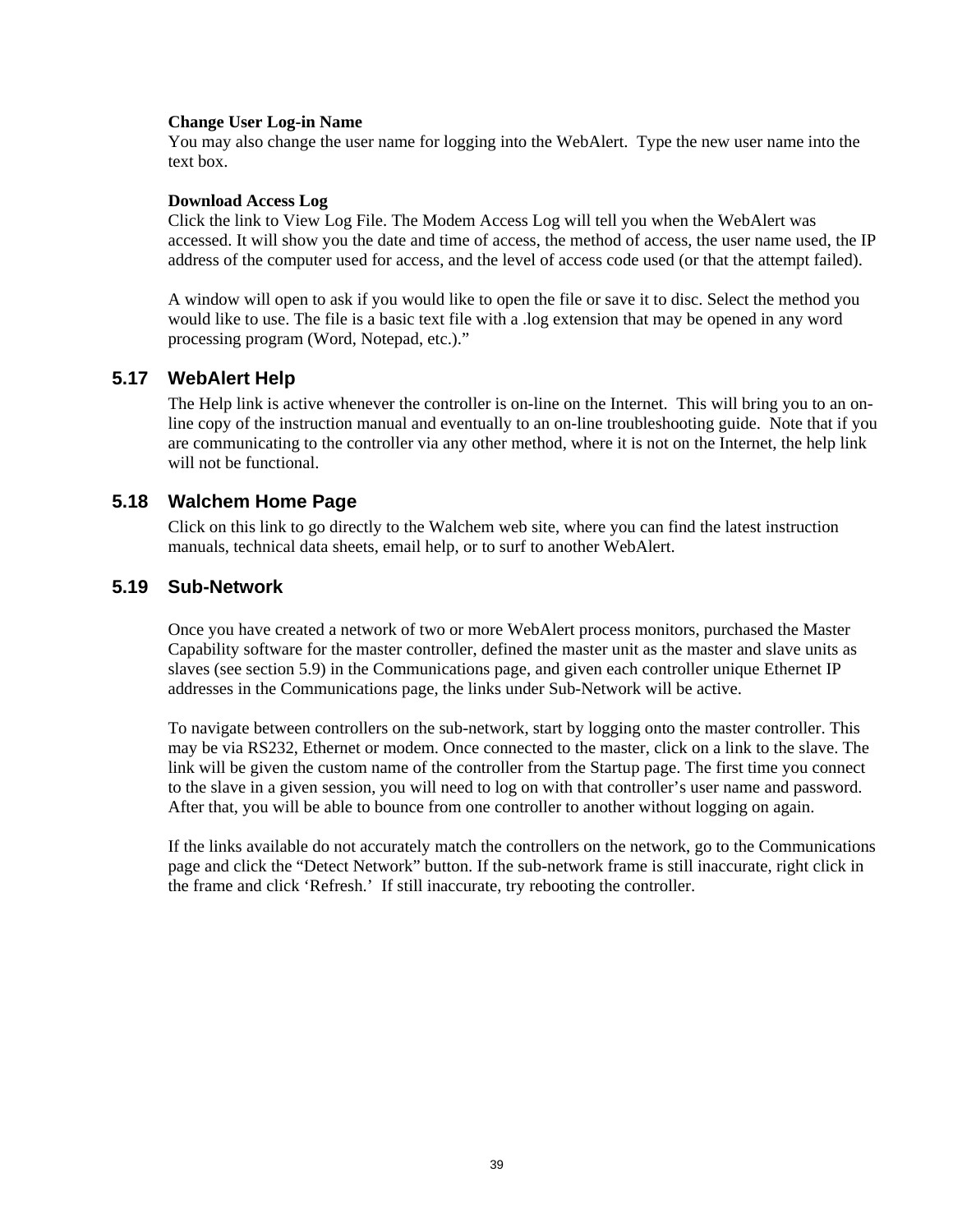# **6.0 MAINTENANCE**

The WebAlert process monitor requires very little routine maintenance. The electronic enclosure only needs to be wiped down with a damp cloth to keep it clean.



**CAUTION!** The WebAlert inner hinged face panel is secured with Phillips (#1) screws, which require a tool to open. No user adjustments are inside. This panel should only be opened by trained maintenance personnel.

## **6.1 Replacing the Fuses**

**CAUTION**: Disconnect power to the unit before opening the front panel!

Locate the fuses on the circuit board on the lower left side of the back of the controller enclosure. See figure 1, Identification of Parts. Gently remove the old fuse from its retaining clip. You can verify that the fuse has been blown by measuring continuity between the ends of the fuse using an ohmmeter. If it is blown, discard. Press the new fuse into the clip, secure the front panel of the controller, and return power to the unit.

*Warning!* Use of non-approved fuses can affect product safety approvals. Specifications are shown below. To ensure that UL/CSA product safety certifications are maintained, it is recommended that a Walchem fuse be used.

| Fuse |                | Walchem Part Number |           |                   |      |
|------|----------------|---------------------|-----------|-------------------|------|
| F1   | Protects input | 103163              | 5 x 20 mm | $1.0 \text{ amp}$ | 250V |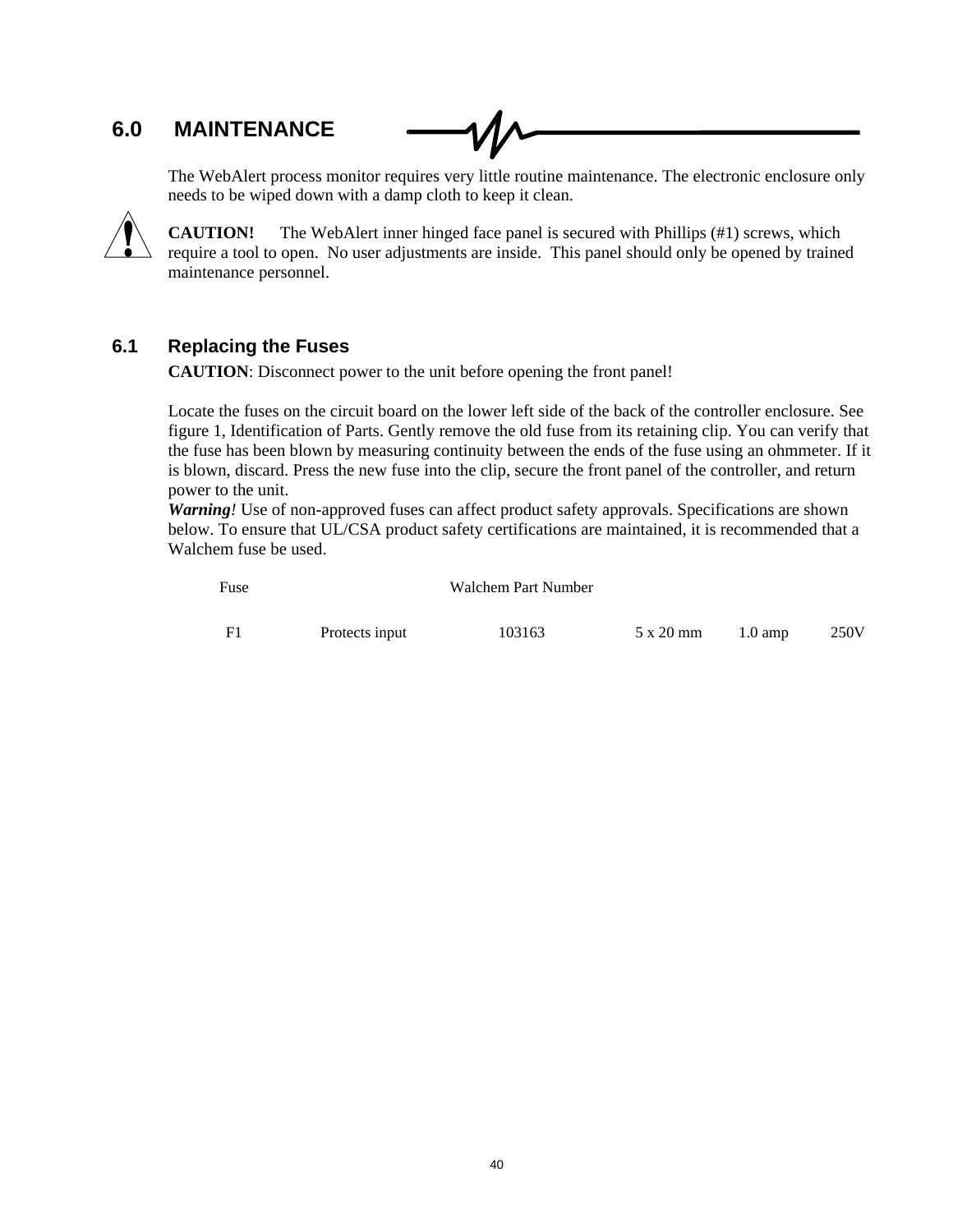# **7.0 TROUBLESHOOTING**

#### **7.1 ERROR MESSAGES**

#### *"Generic 4-20 mA Input" High Alarm (one for each, use name defined)*

This error message is caused by the 4-20 mA signal from a device other than a level transmitter, water meter, or corrosion monitor exceeding the user-programmed value for the high alarm limit.

| <b>Possible Causes</b><br>The process value being measured by the<br>is out of specifications                    | <b>Corrective Actions</b><br>Determine the reason for the out of spec transmitter<br>condition. |
|------------------------------------------------------------------------------------------------------------------|-------------------------------------------------------------------------------------------------|
| $\bullet$<br>The high alarm limit for the process being<br>measured is set too low.                              | Increase the high limit in the Other 4-20 mA<br>Input Page.                                     |
| There is a problem with the transmitter that<br>needs to be addressed by the manufacturer of<br>the transmitter. |                                                                                                 |

#### *"Generic 4-20 mA Input" Low Alarm (one for each, use name defined)*

This error message is caused by the 4-20 mA signal from a device other than a level transmitter, water meter, or corrosion monitor being lower than the user-programmed value for the low alarm limit.

**Possible Causes**<br>The process value being measured by the Determine the reason for the Determine of the Determine the reason for the Determine of the Determine of the Determine of the Determine of the Determine of the Post is out of specifications. condition.

measured is set too high. Input Page.

There is a problem with the transmitter that needs to be addressed by the manufacturer of the transmitter.

Determine the reason for the out of spec transmitter

The low alarm limit for the process being Decrease the low limit in the Other 4-20 mA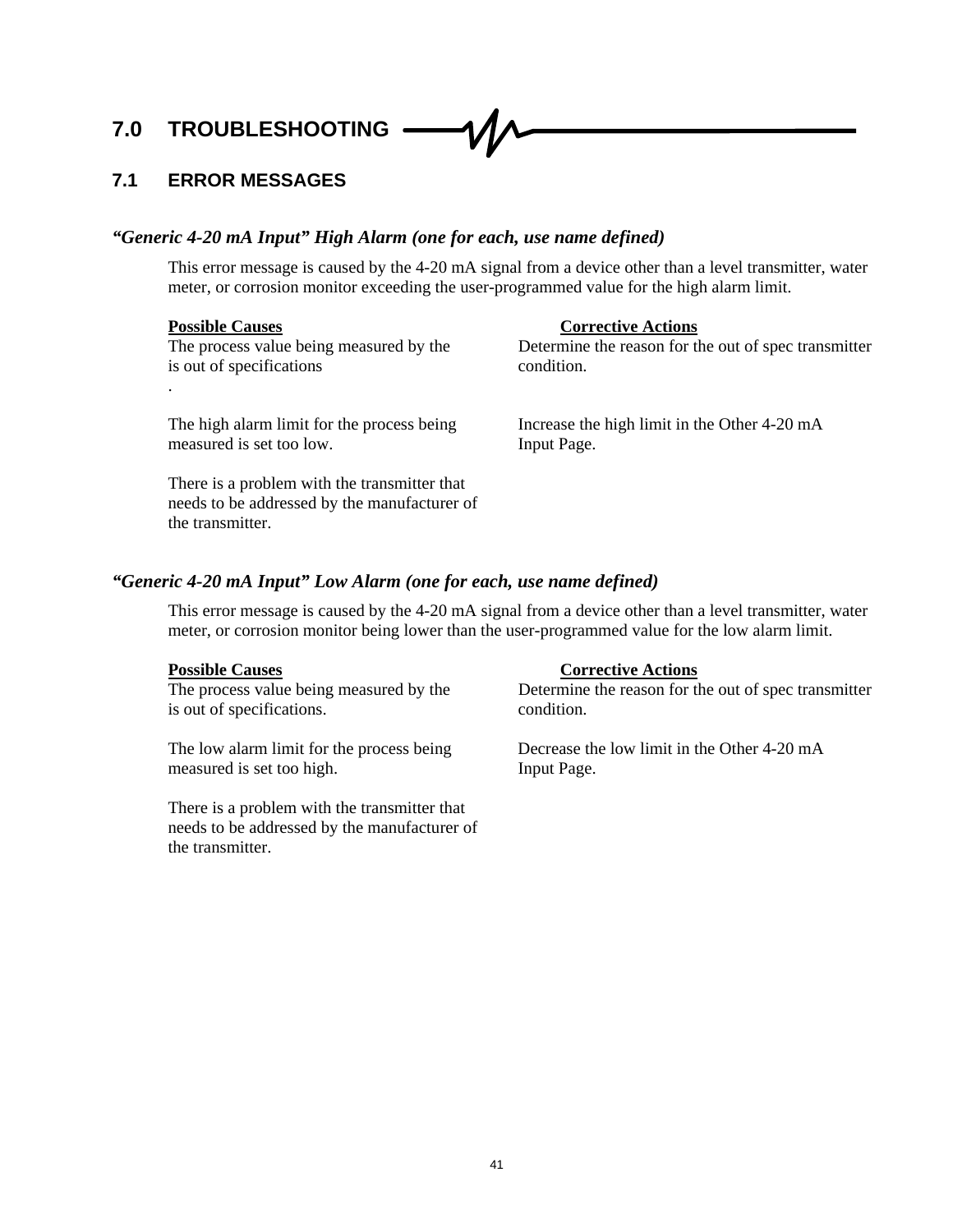## *4-20 mA Input Sensor Error*

This error message is caused by a 4-20 mA input signal that is less than 3.9 mA or greater than 21 mA.

| <b>Possible Causes</b><br>Faulty transmitter.          | <b>Corrective Actions</b><br>Make sure that the transmitter is functioning<br>by measuring the output using an ammeter. If the                                                                                                                                                    |
|--------------------------------------------------------|-----------------------------------------------------------------------------------------------------------------------------------------------------------------------------------------------------------------------------------------------------------------------------------|
|                                                        | output directly from the transmitter is less<br>than 4 mA, the transmitter is the problem.                                                                                                                                                                                        |
| Faulty wiring between transmitter and<br>analog input. | Repeat the measurement of the transmitter<br>output at the 4-20 mA input option board<br>terminal strip. If this is less than 4 mA, then the<br>wiring is faulty. Also make sure that the<br>wires are attached to the correct terminals as<br>defined in the 4-20 mA Input Page. |
| Faulty analog input option circuit board.              | Replace the 4-20 mA input option board.                                                                                                                                                                                                                                           |

#### *Drum Level Low Alarm (one for each used)*

This error message appears if either a level switch or level transmitter is putting out a signal that indicates a low level of solution. This could mean that the level switch is either open or closed, or that the level transmitter is indicating a volume below the user-programmed low alarm limit.

| <b>Possible Causes</b>                                              | <b>Corrective Actions</b>                                                                                                                                                                                                                                                                                                            |
|---------------------------------------------------------------------|--------------------------------------------------------------------------------------------------------------------------------------------------------------------------------------------------------------------------------------------------------------------------------------------------------------------------------------|
| Low chemical level.                                                 | Replenish chemical supply.                                                                                                                                                                                                                                                                                                           |
| Level switch float is stuck.                                        | Clean level switch.                                                                                                                                                                                                                                                                                                                  |
| Faulty level switch.                                                | Remove level switch from drum and verify<br>that the switch opens and closes as the float is<br>moved up and down.                                                                                                                                                                                                                   |
| Incorrect setting of the low alarm limit.                           | Go to the appropriate Input Page and make sure<br>that the Low Alarm Limit is set to the correct value.                                                                                                                                                                                                                              |
| Faulty level switch or transmitter wiring.                          | Correct wiring. Make sure that the level sensor<br>is attached to the same input as the one which is<br>defined for that drum in the Input Page.                                                                                                                                                                                     |
| Incorrect setting of "Drum low when<br>switch is open/closed" menu. | Go to the Digital Input Page and verify that the<br>"Drum low when switch is" menu is set for<br>the proper selection. You can check the<br>operation of the switch by measuring between the<br>two wires with an ohmmeter. If there is<br>continuity between the wires when the float is all<br>the way down, then select "closed". |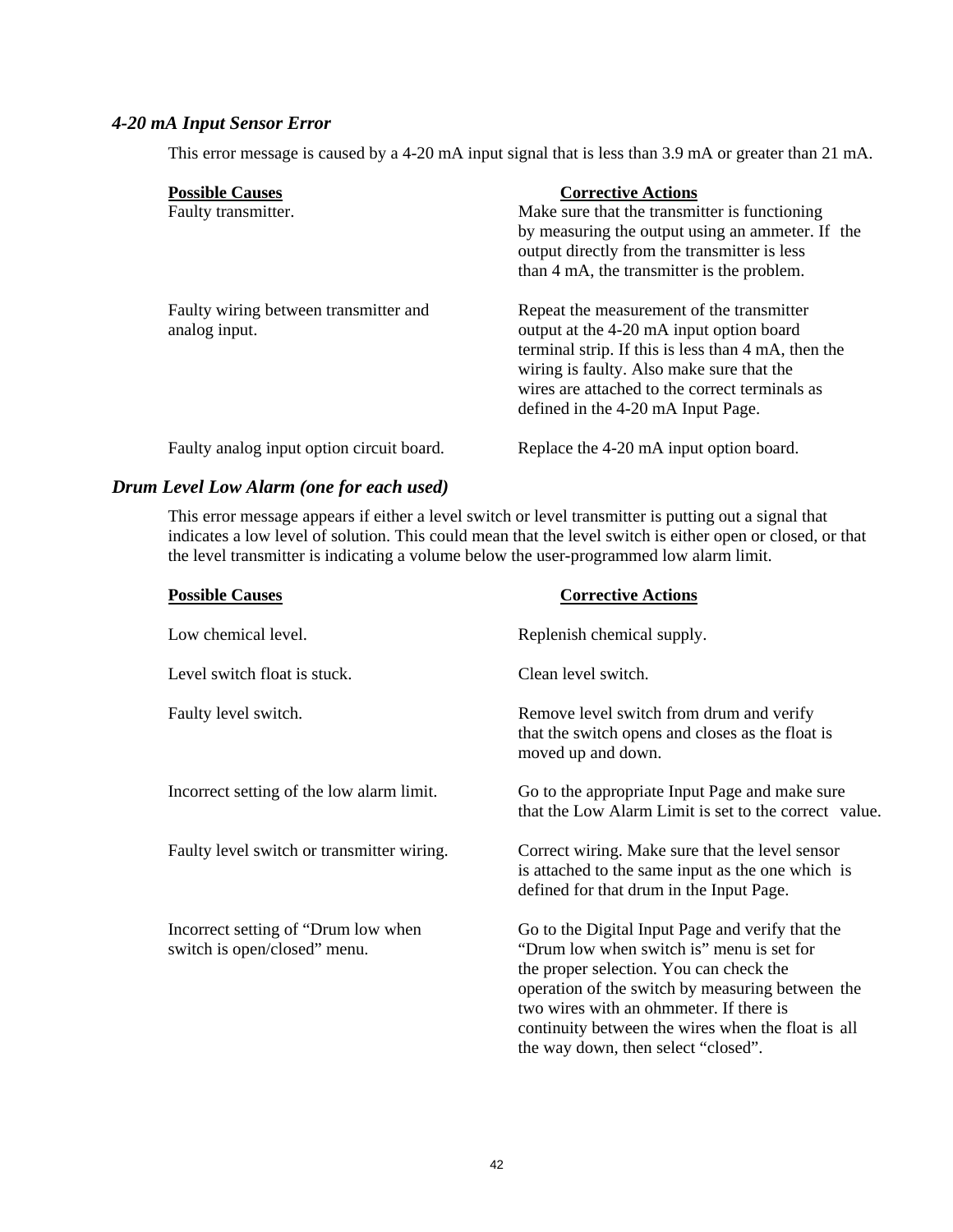| Incorrect setting of the "Empty mA" menu. | Go to the 4-20 mA Input Page and make sure<br>that the Empty mA setting matches the actual mA of<br>the transmitter when the tank is empty.                   |
|-------------------------------------------|---------------------------------------------------------------------------------------------------------------------------------------------------------------|
| Faulty digital input.                     | If the switch is functioning, and it is wired<br>correctly, and the settings are correct, replace<br>the board.                                               |
| Faulty 4-20 mA input.                     | If the level transmitter is putting out a mA<br>signal above the low alarm limit (as measured by an<br>ammeter) and is wired correctly, replace<br>the board. |

#### *Digital Input High Rate*

#### *Digital Input Low Rate*

#### *Digital Input Total Limit*

#### *Modem Failure*

This error message is caused by a failure of the controller to recognize that the option circuit board is connected.

#### **Possible Causes** Corrective Actions

Poor connection of the option board to Remove the option board and inspect both the core board. mating connectors for corrosion or damage. Reinstall the option board.

Faulty modem board. Replace the board.

#### *Ethernet Failure*

This error message is caused by a failure of the controller to communicate with the Ethernet chip.

**Possible Causes**<br>Poor connection of the option board to<br>Remove the option board a

Remove the option board and inspect both the core board. mating connectors for corrosion or damage. Reinstall the option board.

Faulty Ethernet board. Replace the board.